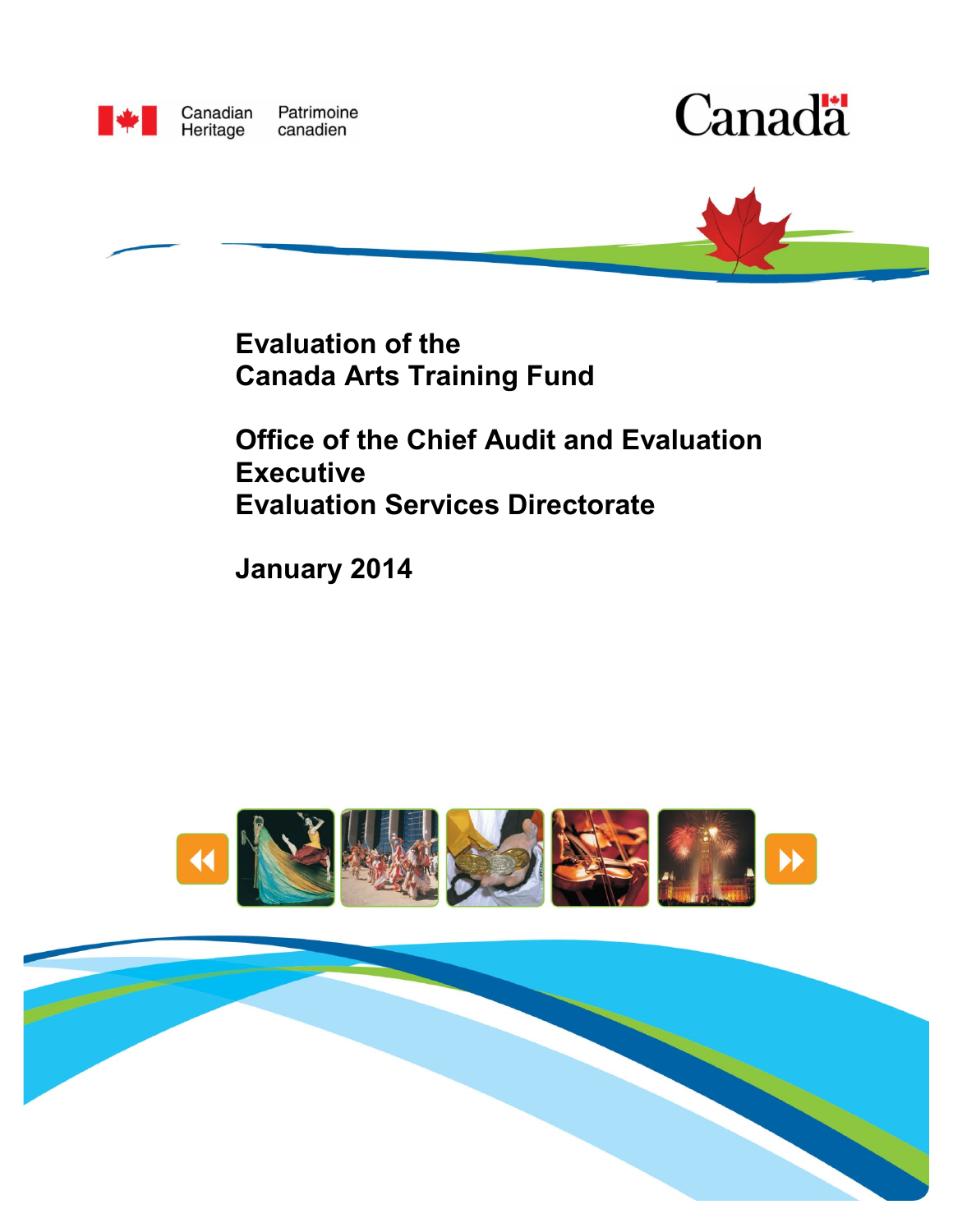*Cette publication est aussi disponible en français.* 

This publication is available in accessible PDF format on the Internet at http://www.pch.gc.ca

© Her Majesty the Queen in Right of Canada, 2014. Cat. no. : CH7-19/2014E-PDF ISBN : 978-1-100-23141-9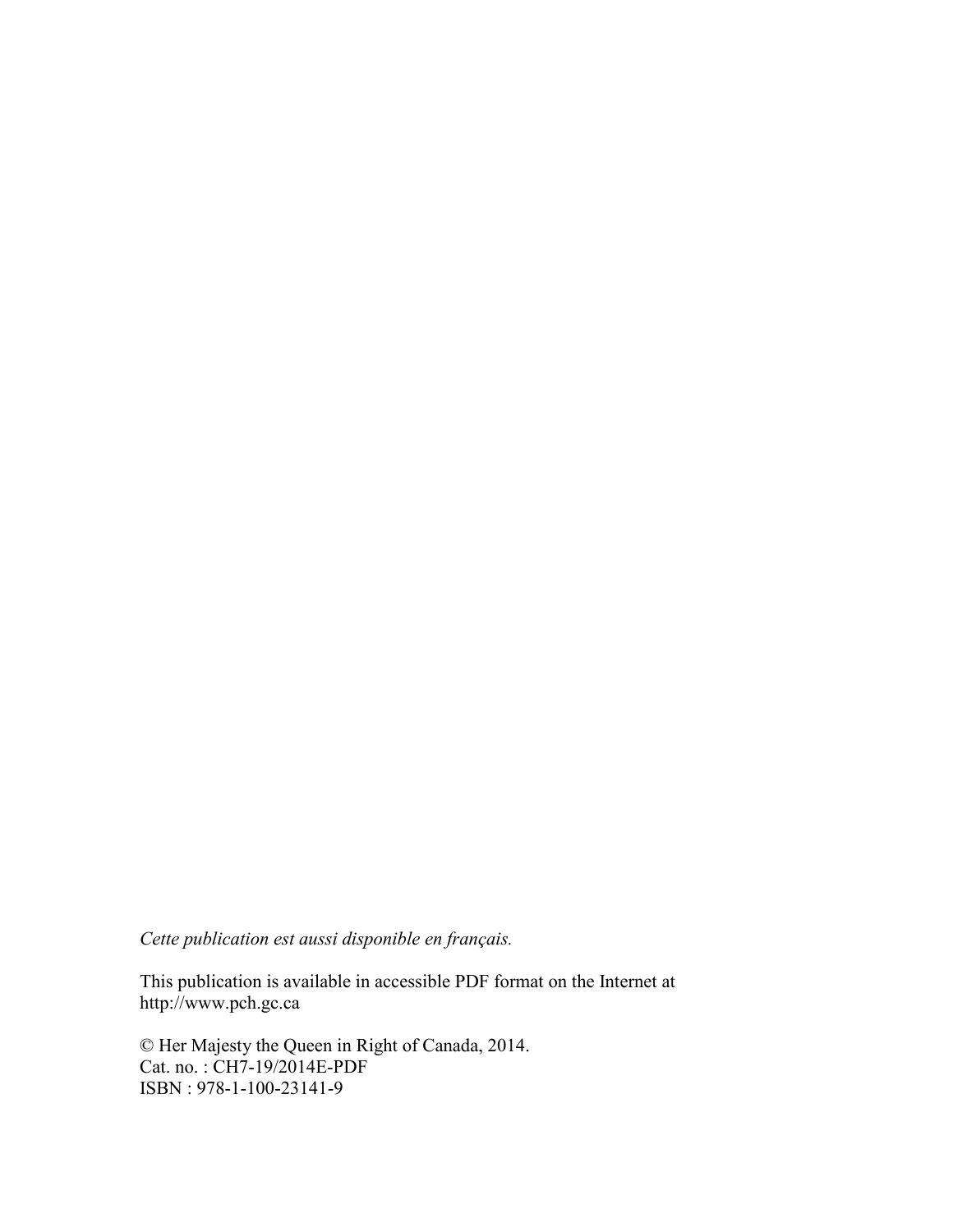# **Table of Contents**

| 3. Findings 5                                                                                          |  |
|--------------------------------------------------------------------------------------------------------|--|
| 3.1.2 Alignment with Federal Government Priorities and Departmental Objectives and Priorities7         |  |
| 3.2.1 Immediate Outcome 1: Arts training institutions of the highest calibre are financially and       |  |
| 3.2.2 Immediate Outcome 2: Nationally significant arts training of the highest quality is delivered by |  |
| 3.2.3 Intermediate Outcome 1: Graduates are recognized for excellence in Canada and                    |  |
| 3.2.4 Intermediate Outcome 2: Graduates have professional careers in Canada and internationally18      |  |
| 3.2.5 Long-Term Outcome: Canadians and the world benefit from high-quality artistic achievements       |  |
|                                                                                                        |  |
|                                                                                                        |  |
|                                                                                                        |  |
|                                                                                                        |  |
|                                                                                                        |  |
|                                                                                                        |  |
|                                                                                                        |  |
| 3.4.1 Addressing the Needs of Official Language Minority Communities (OLMCs) 25                        |  |
|                                                                                                        |  |
|                                                                                                        |  |
|                                                                                                        |  |
|                                                                                                        |  |
|                                                                                                        |  |
|                                                                                                        |  |
| Annex C - List and Summary Profile of CATF-Funded Institutions (2011-12)33                             |  |
|                                                                                                        |  |
|                                                                                                        |  |
|                                                                                                        |  |
|                                                                                                        |  |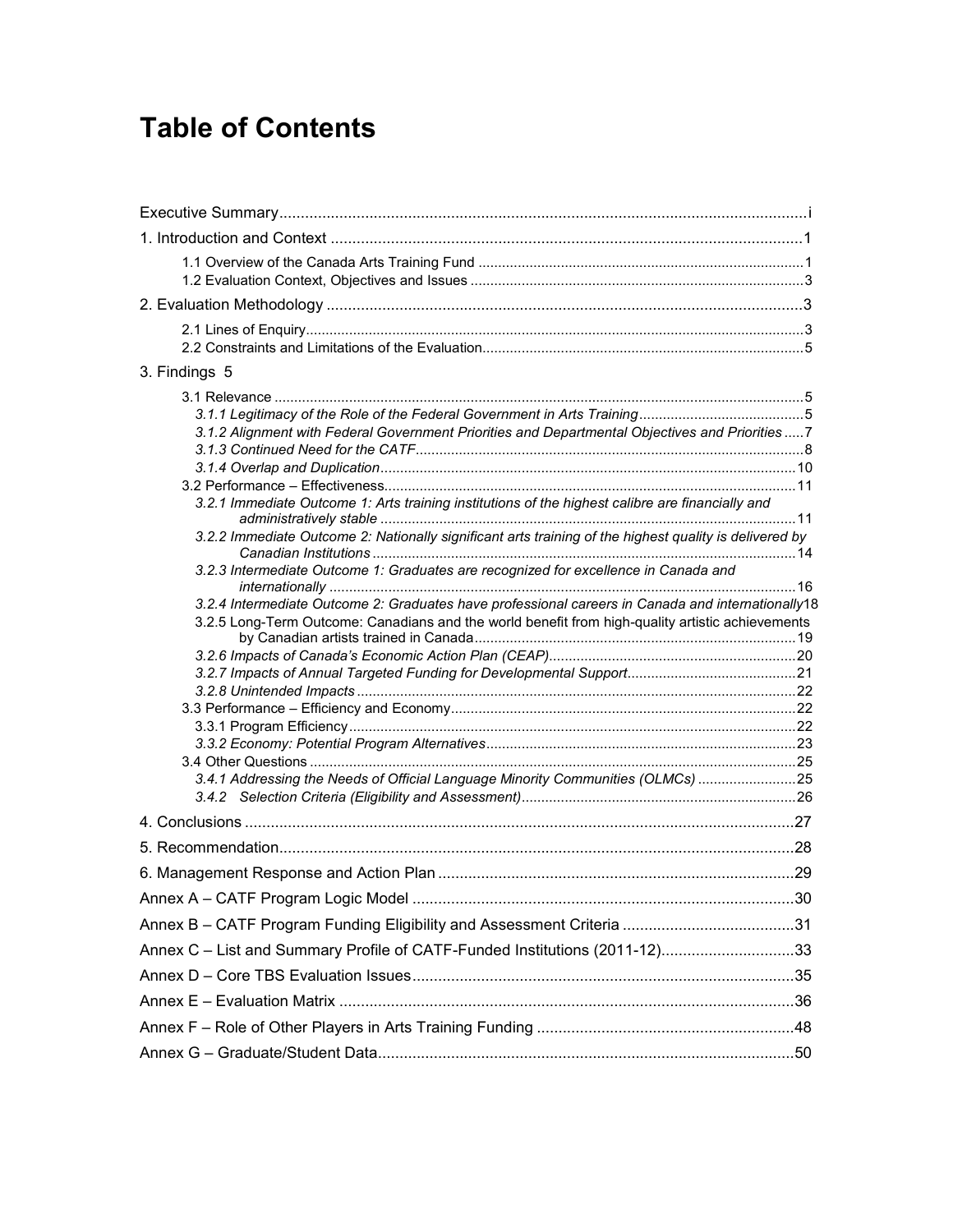# **Acronyms**

| <b>ATFC</b>  | Association des théâtres francophones du Canada            |
|--------------|------------------------------------------------------------|
| <b>CATF</b>  | Canada Arts Training Fund                                  |
| <b>CEAP</b>  | Canada's Economic Action Plan                              |
| <b>CHRC</b>  | Cultural Human Resources Council                           |
| <b>ESD</b>   | <b>Evaluation Services Directorate</b>                     |
| <b>FEDEC</b> | Fédération européenne des écoles de cirque professionnelle |
| <b>GDP</b>   | <b>Gross Domestic Product</b>                              |
| <b>HRSDC</b> | Human Resources and Skills Development Canada              |
| <b>NATCP</b> | National Arts Training Contribution Program                |
| <b>NRC</b>   | <b>National Review Committee</b>                           |
| <b>OLMC</b>  | Official language minority communities                     |
| PAA          | Program Activity Architecture                              |
| <b>PCH</b>   | Department of Canadian Heritage                            |
| <b>TBS</b>   | Treasury Board Secretariat of Canada                       |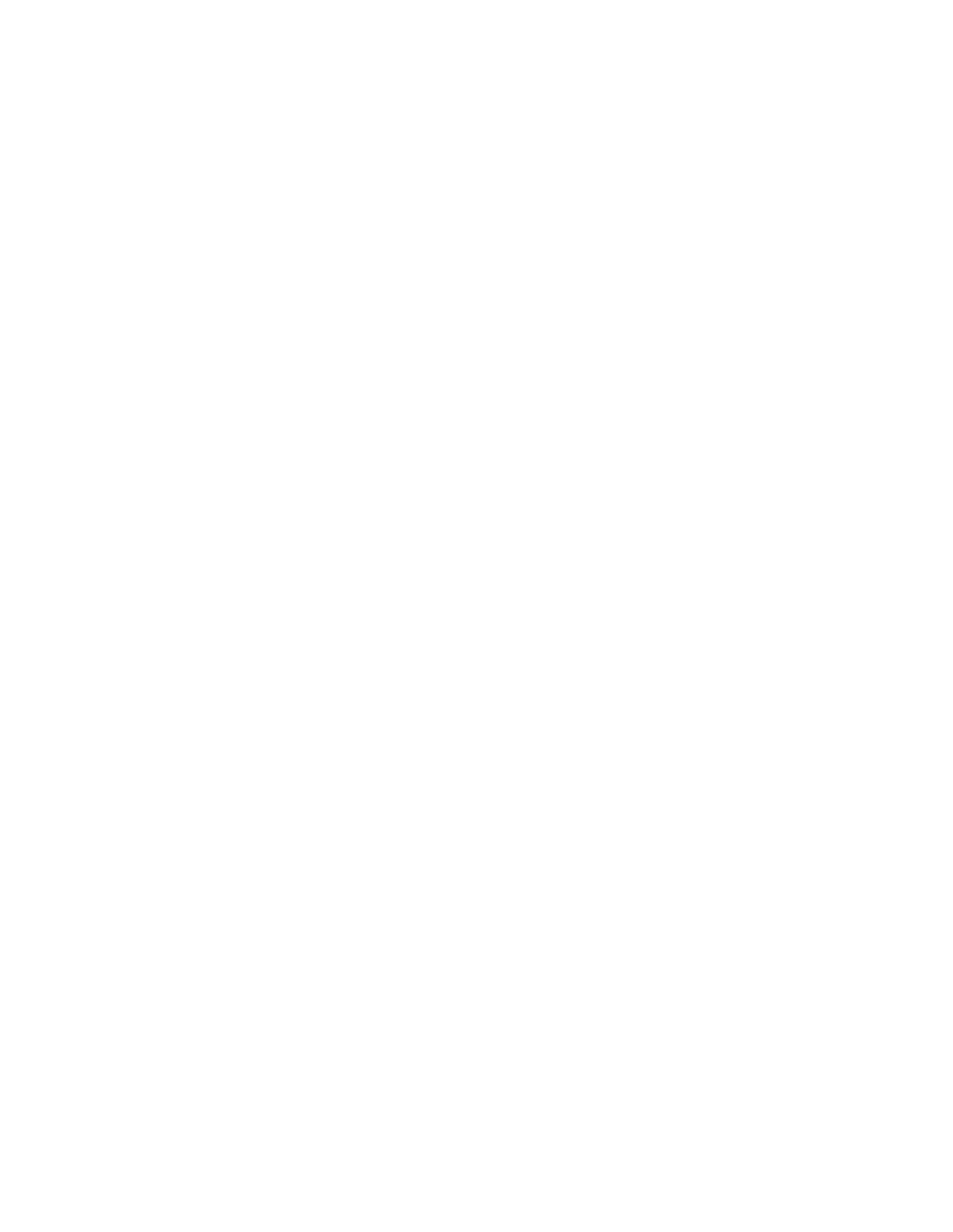# <span id="page-5-0"></span>**Executive Summary**

### **Introduction**

The Canada Arts Training Fund (CATF) was created in 1997 to support professional Canadian arts training institutions of the highest calibre. Delivered by the Arts Policy Branch of the Department of Canadian Heritage (PCH), the CATF makes financial contributions to independent, non-profit, incorporated, Canadian organizations that specialize in training artists for professional national/international artistic careers. The related objective of the program is *to contribute to the development of creators and future cultural leaders of the Canadian arts sector by supporting the training of artists with high potential through institutions that offer training of the highest calibre*. The program is administered through contributions, which are allocated according to the program Terms and Conditions. The program's current annual budget is \$24.1 million, representing an increase of 41 per cent since 2008-09 as a result of funding from Canada's Economic Action Plan (CEAP). Since 2007-08, the CATF has funded 43 high calibre arts training organizations (averaging 38 organizations per year), with annual funding amounts ranging from \$30,000 to \$6 million.

An evaluation of the CATF was conducted to support departmental decision-making, particularly surrounding the renewal process of the program's Terms and Conditions. As specified by Treasury Board Secretariat of Canada's Directive on the Evaluation Policy (2009), the five core issues addressed in this evaluation were: relevance, including continued need for the program, alignment with government priorities, and alignment with federal roles and responsibilities; and performance, including effectiveness, efficiency and economy.

The evaluation also examined the impact of the increased support that was allocated to CATF in 2009 through the CEAP and looks at the preliminary results of the implementation of a new funding stream: the Annual Targeted Funding for Developmental Support to Arts Training Institutions. The evaluation of the CATF covers the five-year period from 2007-08 to 2011-12. The Evaluation Services Directorate of PCH led the evaluation, with support provided by the Policy Research Group and an external consultant.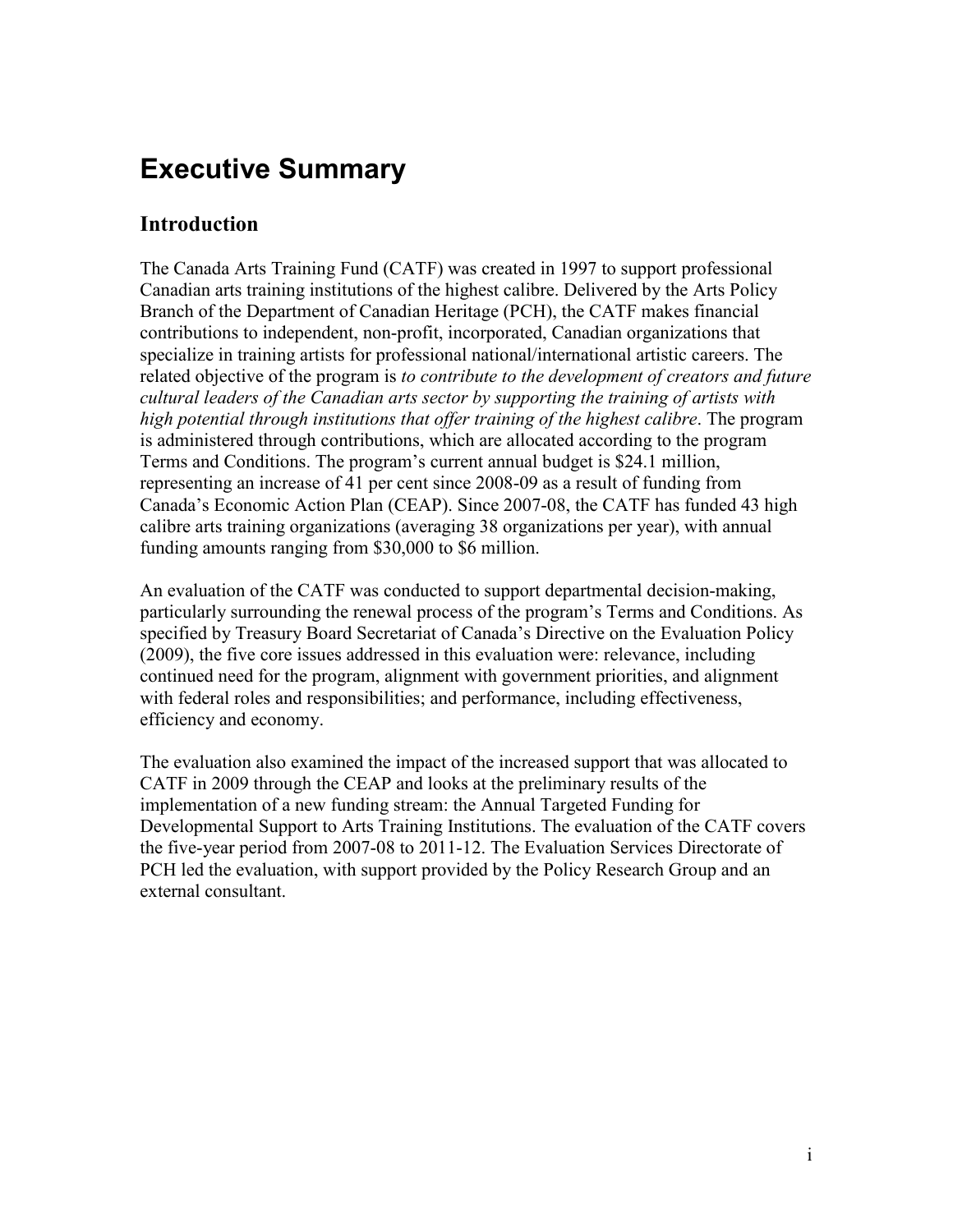### **Methodology**

#### *Calibration*

The approach to the CATF evaluation took into consideration the results of a calibration exercise. As a result, the approach emphasized the use of pre-existing evidence and information, supplemented with key informant interviews with program stakeholders and beneficiaries to address the evaluation questions.

#### *Lines of Evidence*

The evaluation included the following research methods:

- A **literature review** examined available literature on arts training funding programs in Canada and internationally, as well as other issues relevant to the evaluation.
- A **document review** gathered the information required for the study, including analysis of data from the Annual Client Survey completed by funded institutions and an "influence analysis" (which measured and contrasted influence of comparable arts training institution applicants in the dance discipline).
- A **file review** comprised of a structured review of 20 CATF program files, representing half of the 40 institutions that were funded over the study period.
- **Interviews** were conducted with 34 key informants, including PCH and CATF managers and staff, and representatives from funded institutions, unfunded institutions, provincial arts councils, and artistic leaders/experts.

In this report, statements made about the views of key informants are reported when the majority share this view. If it is deemed necessary, more details on the level of key informants that share this view (few, some, many, most) are specified.

The observations, findings and conclusions of the report are always based on more than one line of evidence, unless otherwise stated.

#### *Limitations*

Limitations of the evaluation include the absence of recent, direct feedback from students and graduates of arts training programs funded by the CATF; and weaknesses in some program data, including some instances of incomplete or inconsistent data supplied by funded institutions in their results reporting. The program has already begun to take measures to address the challenges relating to their data.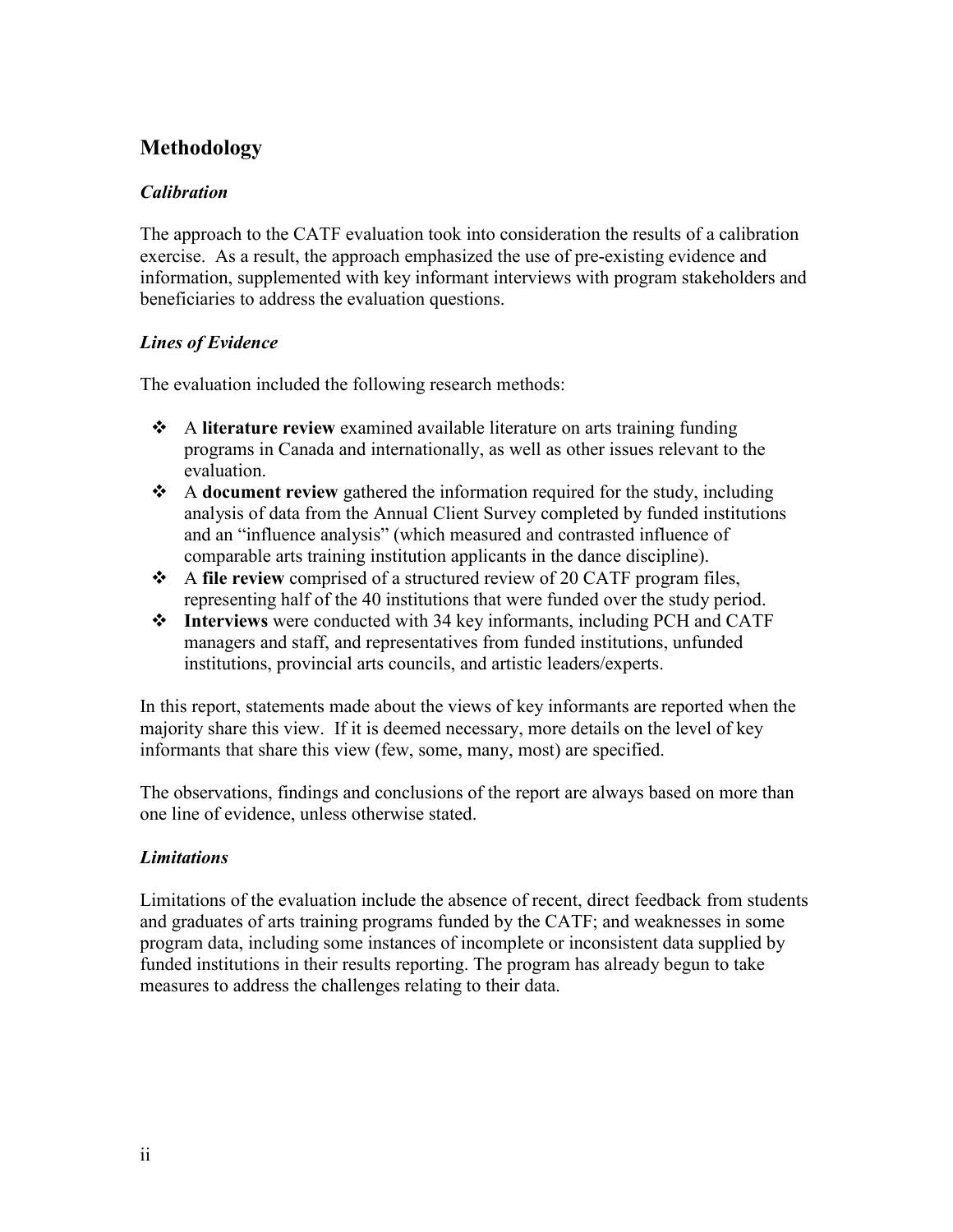## **Findings**

#### *Relevance*

The federal government role in high calibre arts training is legitimate, given the economic and socio-cultural importance of the sector. The federal government supports institutions that are national in scope and provides funding that is stable and significant, contributing to sustainability of arts training institutions and the sector. Public opinion research indicates that a significant proportion of Canadians attend artistic performances and events, and is highly supportive of the socio-cultural and community benefits of the arts and the need for government support in this area.

There is a continued need for the CATF to support arts training institutions providing high calibre training to emerging artists. Operational funding is 'instrumental' to institutions' stability and is particularly important during periods of economic downturn when alternative sources of revenue become scarce. Demand for the program and for training provided by funded institutions has been strong. There was little consensus on training gaps or emerging training needs, as these vary by discipline. An exception was the need for business skills training for artists who, documentary sources show, are typically self-employed. CATF is perceived to be well-positioned to address gaps or emerging training needs through flexible funding to institutions that are able to be responsive to emerging needs in their field.

This evaluation found no overlap or duplication in terms of funding, but did find a convergence of training offered by CATF-funded institutions and universities in certain domains. Overlap and duplication with other funders is mitigated by program eligibility criteria, and other players are viewed as playing a complementary role as needed funding partners for arts training institutions. The CATF's niche in funding arts training institutions to provide high calibre professional training for emerging artists is wellestablished in many disciplines, although some university-level programming plays a leadership role in providing high calibre arts training in certain fields (e.g. music). Within those disciplines, CATF funds more conservatory-based training opportunities, which focus on career-readiness and professional development, and complements the training received at post-secondary institutions.

#### *Performance – Effectiveness*

The evaluation indicates that the CATF is reaching its intended immediate, intermediate and ultimate outcomes. The financial and administrative stability of funded institutions has improved through CATF funding. According to funded institutions, the CATF funding has enhanced their training program, led to greater stability and ability to undertake long-term planning, and increased accessibility by keeping tuition fees lower. CATF funding represents about 40 per cent of total revenues of funded institutions, with the balance of revenues coming from tuition fees, other levels of government, and other sources (e.g., self-generated revenues, fundraising). The CATF 'seal of approval' reportedly leads to more successful leveraging of other sources of funding, and increased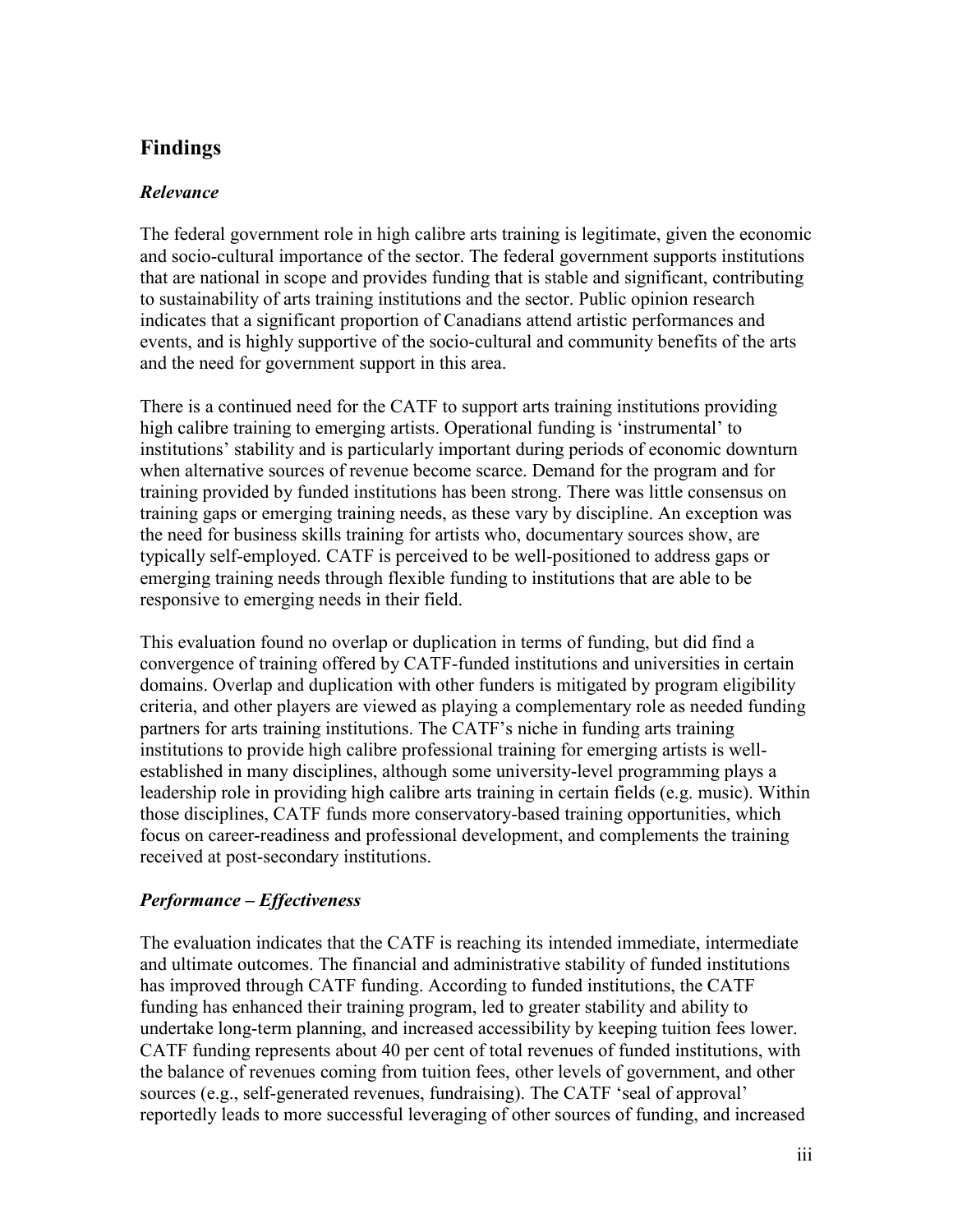capacity to conduct fundraising/pursue other sources of funding. Unfunded institutions, in contrast, are more apt to report financial pressures.

The funding increase provided by CEAP has primarily provided additional support to funded institutions to cover increased operational costs that have been incurred as a result of new or recently modernized facilities, as well as invest in faculty, administrative staff and programming. CATF monitors the financial risk of funded institutions which may sometimes be high due to increased operational costs of new or modernized facilities; mitigation of this risk could be realized by strengthening information sharing and coordination between federal funding initiatives to ensure that capital projects will not have negative repercussions on the financial situation of training institutions or create financial pressures on CATF that cannot be accommodated.

Nationally significant, high quality training is being delivered by funded institutions by qualified faculty and visiting artists. Examples of distinctions garnered by faculty and the institutions are numerous, though also evident among some that are not funded by CATF. According to funded institutions, student satisfaction appears high and discontinuation rates are reported to be low.

Graduates of the CATF-funded institutions are recognized for excellence through awards, nominations, and professional and community activities. Funded institutions report that most graduates – over 80 per cent – are working professionally in their field. During the study period, institutions funded through the program graduated over 16,000 artists from various disciplines, predominantly in European-based art forms. Graduates are working or creating in every province and internationally, with the majority residing in Canada. Industry provides a positive assessment of Canadian trained artists (CATF and non-CATF funded institutions). CATF-funded institutions are identified by employers as the best, or as leaders, in arts training in many disciplines, though some university programs are also named as leaders in certain disciplines (e.g. music).

Preliminary evidence on the new Annual Targeted Funding stream, introduced in 2009- 10, found that three out of eight institutions who have received this funding were able to improve their administrative capacity to such an extent that they could be moved to the regular funding stream. Two other recipients of Annual Targeted Funding have failed to make improvements and have lost all CATF funding.

#### *Performance (Efficiency and Economy)*

Delivery costs for the program are appropriate (6 per cent). The costs to the program per student and per graduate vary depending on the discipline, with higher costs for theatre and dance training. No alternative model was proposed that would deliver the program or achieve outcomes at a lower cost.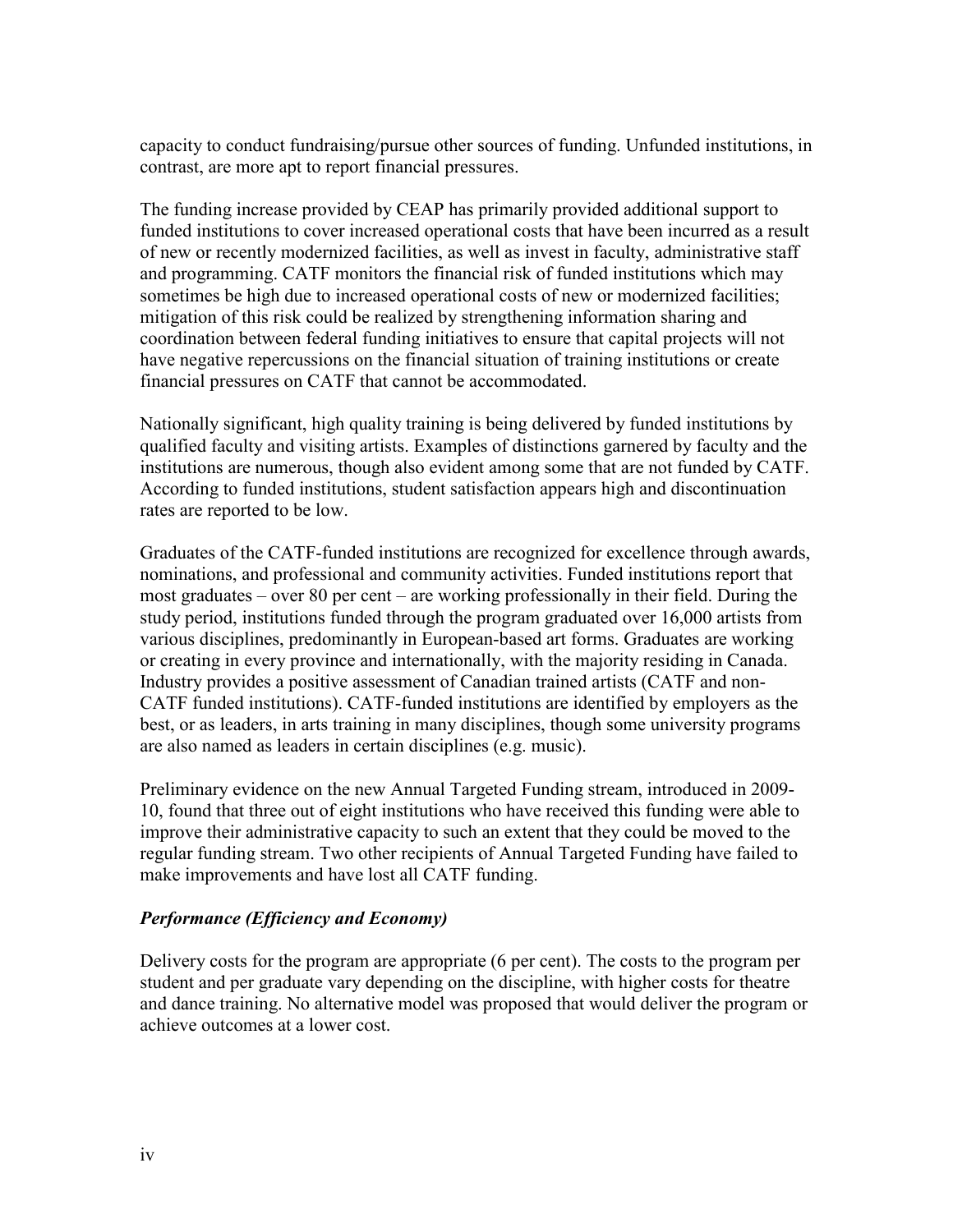#### *Other Issues*

The program is addressing the needs of Official Language Minority Communities – specifically French speaking theatre artists – through intensive French theatre training offered through the Banff Centre. The program also ensures that funded institutions offer training programs that can be accessed by Canadians in both official languages.

The eligibility criteria for the program are widely believed to be appropriate, and aspects such as the use of external domain expert assessors were particularly praised. However, analysis of the files suggests there are some challenges in the clarity of the definition and application of assessment criteria and of the articulation of funding decisions to unsuccessful applicants.

### **Conclusion**

The evaluation evidence confirms that CATF is a relevant program that is aligned with both federal and departmental priorities and is consistent with the federal role. The program meets a need for operational support to institutions to deliver high calibre arts training in a niche area, though there is evidence that some university programs also play a leadership role in certain disciplines (e.g. music). Within those disciplines, CATF funds more conservatory-based training opportunities, which focus on career-readiness and professional development, and complements the training received at post-secondary institutions. The evaluators understand that CATF periodically monitors the arts training funding landscape to ensure it funds niche professional arts training areas that are not addressed comprehensively by universities and colleges.

 The CATF program reaches its intended immediate, intermediate, and ultimate outcomes, without any negative unintended impacts. The eligibility criteria for being considered a national arts training institution under the CATF program guidelines are appropriate; although there are some challenges in the clarity of the definition and application of assessment criteria that seem to be at play, such as program-wide priorities that strive to achieve a balance in the funding of institutions across disciplines, artistic forms or language.

### **Recommendation**

1. The CATF objective is the funding of arts training institutions that provide high calibre training with national importance and impact. As a long-standing program, a large proportion of the CATF funds are allocated to arts training institutions that have been funded for many years, leaving limited flexibility in the funding envelope to accommodate other institutions that demonstrate excellence, and national significance and impact. The eligibility criteria for the program to support its mandate were found to be appropriate and processes such as the expert assessor reports were praised. However, analysis of the files suggests that the definition and application of the assessment criteria in funding decisions lack sufficient clarity.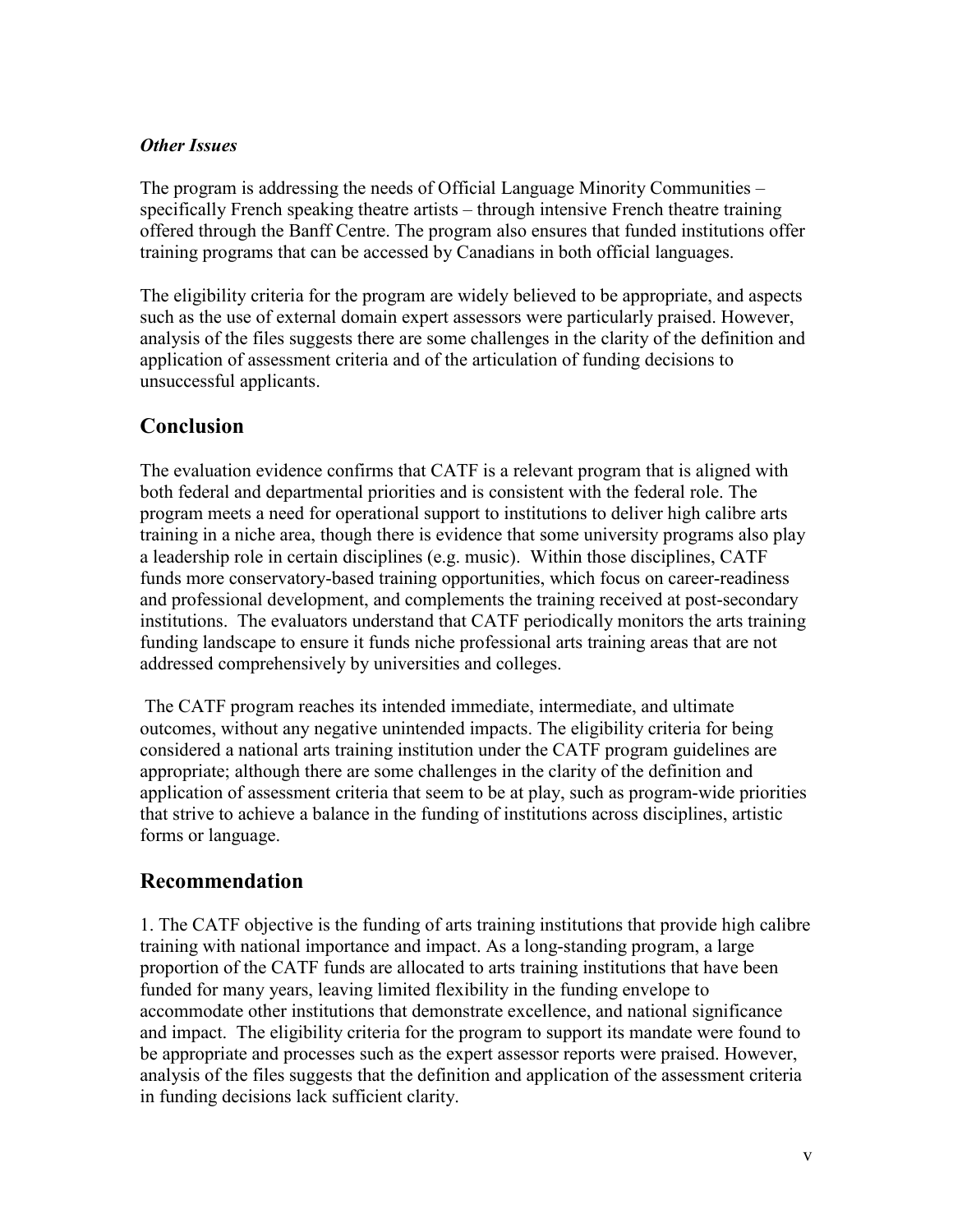i) PCH should review the CATF program application guidelines to ensure all criteria (e.g. balance amongst disciplines) and program priorities used in assessments of applications are clearly articulated. Factors influencing the selection process of the National Review Committee (NRC) should be more specifically articulated within the application guidelines so that potential applicants and/or unfunded applicants may more clearly understand the basis of funding decisions.

ii) This review should include articulation of how the needs of long-funded institutions can be met while ensuring that emerging institutions demonstrating excellence could be recognized within the program, in a national context and considering the needs of the disciplines.

Original signed by

 $\overline{\phantom{a}}$  , and the set of the set of the set of the set of the set of the set of the set of the set of the set of the set of the set of the set of the set of the set of the set of the set of the set of the set of the s **Richard Willan** Chief Audit and Evaluation Executive Department of Canadian Heritage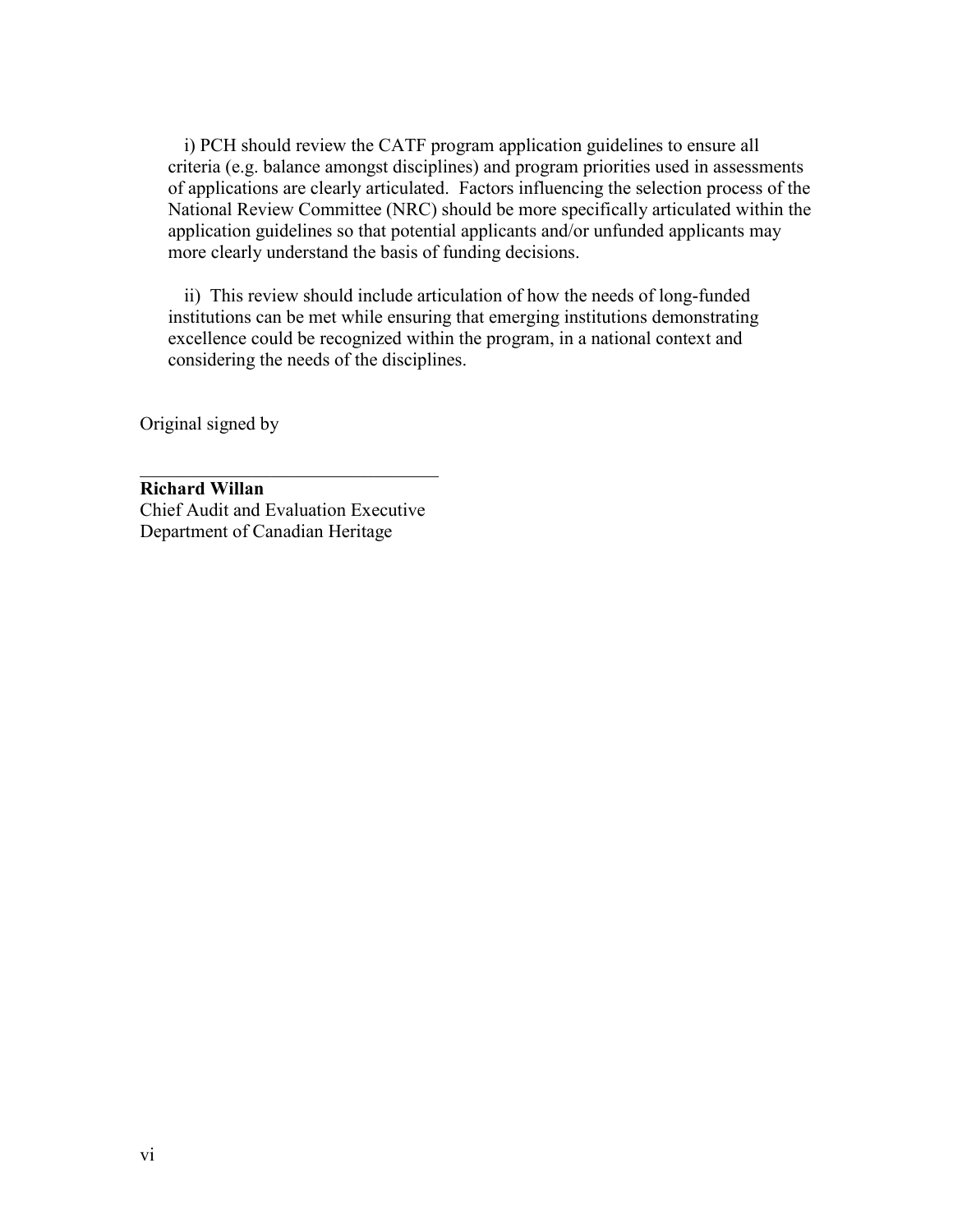# <span id="page-11-0"></span>**1. Introduction and Context**

This chapter briefly describes the key features of the Canada Arts Training Fund (CATF), explains the context in which the program was evaluated, summarises the evaluation's objectives and key issues, and outlines the structure of this report.

### <span id="page-11-1"></span>**1.1 Overview of the Canada Arts Training Fund**

The CATF, identified until 2009 as the National Arts Training Contribution Program  $(NATCP)<sup>1</sup>$  $(NATCP)<sup>1</sup>$  $(NATCP)<sup>1</sup>$ , was created in 1997 to support professional Canadian arts training institutions of the highest calibre. Delivered by the Arts Policy Branch of the Department of Canadian Heritage (PCH), the CATF stated mandate is to make financial contributions to independent, non-profit, incorporated, Canadian organizations that specialize in training artists for professional national and international artistic careers. The related objective of the program is *to contribute to the development of creators and future cultural leaders of the Canadian arts sector by supporting the training of artists with high potential through institutions that offer training of the highest calibre*. The professional training offered by funded institutions in disciplines such as ballet, theatre, and musical performance is focused, intensive and practice-based. The program's logic model is presented in Annex A and summarizes the program's mandate, objective and expected outcomes.

The program is administered through contributions, which are allocated according to the program Terms and Conditions. Prior to 2009-10, the program received funding in the amount of \$17.1 million annually. Through Canada's Economic Action Plan (CEAP), base funding for the program was increased by \$20 million over two years (\$7 million in 2009-10 and \$13 million in 2010-11). The increase in funds is ongoing, increasing the program's annual budget to \$24.1 million or a 41 per cent increase since 2008-09. The additional funding has allowed the program to increase its operating support for organizations already receiving funding, and to offer funding to a limited number of new organizations.[2](#page-11-3)

The CATF supports institutions providing arts training of the highest calibre for professional artistic careers. The funding does not support special projects or capital expenditures. Successful applicants must meet a set of assessment criteria that ensure the program delivers funds to superior arts training programs with a pan-Canadian focus and a reputation for developing nationally and internationally recognized professional artists.

<span id="page-11-2"></span> $<sup>1</sup>$  In 2009, the nomenclature of PCH's Arts Policy Branch programs was standardized. For consistency</sup> purposes, the report refers to the program as the CATF for the years under review; however the NATCP name will be used when referring to the last evaluation of the program.<br><sup>2</sup> "Canada's Economic Action Plan: The Canada Arts Training Fund – Budget 2009 and Budget 2010".  $\overline{a}$ 

<span id="page-11-3"></span><http://www.budget.gc.ca/2009/home-accueil-eng.html> (Accessed March 2013)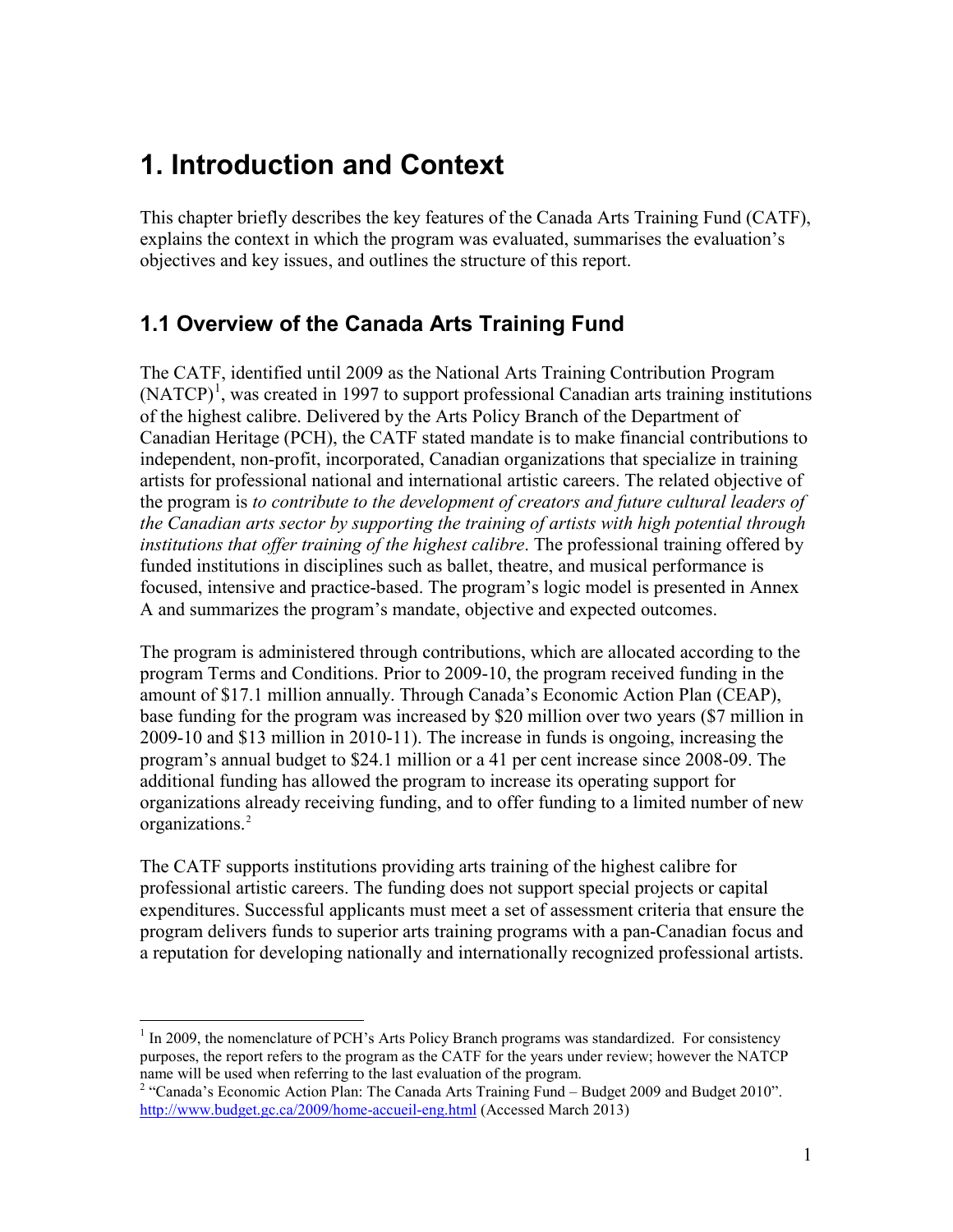A successful applicant must be an arts training orga[niz](#page-13-3)ation that meets the program eligibility and assessment criteria listed in Annex B. 3

Applications are assessed once a year by a National Review Committee (NRC) which is composed of program management and other departmental officials, and may include invited officers from the Canada Council for the Arts. The evaluation process is based on a scored review of application forms and reports commissioned from external domain expert assessors. Recommendations are made to the Minister on the amount of funding allocated for annual and multi-year contributions. Each organization's application is assessed based on their demonstration that:

- They are at the **highest level of artistic excellence**, in teaching, training, and coaching in their artistic field as evidenced by the success of their graduates and independent assessments prepared by professionals;
- They are pre-eminent institutions of **proven national significance and impact**, i.e. recognized as such throughout Canada by those familiar with, or working in, the artistic discipline; and
- They have a **strong and proven institutional capacity** from both a financial and governance standpoint.

In 2009-10, a new funding stream of the program was introduced – Annual Targeted Funding for Developmental Support to Arts Training Institutions. This funding stream was implemented to assist institutions to improve their capacity through targeted support toward costs for their training program related to institutional strengthening (e.g., fees for teachers/mentors/ elders, student coaching, administration, facilities costs). To qualify, institutions must meet two of the three key assessment criteria (Artistic Excellence, National Significance and Impact, Institutional Capacity). Institutions that are funded under this stream cannot receive more than \$600,000 annually. They are assessed every year to evaluate their long-term potential and funded under this stream for no more than four years.

Between 2007-08 and 2011-12, the CATF has funded 43 high calibre arts training organizations (averaging 38 organizations per year), with annual funding amounts ranging from \$30,000 to \$6 million. Multi-year funding agreements are used increasingly for institutions that meet established assessment criteria. Funded institutions train professionals in an array of specialties, including ballet, theatre, music, contemporary dance, Aboriginal arts, circus arts, orchestra, opera, and comedy. The focus of the CATF has evolved to include institutions with an Aboriginal or culturally diverse<sup>[4](#page-12-0)</sup> artistic focus, in addition to institutions that offer training in European-based art forms. Training programs that are provided by funded institutions range from a duration of less than a month to 10 years or more.

 $3$  CATF http://www.pch.gc.ca/eng/1267717898385#a6 (Accessed October 2012)  $\overline{a}$ 

<span id="page-12-0"></span>[<sup>4</sup>](#page-13-3) Culturally diverse refers to non-European artistic traditions, excluding Aboriginal artistic forms.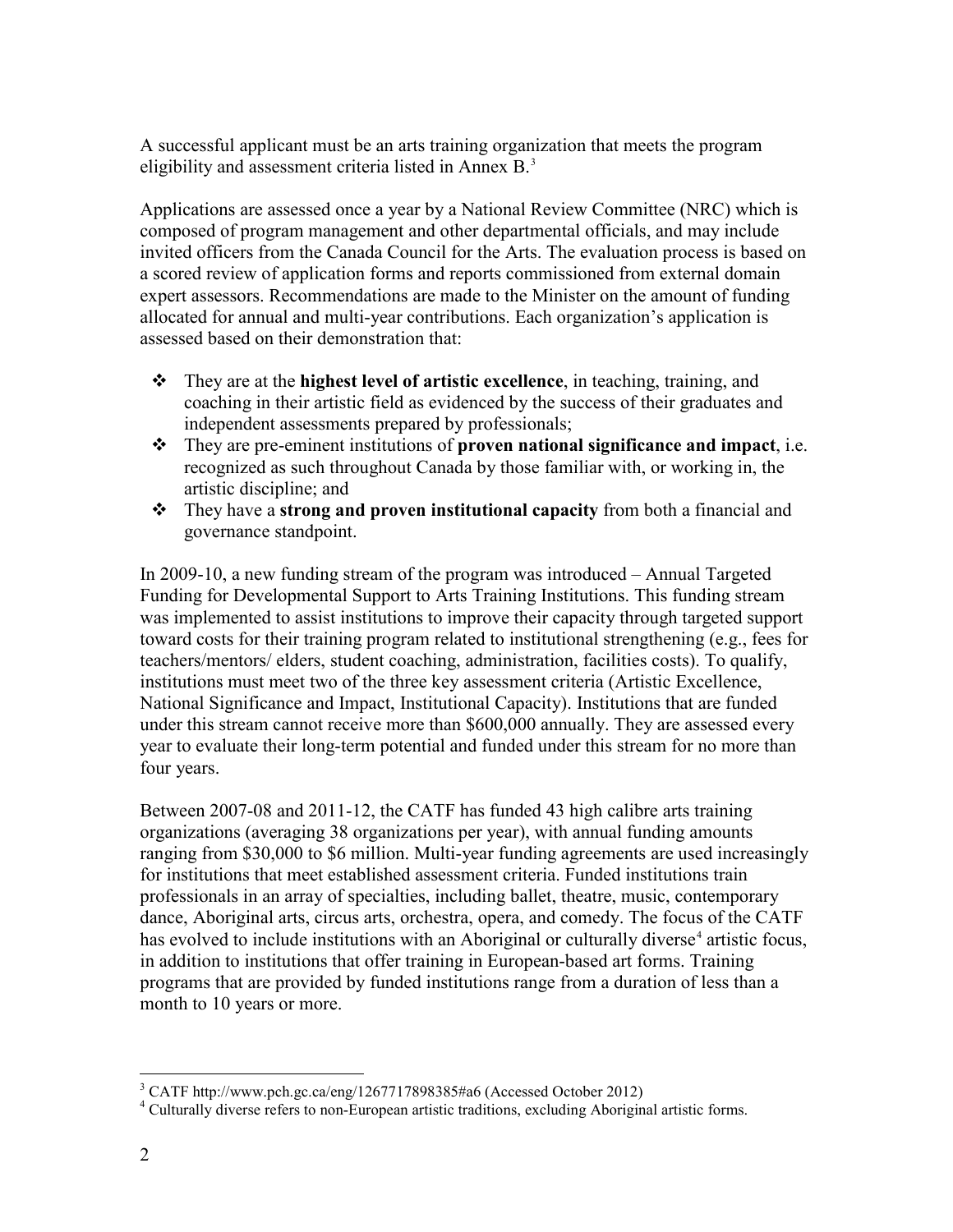<span id="page-13-3"></span>Monitoring takes place through annual reporting and periodic site visits by program officers. Funded institutions are monitored using a risk-based approach – institutions with complexity or risk scores that are higher are monitored with greater frequency. Annex C lists the institutions that were funded in 2011-12 and provides a summary profile of their characteristics.

## <span id="page-13-0"></span>**1.2 Evaluation Context, Objectives and Issues**

An evaluation of the CATF was conducted to support departmental decision-making, particularly surrounding the renewal process of the program's Terms and Conditions. The evaluation of the CATF covers the five-year period from 2007-08 to 2011-12. The Evaluation Services Directorate (ESD) of PCH led the evaluation, with support provided by the Policy Research Group and an external consultant. An Evaluation Working Group provided assistance in the conduct of the evaluation. The five core issues identified in the Treasury Board Secretariat of Canada's (TBS) Directive on the Evaluation Policy (2009) are addressed in this evaluation (Annex D).

The evaluation also examines the impact of the increased support that was allocated to the CATF in 2009 through the CEAP and looks at the preliminary results of the implementation of the new funding stream: the Annual Targeted Funding for Developmental Support to Arts Training Institutions. The evaluation matrix is provided in Annex E.

The remainder of the report describes the evaluation methodology, presents findings for each key evaluation issue—i.e. relevance, performance (effectiveness and efficiency/ economy)—and outlines conclusions, as well as recommendations for the program. Supporting information is supplied in annexes found at the end of the report.

# <span id="page-13-1"></span>**2. Evaluation Methodology**

This chapter describes the design and the four lines of enquiry through which the evaluation study gathered and analysed data to review the CATF. The chapter also provides a brief discussion of limitations of the evaluation.

# <span id="page-13-2"></span>**2.1 Lines of Enquiry**

The study relied on a multi-method design that blended qualitative and quantitative data and strategies, in an effort to enhance the validity of evaluation findings. The overall approach to the CATF evaluation takes into consideration the results of a calibration exercise conducted by the ESD designed to adjust the level of effort commensurate with the assessed level of risk associated with each of the five issues identified in the Treasury Board Policy on Evaluation. The evaluation calibration took into account current constraints on the implementation of original public opinion research. As a result of the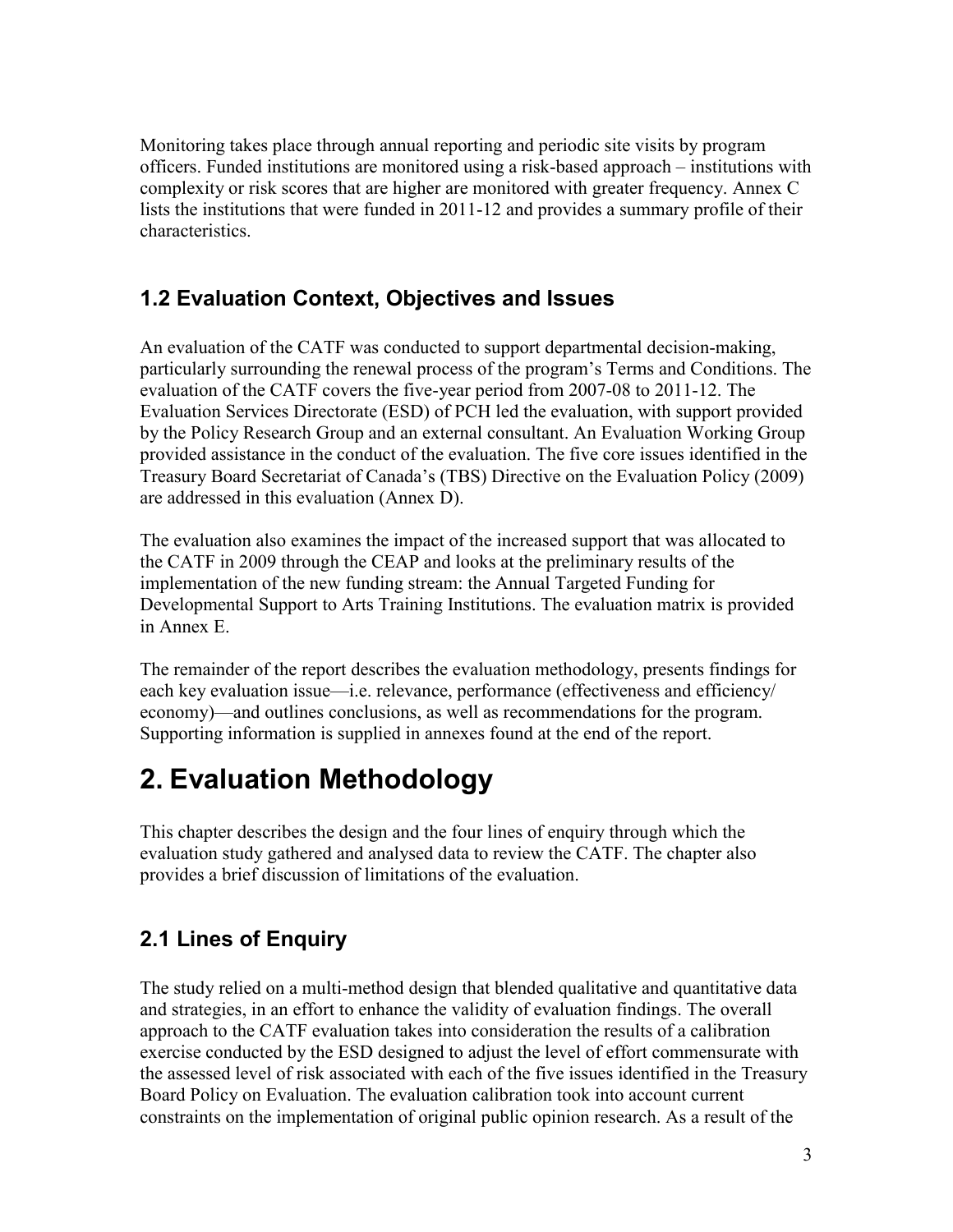calibration exercise, the approach emphasized the use of pre-existing evidence and information, supplemented with key informant interviews with program stakeholders and beneficiaries to address the evaluation questions. The following four lines of enquiry were carried out to address the evaluation's key issues:

**Literature review -** The literature review included an examination of available literature and information on arts training funding programs in Canada and internationally. In addition, relevant academic research was consulted to help explore new ideas and trends in arts training.

**Document and administrative data review -** To develop a thorough understanding of the CATF, an in-depth analysis of documentation was conducted. A wide range of material was reviewed, including: key governmental documents (e.g., Throne Speech and federal Budget extracts), departmental documents (Department Performance Reports, Reports on Plans and Priorities), and program-related documents such as Terms and Conditions, and application forms. Second, the review included analyses of Annual Client Survey data maintained by the program. The Survey is a results reporting template that all funded institutions complete and submit to the program each year. Finally, an 'influence analysis' was conducted to measure and contrast influence of comparable arts training institution applicants in the dance discipline, including two funded institutions and one unfunded institution.

**File review** – A structured review of 20 CATF program files, representing half of the 40 funded institutions, was conducted. Of the 20 files that were reviewed, 15 had readily available financial information that was captured and was used for more detailed analysis of the finances of funded institutions. The file review captured detailed financial and impact information for each selected file. Documents reviewed included the funding application(s), recommendations for funding, external domain expert assessor reports, CEAP reports and revenue data.

**Interviews with key informants -** In total, 34 in-depth interviews were conducted by ESD in order to obtain the views of PCH and CATF managers and staff, funded institutions, unfunded institutions, representatives from provincial arts councils, and artistic leaders/experts. In this report, statements made about the views of key informants are reported when the majority share this view unless otherwise stated. When more details on the level of key informants that share this view are deemed necessary, the following terms are used:

| Few  | Few is used when less than 20% of interviewees have responded with similar answers.              |
|------|--------------------------------------------------------------------------------------------------|
| Some | Some is used when more than 20% but fewer than 50% of interviewees responded with similar        |
|      | answers.                                                                                         |
| Many | <i>Many</i> is used when more than 50% but fewer than 75% of interviewees responded with similar |
|      | answers.                                                                                         |
| Most | Most is used when more than 75% of interviewees responded with similar answers.                  |

The observations, findings and conclusions of the report are always based on more than one line of evidence, unless otherwise stated.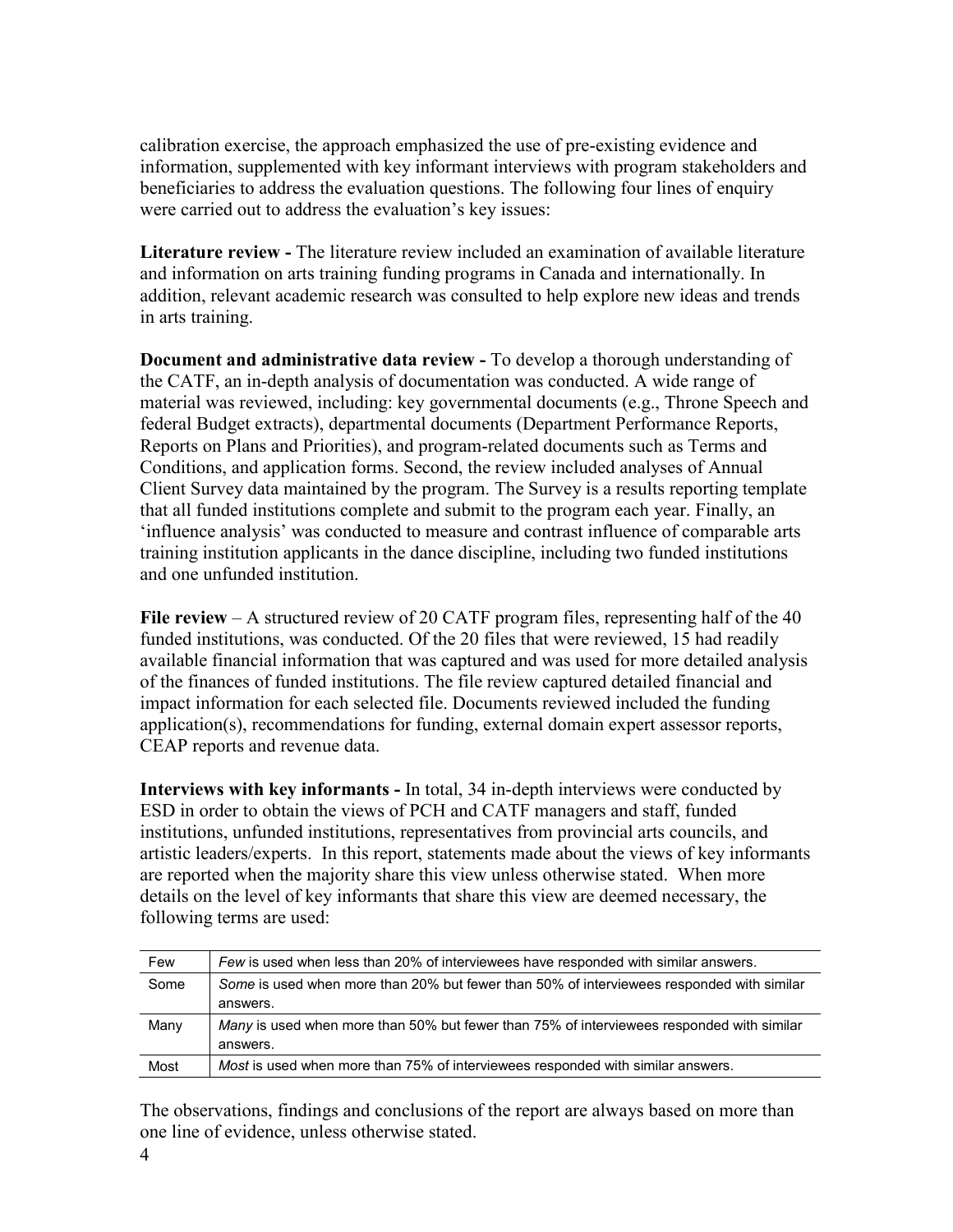## <span id="page-15-0"></span>**2.2 Constraints and Limitations of the Evaluation**

Limitations of the evaluation include: absence of recent, direct feedback from students and graduates of arts training programs funded by the CATF; and weaknesses in some program data, including some instances of incomplete or inconsistent data supplied by funded institutions in their results reporting. The program has already begun to take measures to address the challenges relating to their data.

These limitations were mitigated by the use of a multi-method approach to generate evidence on the evaluation questions from more than one line of enquiry and from different (internal and external) perspectives.

# <span id="page-15-1"></span>**3. Findings**

This chapter summarises key evaluation findings regarding the relevance and performance (effectiveness, efficiency and economy) of the CATF. All findings are supported by triangulated evidence that was collected through the four lines of enquiry, as described in Section 2.1.

## <span id="page-15-2"></span>**3.1 Relevance**

This section of the report examines the legitimacy of the federal government's role in funding national arts training institutions of the highest calibre, the alignment of the CATF with federal and PCH priorities and objectives, identifies current and emerging high calibre arts training needs and gaps, and examines evidence of overlap or duplication with other players in the field of arts training funding.

### <span id="page-15-3"></span>*3.1.1 Legitimacy of the Role of the Federal Government in Arts Training*

### *Historical Funding Role*

Documentary sources demonstrate that the federal government has played a role in the arts training sector for many decades. The need for federal support for training and professional development in the arts was recognized in Canada as early as 1949, when a national commission to investigate the development of arts and culture (the Massey Commission) recommended the creation of a number of cultural institutions, including the Canada Council for the Arts.<sup>[5](#page-15-4)</sup> Funded by the federal government, the Canada Council, since its creation in 1957, has provided grants to arts practitioners for training and professional development.

<span id="page-15-4"></span><sup>&</sup>lt;sup>[5](#page-16-0)</sup> Report of Royal Commission On National Development In The Arts, Letters And Sciences, 1949-1951  $\overline{a}$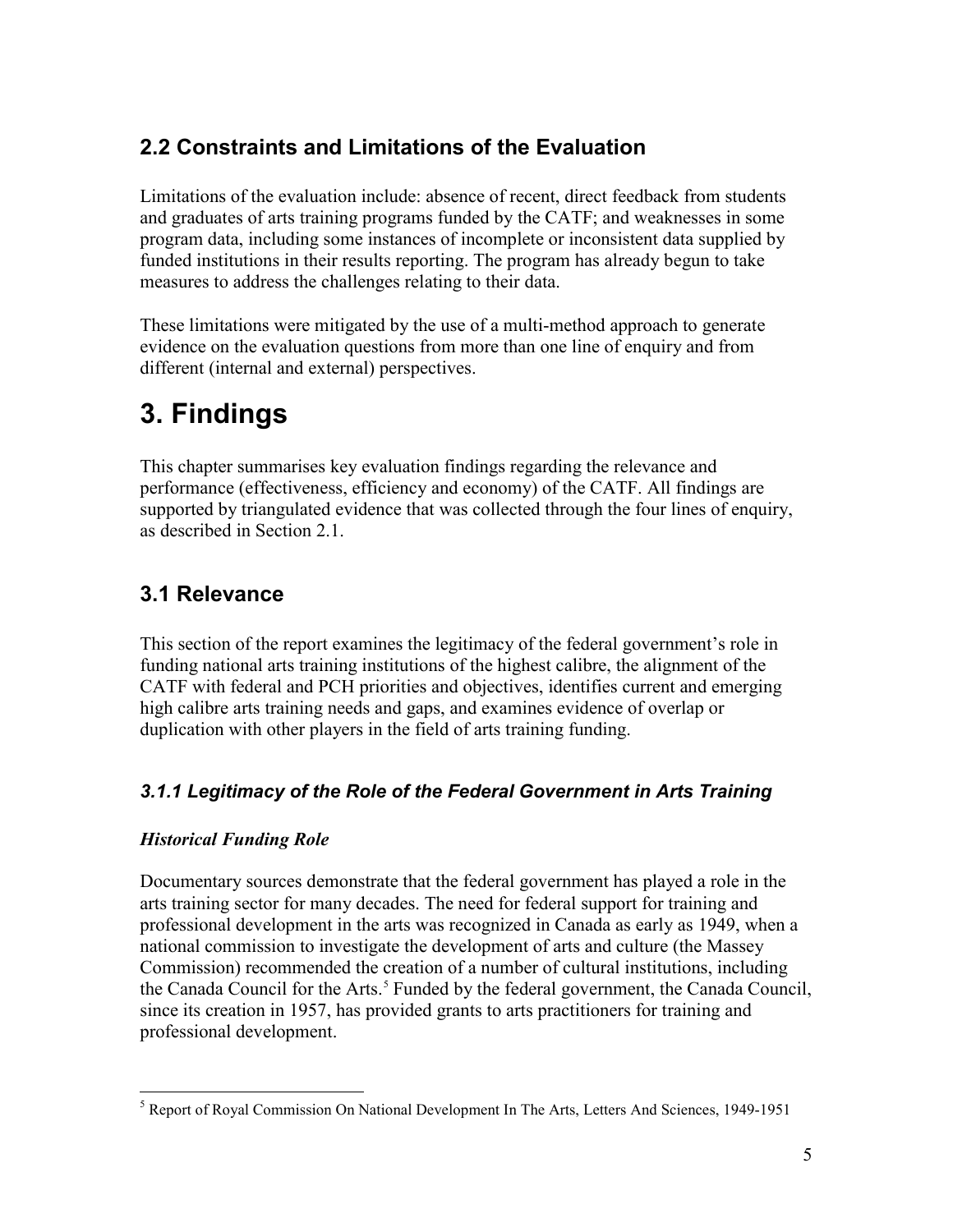<span id="page-16-0"></span>In 1991, the report of the Task Force on Professional Training for the Cultural Sector in Canada further identified pressing needs in professional training for the arts. The report emphasized a need to establish a coherent policy of support for the arts and to increase financial support for the cultural sector. In particular, the need for support for high calibre, independent professional arts training institutions was highlighted.<sup>[6](#page-16-1)</sup>

In 1995, the Canada Council withdrew from supporting pre-professional arts training, and transferred resources to PCH to maintain support of arts training institutions of the highest calibre. The CATF (then the NATCP) was created as a temporary program in 1997 to ensure sustainable support for training initiatives in the arts and cultural industries. The program was made permanent in 1999.

#### *Rationale for the Program*

Federal government support for high calibre arts training is grounded in both economic and socio-cultural rationales. The 2008 Speech from the Throne and the announcement of the CEAP point to the importance of the contribution of the arts and cultural sector to the Canadian economy and global competitiveness<sup>[7](#page-16-2)</sup>, citing the significant employment and Gross Domestic Product (GDP) attributed to the sector. [8](#page-16-3) The sector is noted to have positive impacts on tourism in Canada and to contribute to attracting talented investors and knowledge workers across all sectors. Artistic and cultural activities are also recognized as expressions of Canada's pluralistic society, values and identity. The literature review found many examples of other countries that similarly have national arts training programs (e.g., UK, Australia).

Evidence from interviews with all respondent categories further supports the legitimacy of the federal role in funding arts training institutions of the highest calibre. Notably, many interviewees highlighted the CATF's role in supporting high calibre training schools that are national in scope within a pan-Canadian framework and providing stable and substantial financial resources that contribute to the sustainability of arts training programs. Some key informants also noted the importance of federal level leadership in funding arts training to promote and sustain national identity through artistic expression and to encourage support from other sectors.

<span id="page-16-1"></span><sup>&</sup>lt;sup>6</sup> "Art is never a given. Professional Training in the Arts in Canada," Report of the Task Force on Professional Training for the Cultural Sector in Canada. December 1, 1991. Study commissioned by the federal Departments of Communications and Employment and Immigration. 7 2008 Speech from the Throne; Canada's Economic Action Plan, 2009.  $\overline{a}$ 

<span id="page-16-3"></span><span id="page-16-2"></span><sup>&</sup>lt;sup>8</sup> Conference Board of Canada, Valuing Culture: Measuring and Understanding Canada's Creative Economy, 2008.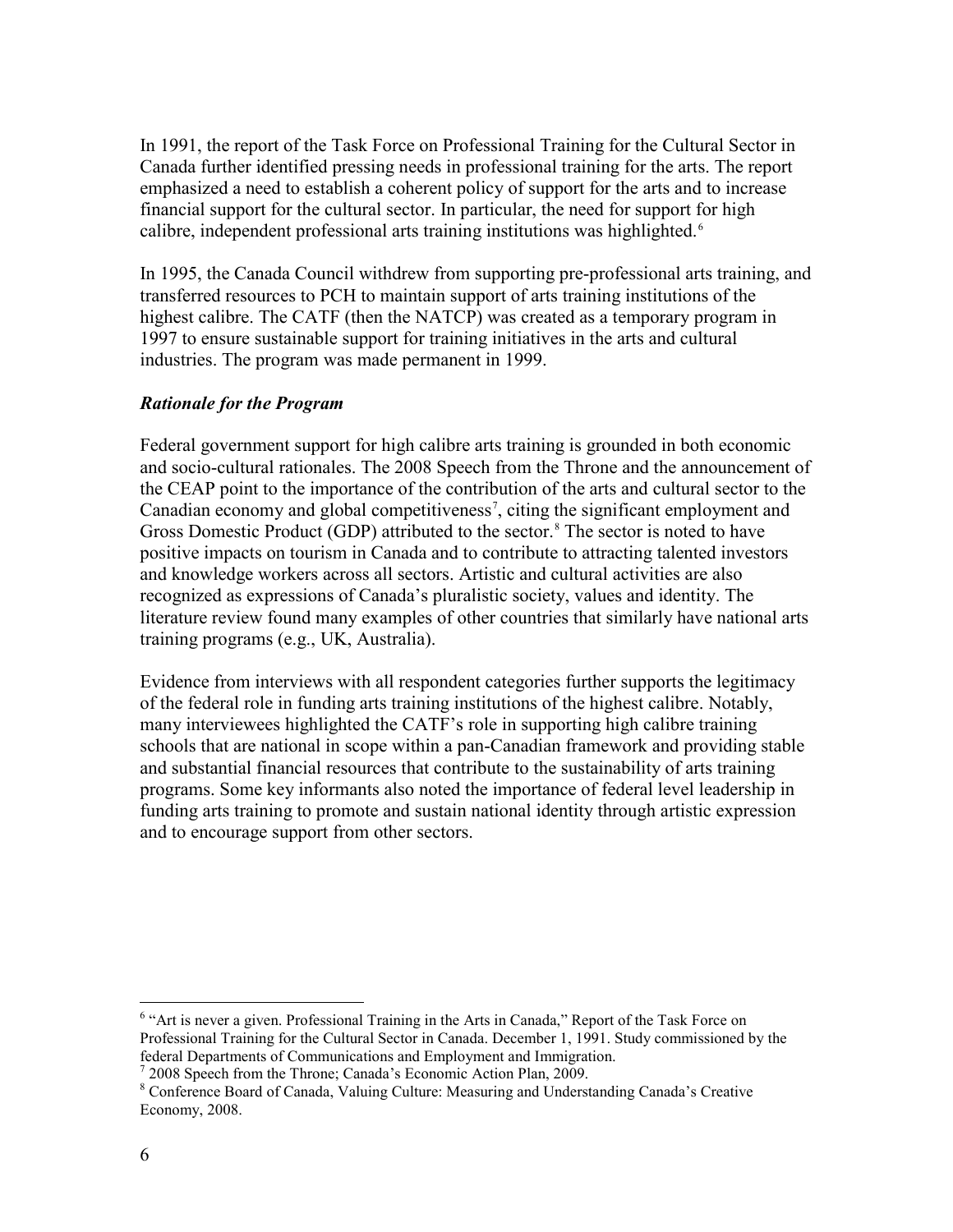#### <span id="page-17-0"></span>*3.1.2 Alignment with Federal Government Priorities and Departmental Objectives and Priorities*

#### *Alignment with Federal Government Priorities*

Within the Whole of Government framework, one of four key spending areas is Social Affairs, which includes the outcome area: "a vibrant Canadian culture and heritage". [9](#page-17-1) The CATF's program objective, "To contribute to the development of Canadian creators and future cultural leaders of the Canadian arts sector by supporting the training of artists with high potential through institutions that offer training of the highest calibre", falls within this outcome area.

Documentary evidence indicates that the CATF is well-aligned with current and recent federal government priorities. The November 2008 Speech from the Throne positioned the Government of Canada as an active supporter of Canadian culture. It asserted that "Cultural creativity and innovation are vital not only to a lively Canadian cultural life, but also to Canada's economic future". Budget 2009 states that "Culture reflects who we are as a nation, how we see ourselves within our country, and how we appear to the world". Budget 2009 also acknowledged that the Canadian cultural sector is "plainly also vulnerable to economic shocks". In response, the CEAP 2009 announced the following commitment, which included an increased investment in the program: "Day to day, Canadians experience the essence of this rich and diverse country through the imagery and words of its artists, through works which demonstrate the best of talent. The Government wants to help ensure as much stability as possible for the [cultural] sector at a time when the sector is facing difficult challenges".

The Government of Canada outlined in Budget 2012 that it "believes that supporting the arts is essential to supporting Canada's economy and quality of life and will continue strong support for Canadian culture". In 2012, the Government highlighted that the CEAP recently supported cultural infrastructure funding during the recession (which included a boost in funding to the CATF) and made other funding announcements in support of the arts.

#### *Alignment with Departmental Objectives and Priorities*

Within the PCH Program Activity Architecture (PAA), the CATF falls within strategic outcome number one: "Canadian artistic expressions and cultural content are created and accessible at home and abroad".<sup>[10](#page-17-2)</sup> The CATF aligns well with this strategic outcome by funding high calibre institutions which train professional artists in disciplines such as dance, theatre and music who will perform and create for Canadian and international audiences.

<span id="page-17-1"></span><sup>&</sup>lt;sup>9</sup> Treasury Board Secretariat, Whole of Government Framework, http://www.tbs-sct.gc.ca/ppg-cpr/framecadre-eng.aspx "Accessed October 2012"

<span id="page-17-2"></span><sup>&</sup>lt;sup>[10](#page-18-1)</sup> PCH, Program Activity Architecture.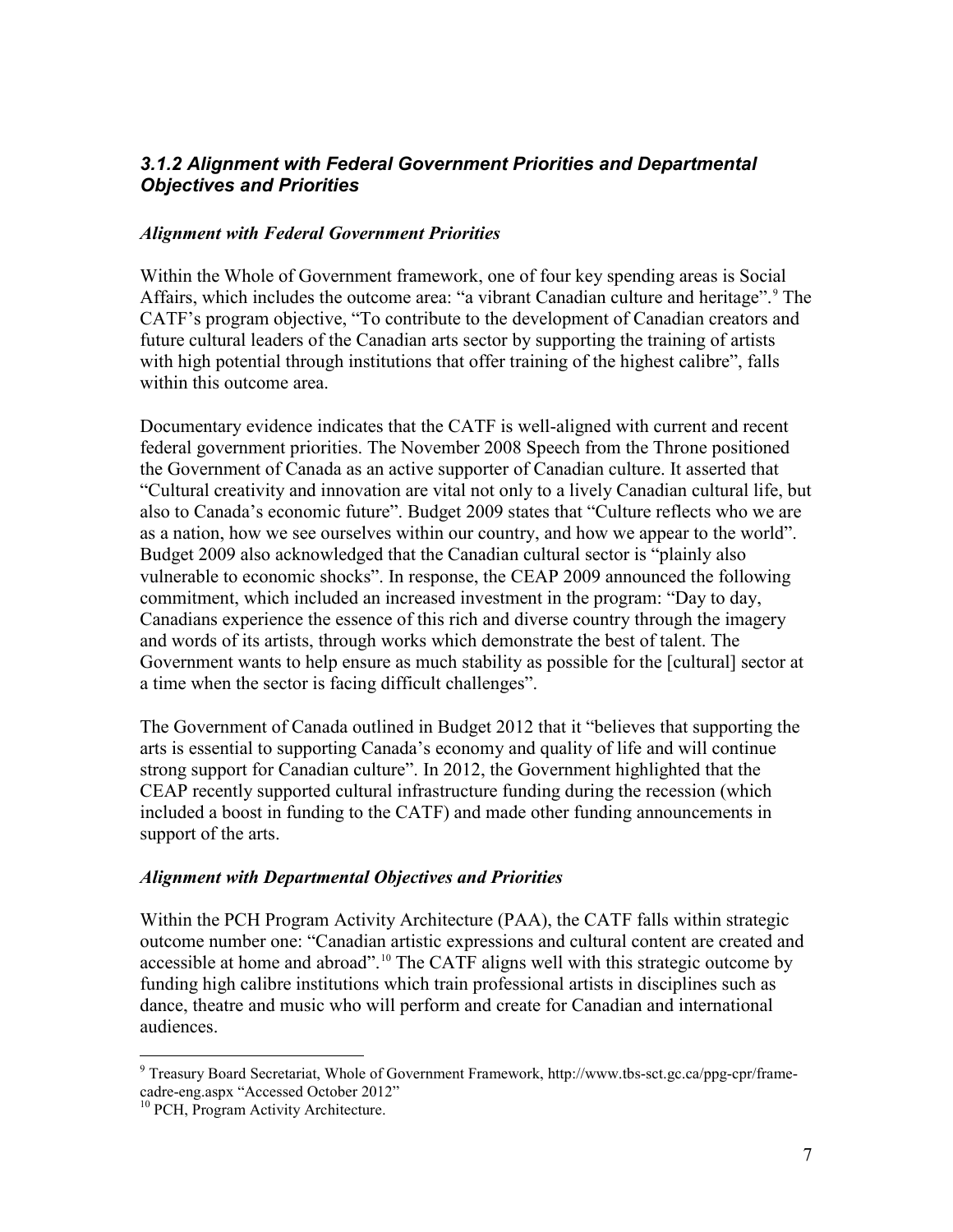<span id="page-18-1"></span>The CATF falls within the department's program activity number one, Arts. The intent of this activity is to "improve Canadians' access to varied artistic experiences and to contribute to the sustainability of the arts sector"; in sum, encouraging access to, sustainability of, and excellence in the arts.<sup>[11](#page-18-2)</sup> The CATF contributes to excellence by supporting the training of Canada's most promising young artists.

Among PCH's plans and priorities for the arts program activity in 2012-13 is an articulated intention to "make strategic investments in arts organizations that will enable partnerships with local businesses (and other organizations), leading to various revenues and more flexible business models to help increase their contribution to vibrant and sustainable communities".<sup>[12](#page-18-3)</sup> There is evidence that the CATF is consistent with this priority through its client selection process: successful applicants must demonstrate a sufficient level of financial stability, and must obtain at least 30 per cent of their revenues from sources other than this program.<sup>[13](#page-18-4)</sup>

### <span id="page-18-0"></span>*3.1.3 Continued Need for the CATF*

#### *Importance of Operational Support*

All lines of enquiry confirm that there is a continued need for the CATF to provide 'instrumental' operational support to institutions to deliver arts training of the highest calibre. The document review and a few interviewees noted that the CATF support is especially important in the current weak economic climate which has led to increased financial vulnerability and challenges for arts training institutions in obtaining corporate and private support. It was also noted in the interviews that arts training institutions have restricted ability to generate revenue (as the artists are in training and not producing), and therefore program funding is an essential component for their financial sustainability.

#### *Program Demand*

According to program financial records, the CATF funds are fully subscribed each year. The program receives more applications than it funds, though the high calibre arts training community is small, and many institutions have been funded for a decade or more. The funding increase to the program as a result of CEAP has been absorbed largely by the program's current portfolio of funded institutions.

At the level of the funded institutions, program documents indicate that the overall ratio of student applications to available places at the CATF-funded institutions has remained fairly consistent at between 2.3 and 2.7 student applications per available place, year to year between 2007-08 and 2010-11. The 2.5 average across the study period is slightly

<span id="page-18-2"></span><sup>&</sup>lt;sup>11</sup> PCH, Report on Plans and Priorities 2010-11, 2011-12, 2012-2013.<br><sup>12</sup> PCH, Report on Plans and Priorities 2012-2013, p.17.  $\overline{a}$ 

<span id="page-18-3"></span>

<span id="page-18-4"></span><sup>&</sup>lt;sup>13</sup> PCH, CATF application guidelines 2013-14.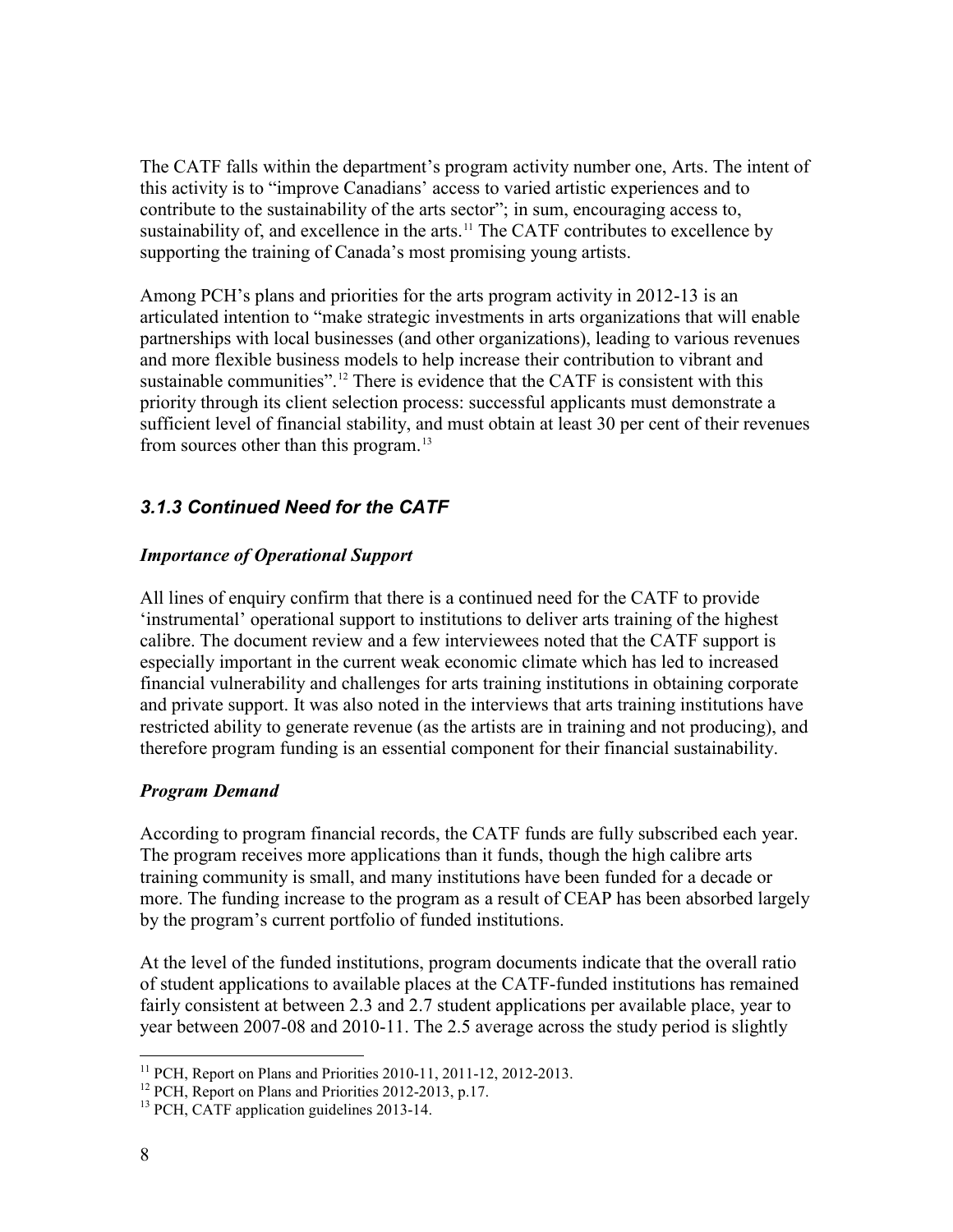higher than 2.1 in the 2007 evaluation of the NATCP. There is significant variability in the ratio of applications to places across the funded institutions and by artistic form and is dependent on interest in the program and the mandate of the institution with respect to applicant selection.

#### *Current and emerging training needs/gaps*

A gap in the training of high calibre artists identified by employers and a few key informants, and noted in the international literature also is a lack of training in the business aspects of a career in the arts (e.g., marketing, networking, and financial planning). Employers of performing arts graduates in a 2009 study<sup>[14](#page-19-0)</sup> noted business skills to be important as most artists are self-employed, and indeed, reported that only one in ten arts graduates are hired on a permanent basis within their organization. Employers suggested that this training could be provided through seminars, workshops, and courses included as part of artists' basic training.[15](#page-19-1)

In light of these results, the CATF program commissioned research into opportunities such as apprenticeship-based training that could address challenges to maintaining and developing the skills of new graduates just starting out in the field.<sup>16</sup> This research found that many of the CATF's client organizations already offer some form of apprenticeship training.

Other gaps in arts training noted by funded and unfunded institutions included the need for training of "non-performance" artists, such as high calibre training of directors, designers or stage managers within various disciplines. Other needs noted include the following:

- $\bullet$  a greater focus on non-traditional or multidisciplinary training, including the use of technology;
- management training for faculty/staff involved in administering arts organizations;
- $\triangleleft$  training artists to be future trainers; and

 $\overline{a}$ 

 $\cdot$  increased cultural diversity in arts training to reflect the changing population demographics.

Many interviewees agree that the Government of Canada, through the CATF, is well positioned to respond to current and emerging training needs in the various artistic disciplines, due to the more comprehensive national, rather than provincial or regional, focus of the program. Because the CATF operation funding is flexible, funded institutions are able to identify and be responsive to emerging needs and trends specific to their field.

<span id="page-19-0"></span><sup>14</sup> Phoenix Strategic Perspectives Inc. *National Arts Training Contribution Program Study: Research with Employers of Performing* 

*Arts Graduates.* March 2009. <sup>15</sup> Phoenix SPI, Research with Employers of Performing Arts Graduates, 2009.

<span id="page-19-2"></span><span id="page-19-1"></span><sup>&</sup>lt;sup>16</sup> Robinson, Brenda. Bridging the Gaps: Exploring Apprenticeship-based Training in the Arts. PCH internal documentation. April 2008.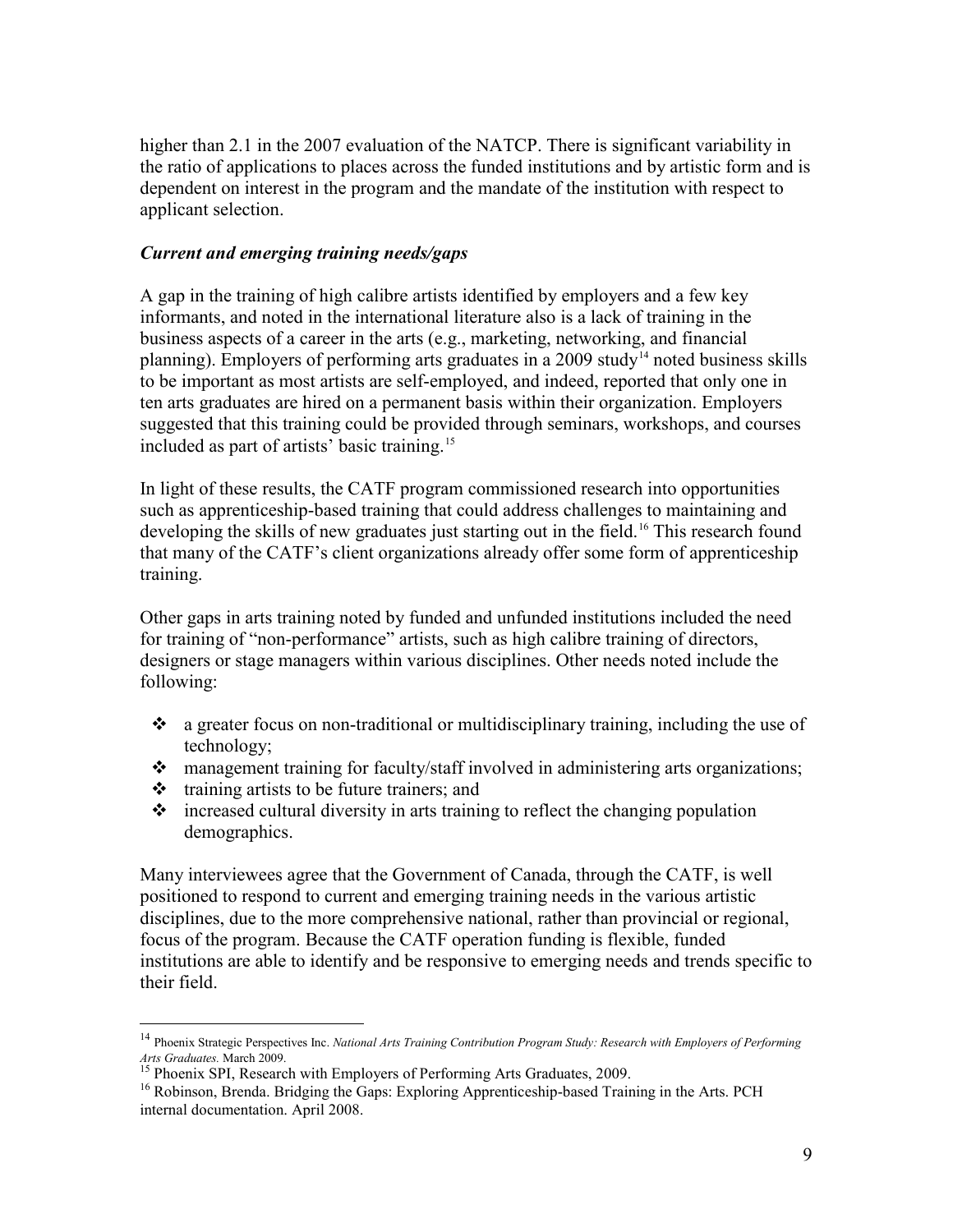### <span id="page-20-0"></span>*3.1.4 Overlap and Duplication*

The funding landscape for arts and culture activities, including training and professional development, is complex. This evaluation found no overlap or duplication in terms of funding, but did find a convergence of training offered by CATF-funded institutions and some universities in certain domains (e.g. music).

#### i) Funding

Documentary evidence, including the literature review, as well as key informant interview feedback identified a number of other players that play a role in the funding of arts training. The federal Canada Council for the Arts, provinces/territories and municipalities, as well as private charitable organizations/foundations provide funding for the development of individual artists and for artistic events to varying degrees. Provinces/territories also fund undergraduate and graduate fine arts/applied arts programs delivered by universities and colleges. The private sector and non-profit organizations (such as those funded by CATF) all deliver professional arts training. Annex F provides a more detailed discussion on the role of other players in arts training funding.

With respect to funding to recipient institutions, the CATF has a substantially larger funding envelope than other funding partners (e.g., foundations) and the level of provincial/territorial support varies widely. Potential overlap and duplication between the CATF and other sources of funding are mitigated by the program eligibility criteria. Specifically, these criteria exclude degree or diploma-granting post-secondary institutions from eligibility as they are already publicly funded institutions. The application guidelines also require that applicants disclose all other projected or existing support for their arts training program, including federal funding.[17](#page-20-1) CATF funded institutions can obtain a maximum of 70 per cent of their revenue from the program, and PCH encourages organizations to diversify revenue by seeking funding or earning revenue from multiple sources. Key informants affirmed the leveraging effect that CATF funding gives training institutions in their efforts to secure funding from other sources. Overall, most key informants were of the opinion that the role(s) of each of the players in high calibre arts training funding are important and complementary to the CATF in the funding and delivery of arts training.

#### ii) Other Training Options

Overlap and duplication was assessed both in terms of the objectives of the CATF program in comparison to other players, as well as overlap and duplication in terms of funds available to recipient organizations. Documentary evidence, the literature review and the views of key informants suggest that the *objectives* of the CATF program can be distinguished from other players in a number of ways. The CATF's niche may be

<span id="page-20-1"></span><sup>&</sup>lt;sup>17</sup> CATF application form, 2013-14.  $\overline{a}$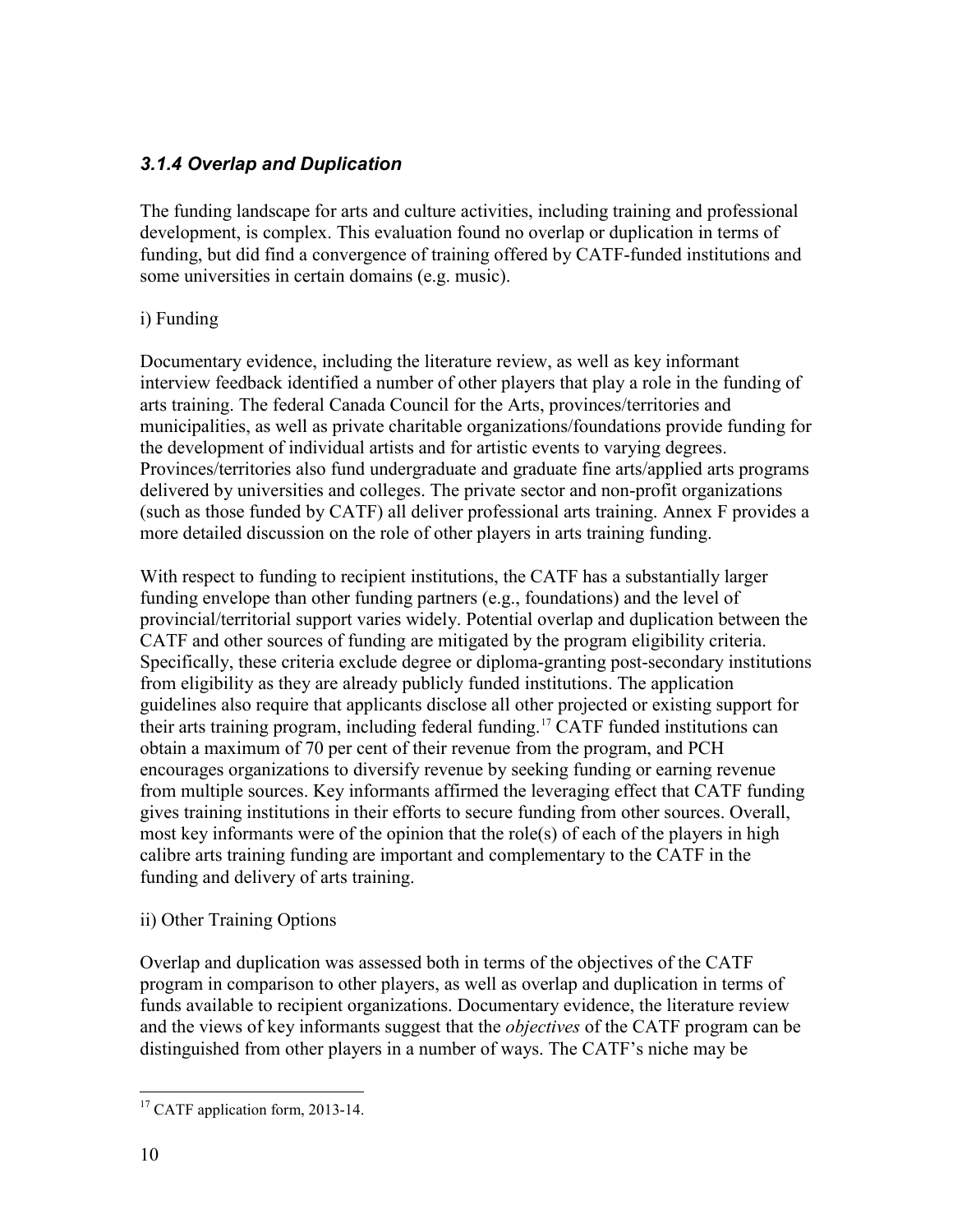characterized by its focus on: 1) institution-level funding, as opposed to grants to individual artists to participate in training or professional development; 2) arts training of the highest calibre, leading to a professional career in performance; and 3) focus on promising new or emerging artists, and less so on mid-career artists.

It should be noted that the CATF's niche in the array of arts training funding programs is defined somewhat based on artistic discipline and the offerings that are available within the university and college system in fine or applied arts. For example, universities and colleges do not offer the kind of intensive and performance-based training in ballet and circus arts that is provided by the CATF-funded institutions, which can involve training beginning at a young age. On the other hand, program managers note that few visual arts training programs are funded by the CATF due to comprehensive coverage of this discipline at Canadian universities and colleges. High calibre training in other disciplines can be found in both the CATF-funded and post-secondary institutions. Research with employers of performing artists has found, for instance, that in certain artistic disciplines (e.g., music) programs offered by some universities are as highly regarded as those offered by the CATF institutions. [18](#page-21-2) Employers of professional artists in music, for example, more often named the programs offered by universities such as McGill or the University of Toronto as leaders in their field. CATF, however, funds more conservatory-based training opportunities, which focus on career-readiness and professional development. Therefore the practice-based, career-oriented training offered during the summer training offered at the National Youth Orchestra of Canada (funded through CATF), for example, is intended to complement the university training that participants would receive throughout the year at post-secondary institutions such as McGill or the University of Toronto.

### <span id="page-21-0"></span>**3.2 Performance – Effectiveness**

This section of the report addresses the performance of the CATF in terms of achievement of intended outcomes, as well as impacts of additional CEAP funding, impacts of the Annual Targeted Funding for Developmental Support and the extent to which the CATF is meeting the needs of Canada's official language minority communities. Unintended impacts of the program are also discussed.

#### <span id="page-21-1"></span>*3.2.1 Immediate Outcome 1: Arts training institutions of the highest calibre are financially and administratively stable*

#### *Financial and Administrative Situation of Institutions*

 $\overline{a}$ 

From the review of documents, eligibility criteria for the CATF funding include a number of elements to ensure that funded arts training institutions are well-established and financially healthy. For example, the assessment of applications for the CATF funding

<span id="page-21-2"></span><sup>&</sup>lt;sup>18</sup> Phoenix SPI, Research with Employers of Performing Arts Graduates, 2009.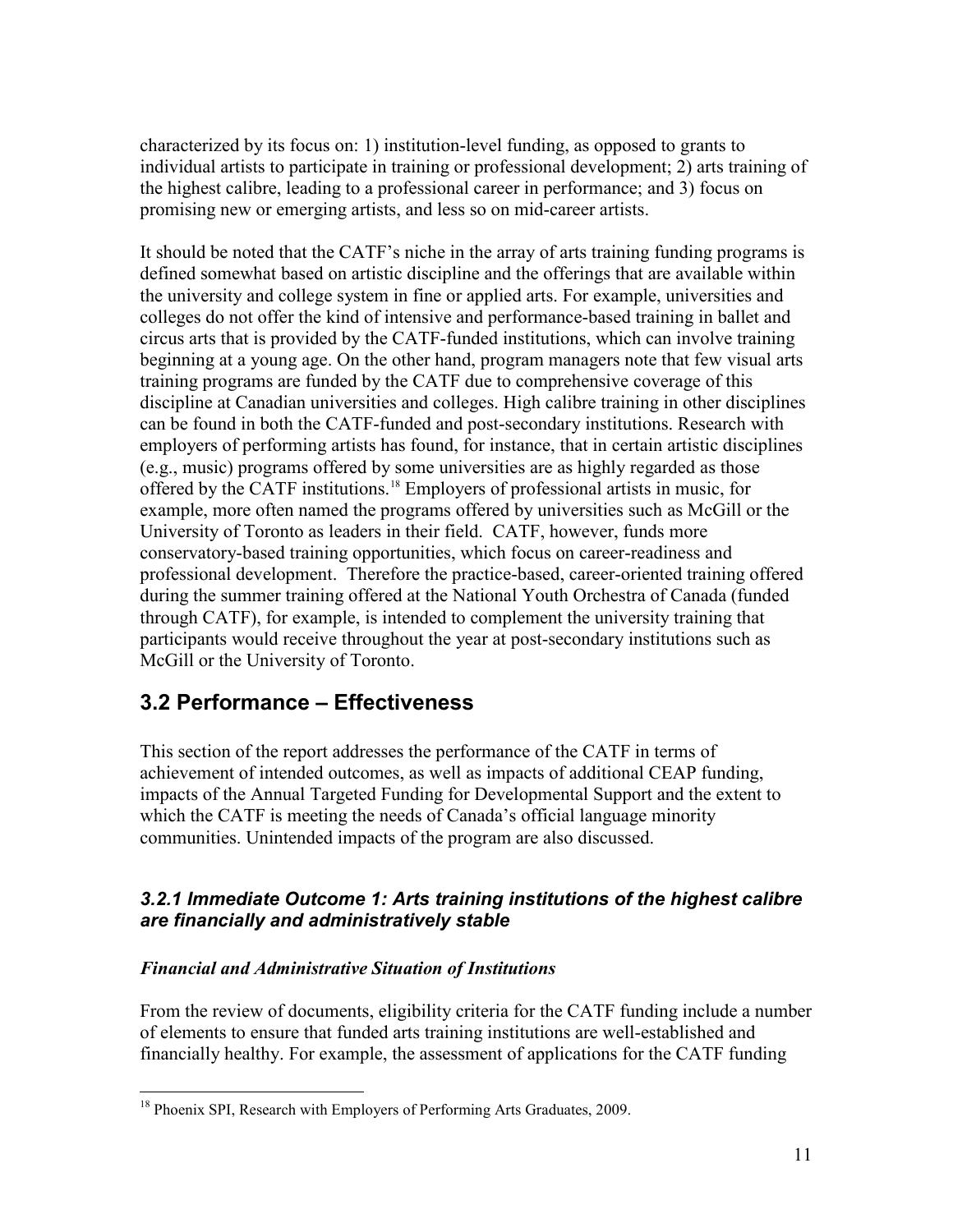includes scoring on factors such as financial stability and revenue diversification. The eligibility criteria for the CATF funding also include a requirement that institutions "have an administrative infrastructure to support their organizational objectives". In their application for funding, applicants are further required to describe their organizational structures and systems and the governance structures and systems, to support their activities.

While most institutions that are funded are rated to be of low risk, the financial situation of a small number of institutions that were examined in the file review were noted to be greater complexity/higher risk. This risk often had to do with significant debt or annual deficits owing to a large capital project and/or increased operational expenses for new or modernized premises. A higher complexity/risk ranking is assigned to these institutions and enhanced monitoring and additional site visits are undertaken.

In key informant interviews, only some of the funded institutions indicated that they would like to see increases or have requested an increase to meet objectives in their strategic plan or to meet demand/needs of the community.

In contrast, all unfunded institutions indicated that the financial resources available to their institution are inadequate. Respondents from these institutions indicated that they are surviving "hand to mouth", are vulnerable to broader economic trends such as recession, or are unable to do long-term planning or to make improvements to their programming. Alternative funding sources to the CATF were obtained by many of the unfunded institutions such as from private donations, their performance company and from tuition, while others were unable to secure funding from an alternate source.

Some key informants from other respondent groups such as provincial representatives and artistic leaders/experts perceived the financial situation of arts training institutions to be difficult in general (both funded and unfunded institutions).

With respect to administrative resources, most representatives from funded and unfunded institutions indicated that their administrative resources are sufficient, though some noted that they are very lean, at capacity or reliant on administrative support contributed by the broader operation they are associated with (e.g., performance company). Most funded institutions indicated some use of CATF funds to hire administrative or managerial staff; or increase salaries in order to be competitive with the private sector and ensure continuity, and to permit greater stability for the organization and long-term planning.

#### *Revenue Diversification*

Based on the review of financial information for the sub-set of 15 files, the CATF funding represents, on average, about 40 per cent of the revenue of funded institutions (the same as was found in the 2007 NATCP evaluation). It should be noted that the amount and proportion of the CATF funding, as well as from most other revenue streams varies widely across institutions. For example, CATF funding represents between 13 and 67 per cent of funded institutions' revenues.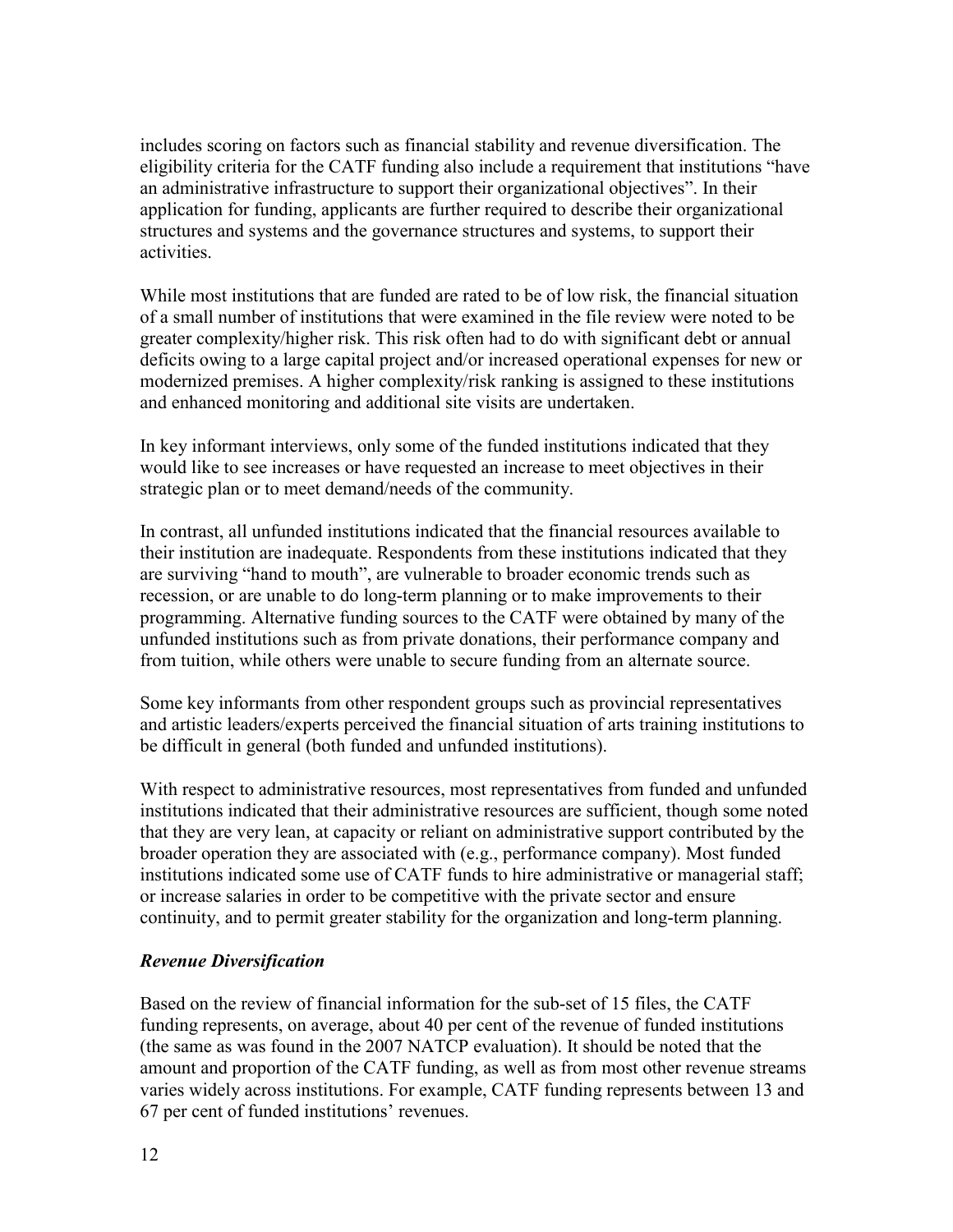While all of the fifteen funded institutions that were examined in the financial file review had diversified revenue sources (an indication of financial stability), 10 institutions had five or more additional sources of revenue. The most common sources of additional revenue (named as revenue sources by 12 of the 15 institutions) were: provincial/territorial governments; fundraising; and other sources of revenue. Eleven institutions indicated that they received revenue from tuition and student fees, and from self-generated revenue (e.g., rental, production revenue, box office, concessions and/or merchandise sales).

On a proportionate basis, after the CATF, the major sources of revenue for the CATFfunded training institutions are, on average: tuition/student fees (15 per cent), and provincial government (13 per cent). The sources of revenue contributing proportionately least to institutions' overall revenue are municipal government and other federal sources.

Overall, key informants from across all respondent groups were of the opinion that the CATF has had an important and positive impact on the financial sustainability and administrative stability of funded arts training institutions. Representatives from funded institutions variously indicated that the operational funding from the CATF had allowed the institutions to:

- $\triangle$  Enhance their training program by being able to offer new programs, focus on excellence, permit growth, and develop the people and capacity within their institution;
- $\triangleleft$  Have stability and the ability to plan for the institution's growth and development in the longer-term as a result of multi-year funding; and
- $\cdot \cdot$  Increase accessibility by allowing the institutions to keep tuition fees lower.

Revenue sources of unfunded institutions were examined through the key informant interviews and influence analysis. Like funded institutions, unfunded institutions rely on a mix of revenue sources, including tuition, grants from other levels of government, fundraising/private donations, self-generated revenue, and assistance from their affiliated production or performance company. Fees from tuition makes up the majority of revenue for many of the unfunded institutions examined.

#### *Leveraged Funding*

There was a perception among key informants across all respondent categories that the CATF funding improves the likelihood of funded arts training institutions receiving funding from other sources (e.g., other levels of government, private sector). Some funded institutions noted that they actively promote the institution's receipt of funding from the CATF when they approach potential donors. Respondents explained that the CATF funding is "a seal of approval that enhances credibility" and "an endorsement of stability and trust". The evaluation found that the expert assessor reports are helpful for making the case for excellence of the funded institutions. Unfunded institutions confirmed these views by suggesting that their institution's financial situation would be much improved if they had received CATF funding and the credibility that designation as a national school conveys to other funders.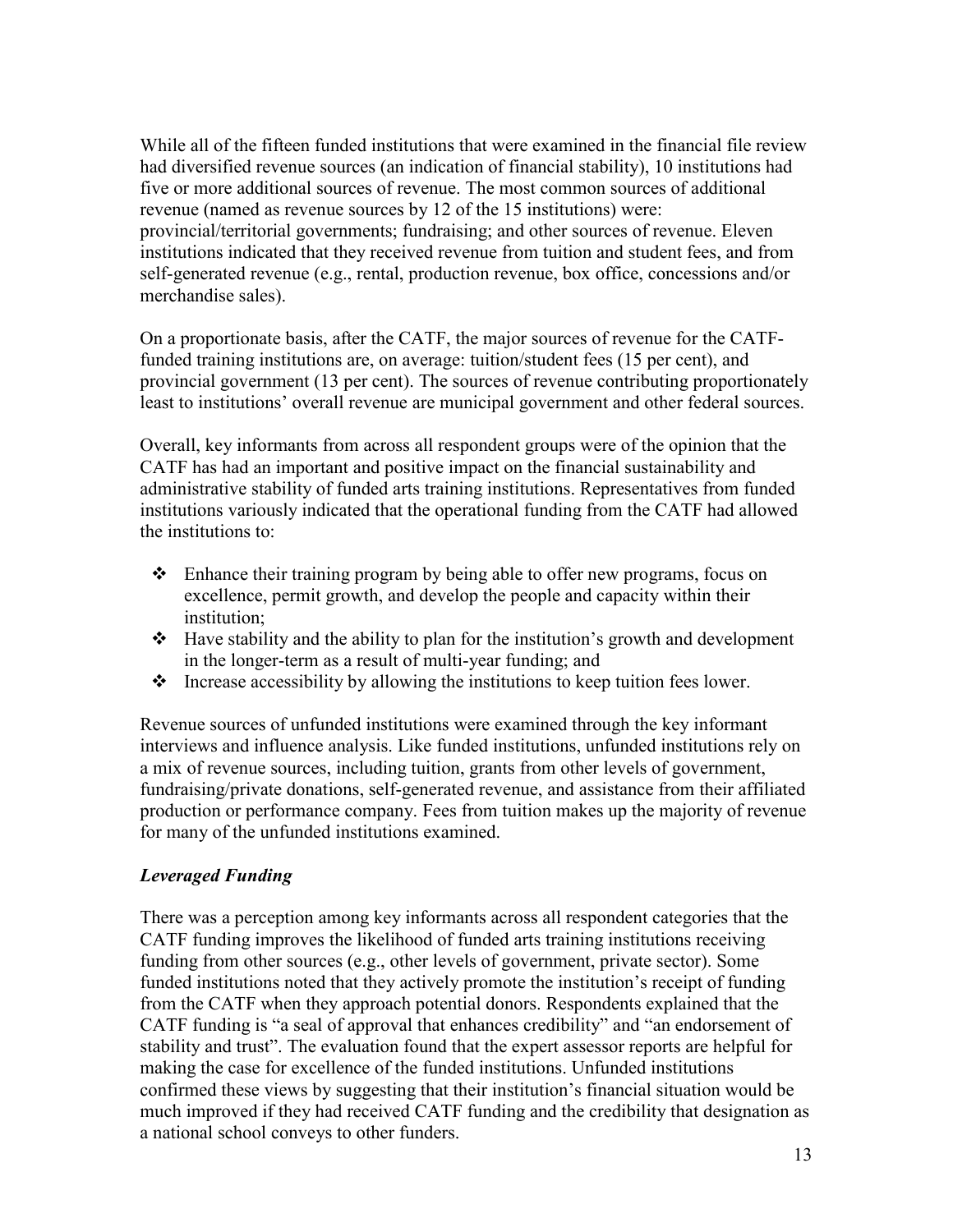#### *Availability of Student Financial Assistance*

All representatives from the CATF-funded arts training institutions indicated in the interviews that their school offers some form of financial assistance to students through a mix of scholarships, bursaries, wages, and, travel and housing allowances. This is consistent with the files that were reviewed; where most institutions (90 per cent) confirmed that they offer financial assistance to students. Many of the funded institution interviewees further indicated that the availability and/or level of their financial assistance to students have increased because of the CATF.

The situation of unfunded institutions is similar to the CATF-funded institutions: despite relying heavily on tuition, all but one unfunded institution offer some form of financial assistance to students. Some institutions indicated that the assistance has been expanded/made more generous in the last five years.

#### <span id="page-24-0"></span>*3.2.2 Immediate Outcome 2: Nationally significant arts training of the highest quality is delivered by Canadian Institutions*

#### *Qualifications of Faculty and Instructors*

Based on the review of files, the CATF-funded institutions are employing artistic professionals who have the qualifications and skills to provide high calibre artistic instruction. In the expert assessments that were reviewed, assessors remarked that the CATF institutions attract world renowned instructors and guest faculty who excel not only in their artistic disciplines, but also as teachers, exhibiting commitment to their students and sound pedagogy. The CATF-funded institutions document a long list of occasions where their faculty have performed, presented and taught, indicating significant involvement in the arts. In key informant interviews, representatives of funded institutions confirmed that they recruit highly experienced and nationally and internationally recognized faculty who are practicing artistic professionals. Attributing the quality or qualifications of their faculty to the CATF funding is less clear. Some funded institutions noted that faculty has been stable over the years, and that their institution has had a sustained focus on attracting high calibre faculty to their institutions to build and expand their program of excellence. The CATF funding has, however, reportedly allowed institutions to offer competitive salaries to attract and retain high calibre faculty and to enhance their access to distinguished high quality visiting or guest faculty.

Notably, the influence analysis conducted as part of the document review, as well as the opinions of key informants from unfunded institutions, suggest that faculty at some unfunded institutions are also of a high quality, often practicing or former artistic professionals and/or with formal educational credentials at the post-graduate level.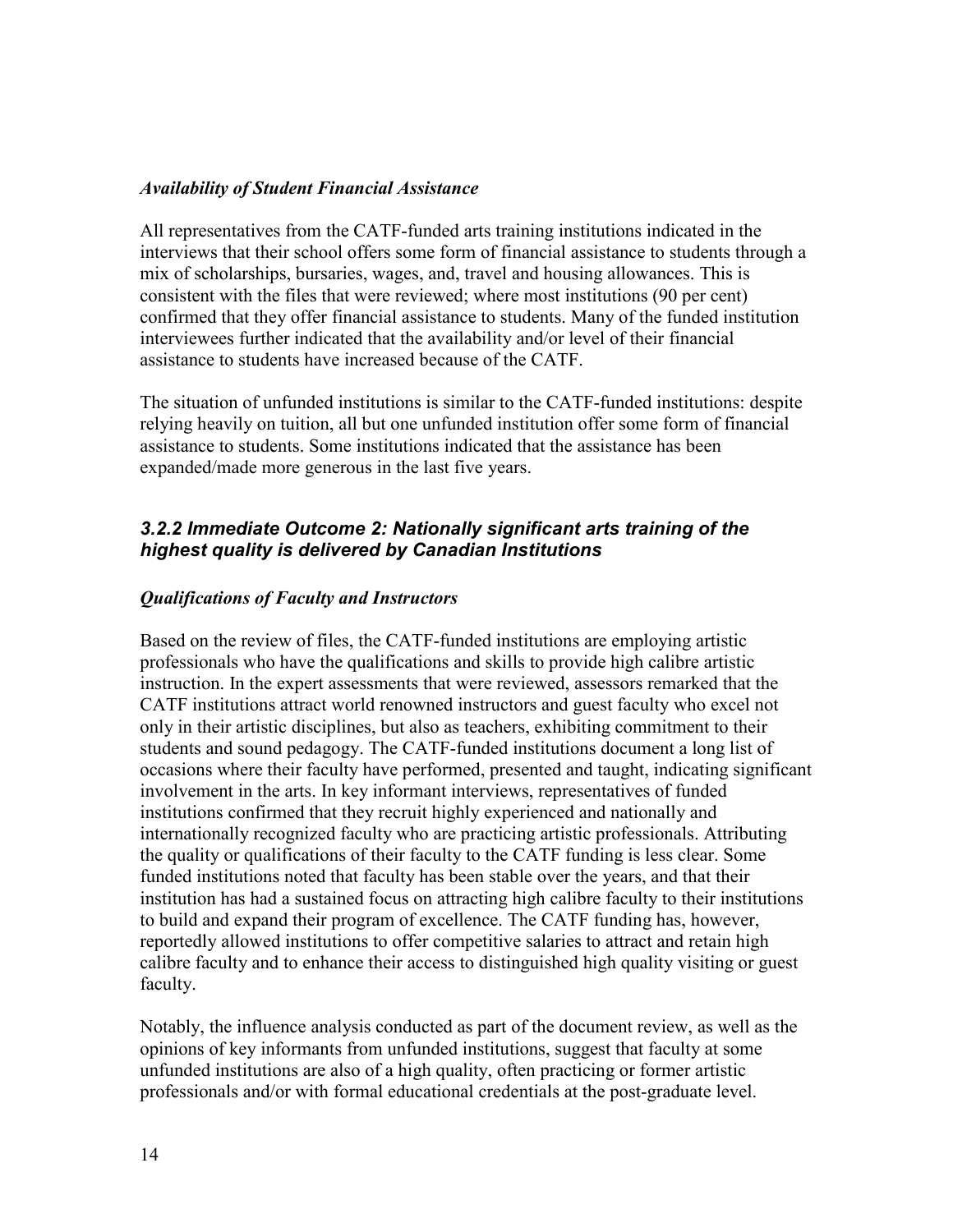#### *Awards and Other Recognition to Instructors*

The review of program documents and files indicate that faculty at the majority of the CATF-funded institutions received awards or other recognition during the period under study. Between 144 and 259 individual faculty members at the CATF-funded institutions annually received between 220 and 602 awards or nominations. In addition to industry/discipline specific awards, faculty have also received recognition outside of the industry, including honorary degrees, Lieutenant Governor's awards, and the Order of Canada. Again, the attribution of faculty awards and recognition to the CATF funding is mixed; while some key informants believe that an instructor's association with a CATFfunded institution helps to boost their recognition, others argue that the faculty recruited by the institutions are already well-established in their career.

Many respondents from unfunded institutions, as well as the documentation reviewed as part of the influence analysis indicates that faculty at these institutions have received recognition nationally, internationally and by the industry.

Note that the evaluation evidence is limited to assess and meaningfully compare the prestige of each awards and recognition received by faculty at funded and unfunded institutions, or across disciplines.

#### *National and International Industry Recognition of CATF-Funded Institutions*

According to the review of files and the views of key informants, the CATF-funded arts training institutions are recognized nationally and internationally, as demonstrated through awards and nominations of faculty and graduates, participation of the schools in international collaborations, attracting the interest of Canadian and foreign students, and the reputation of the schools on the international stage as "centres of excellence"`.

Most funded institutions attribute their national or international recognition, at least in part, to the CATF funding, because it allowed them to improve their programs and attract high calibre students and faculty. According to some key informants, the CATF funding itself provides a form of recognition for funded institutions as it signals that the school has met certain assessment criteria to be distinguished as a national high calibre training centre.

On the other hand, some interview respondents indicated a perception that CATF-funded institutions were already well recognized nationally and internationally prior to the CATF funding, or would have been recognized in the absence of that funding. Indeed, most representatives from unfunded institutions report that their schools have received national and international industry recognition, including invitations to deliver presentations, interest of international recruiters in their graduates, and collaborations with institutions in other countries.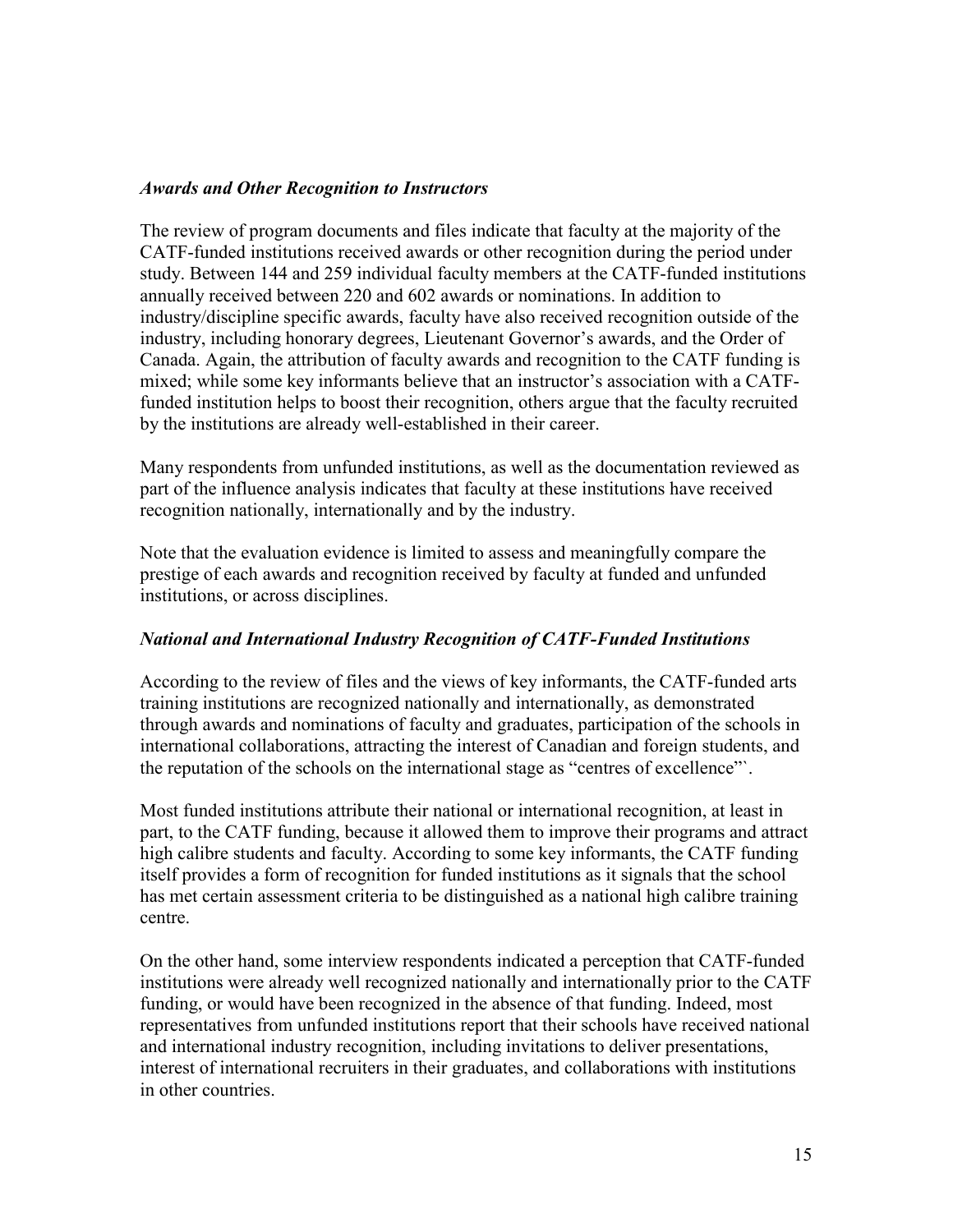#### *Selection and Satisfaction of Students*

Most funded institution interviewees indicated that the CATF funding has a positive impact on selecting highest calibre students by enhancing institutions' ability to conduct national auditions and other methods to reach potential applicants, and by supporting the excellence of institutions' programming and recognition within their discipline. Many interviewees also indicated that the CATF enables their institution to keep tuition fees low or to offer bursaries and scholarships, to ensure that the pool of potential applicants is not reduced due to financial barriers.

According to the file review and interview evidence, most funded and unfunded institutions collect feedback from their students and graduates, including formal evaluations and surveys, as well as more informal methods. Site visits by the CATF program officers and expert assessments included in the file review also document observations of student satisfaction.

Overall, student satisfaction at the CATF schools appears to be high, though the evaluation did not collect evidence of this directly from the students themselves. Students/graduates at the CATF institutions are reportedly appreciative of the intensive and focused nature of the training, individualized training and support, professional career guidance and the resources that are available to participants such as faculty and mentors, visiting or guest instructors, and library resources. Assessors of eleven of 20 institution files that were reviewed commented that students in the CATF-funded institutions have access to opportunities they may not obtain elsewhere, including foreign exchanges and occasions to perform or showcase their work. Some of the expert assessments also noted that students feel a sense of personal fulfillment, self-worth, identity and belonging.

In key informant interviews, all interviewees from funded institutions indicated their participant discontinuation rate is minimal, and often due to external factors such as financial challenges or injury. The file review and key informant interview reports suggest that programs that offer training in Aboriginal art forms have higher drop-out rates than other programs possibly due to socio-economic, personal and cultural challenges for the students in these programs.

#### <span id="page-26-0"></span>*3.2.3 Intermediate Outcome 1: Graduates are recognized for excellence in Canada and internationally*

#### *Graduate Awards and Distinctions*

The CATF program Annual Client Survey data indicate that graduates from the CATFfunded institutions have received numerous awards, distinctions and nominations. These data show that between 2007-08 and 2010-11, 16,440 graduates of the CATF funded institutions have received 3,552 awards or approximately one award for every five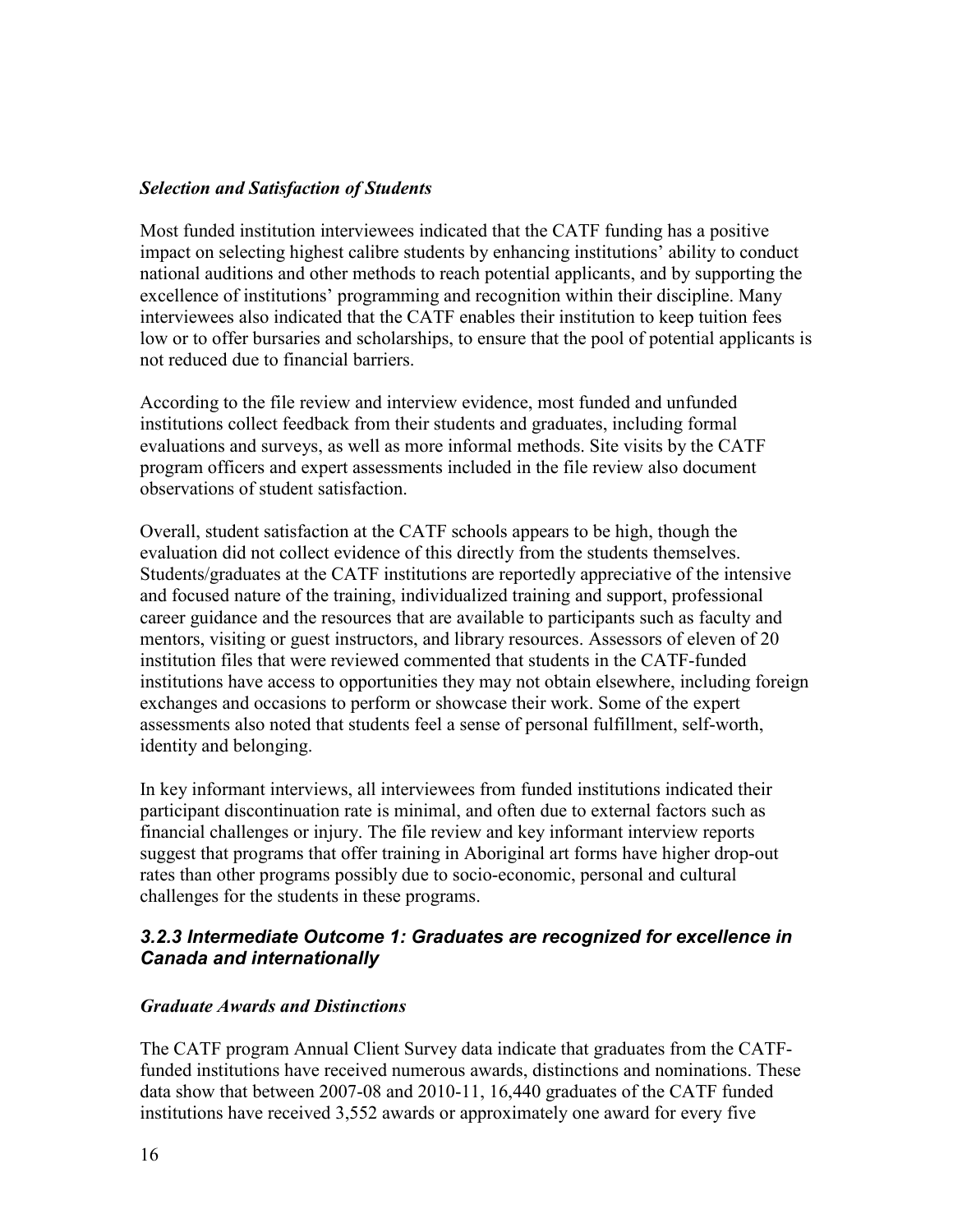graduates. Again, it should be noted that although these data provide information on the achievements of graduates, it is limited to the extent that it is difficult to assess the prestige associated with each award or to make meaningful comparisons across disciplines or artistic forms. As well, there are year over year differences in recording of awards, suggesting some inconsistencies in the data. Examples of awards received by graduates include: grants or scholarships from the Canada Council and high calibre schools, festival prizes/medals, Order of Canada, and industry recognition in the form of awards or nominations (Juno, Gemini, Dora Mavor Moore, Grammy, Oscar).

Most interviewees from funded institutions confirm that there are many examples of graduates' recognition of excellence, including locally, nationally and internationally. A few interviewees note that distinctions received by graduates are important to the reputation of the school, and graduates become 'advocates' for the institutions where they trained.

#### *Roles Played by Graduates*

 $\overline{a}$ 

The file review and key informant interview findings suggest that graduates and students of the CATF-funded institutions are playing a role(s) as peers, teachers, mentors and leaders to some degree, whether remaining in the institution's community or elsewhere. Many representatives from funded institutions mentioned that graduates often return to the program to serve as trainers: some to teach classes or workshops, and some evolve to become administrators of the institution. There are other examples of graduates who have gone on to establish their own collective or company. A few respondents noted that recent program graduates, still building their career, will increasingly take on mentoring or leadership roles in the future as they gain experience and enhance their reputation.

#### *Industry Satisfaction with Graduates' Training*

In 2009, PCH commissioned a public opinion research study with employers of performing arts graduates.<sup>[19](#page-27-0)</sup> A majority of professional Canadian performing arts organizations had hired from at least one CATF-funded institution in the last five years (87 per cent in dance, 81 per cent in theatre and 71 per cent in music). The report highlighted a high degree of satisfaction among employers of the career readiness of the Canadian-trained artists they had hired and "widespread positive assessment of training received by the CATF-funded graduates". Specifically, employers gave a positive assessment of graduates of the CATF-funded arts training institutions that they had hired in the last five years in terms of their "technical expertise in their discipline (89 per cent)… and performance qualifications and experience (87 per cent)". There were only marginal differences (non-significant) between the CATF-funded and unfunded institutions on these indicators. However, almost nine in 10 employers (88 per cent) rated the professionalism and career readiness of graduates of the CATF-funded programs as excellent or good compared to 76 per cent of employers saying the same for graduates of other Canadian programs.

<span id="page-27-0"></span><sup>&</sup>lt;sup>19</sup> Phoenix Research, Research with Employers of Performing Arts Graduates, 2009.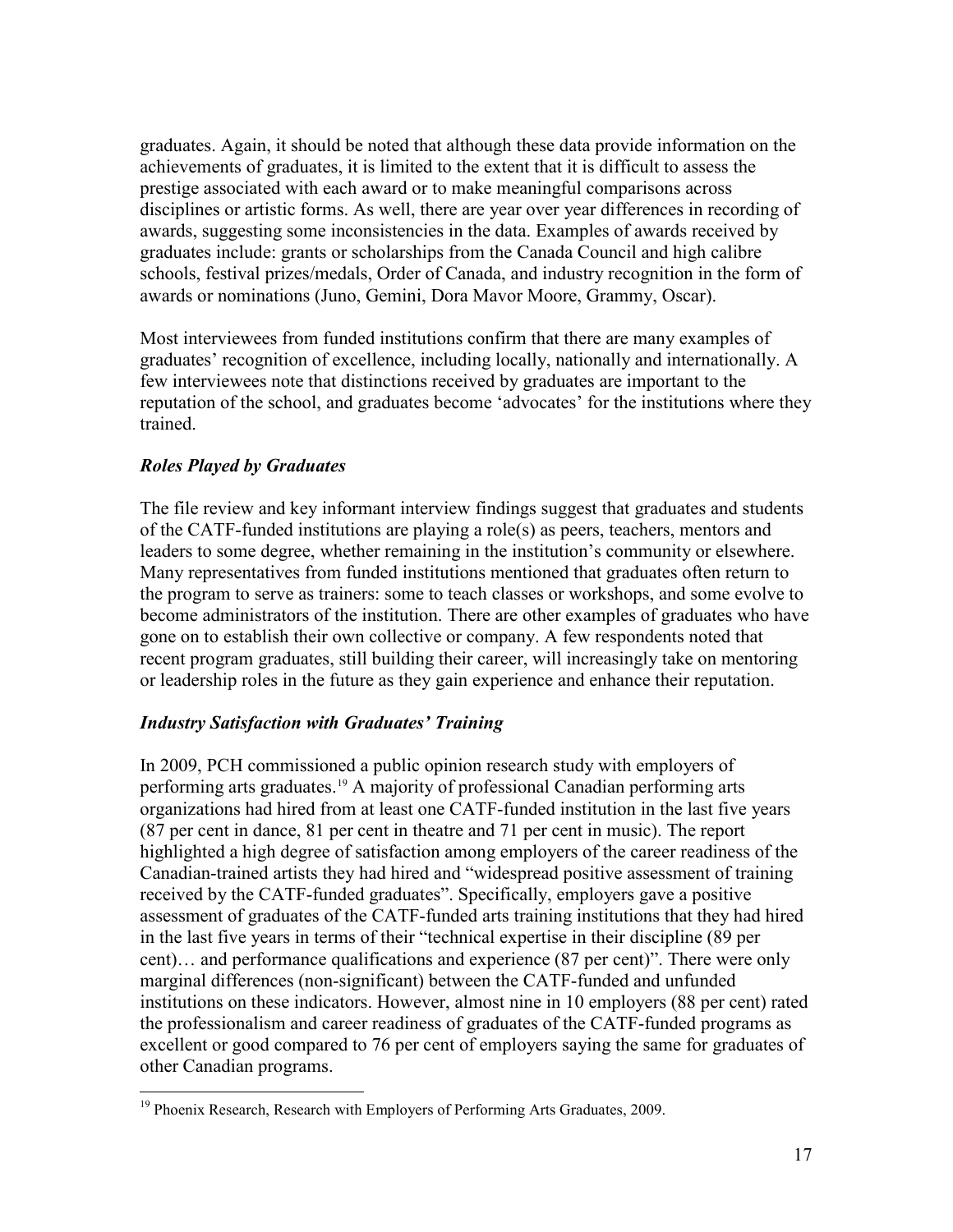Also notable were findings pertaining to employers' perceptions of the best or leading Canadian institutions in training in various disciplines. The CATF-funded institutions were named as leading training institutions in: theatre (National Theatre School of Canada was the most frequently mentioned theatre training institution by a significant margin); dance (three of the CATF-funded arts training institutions in the area of dance were named – Canada's National Ballet School, School of Toronto Dance Theatre and L'École de danse contemporaine (LADMMI)); and comedy and circus arts (the École nationale de l'humour and École nationale de cirque were named most often as the best or leaders in training in these disciplines although the sample size is very small). The CATF-funded institutions were less commonly mentioned by employers of musicians. In this discipline, the leading training institutions were university-based programs. It should be noted that CATF funds more conservatory-based training opportunities within this discipline, which focus on career-readiness and professional development, and complements the training received at post-secondary institutions.

The qualitative research undertaken as part of this 2009 study further indicated that while employers have positive views of institutions funded by the CATF, most do not actively seek to hire graduates of the CATF-funded institutions. While excellence of the institution is an important consideration (and many of the CATF-funded organizations were perceived to be excellent institutions that produce high quality graduates), other factors also come into play such as the quality of the audition, who the candidate trained under, the experience of the candidate and the role/position they were hiring for. Most interviewees were reluctant to compare the quality of programs across institutions, arguing that training programs within both settings are producing high quality artists. The exception was dance, where employers were more apt to indicate that the professional training institutions funded by the CATF are providing superior technical training in dance compared to university programs.

#### <span id="page-28-0"></span>*3.2.4 Intermediate Outcome 2: Graduates have professional careers in Canada and internationally*

Based on data from the CATF program Annual Client Survey, most graduates from the CATF-funded institutions (84 per cent) are working professionally in their field; although the nature and extent of graduates' professional work is not captured (Annex G).<sup>[20](#page-28-1)</sup> The employment rate across institutions varies from between 43 per cent to 100 per cent. Thirteen institutions report that 100 per cent of their graduates each year are working professionally in their field during the period under study.

<span id="page-28-1"></span><sup>&</sup>lt;sup>[20](#page-29-1)</sup> Note that here were 16,490 graduates of CATF-funded institutions between 2007-08 and 2010-11. To calculate the proportion of graduates working professionally, graduate numbers for institutions and years where no information on employment was provided are excluded. The employment analysis is, therefore, based on 16,029 graduates.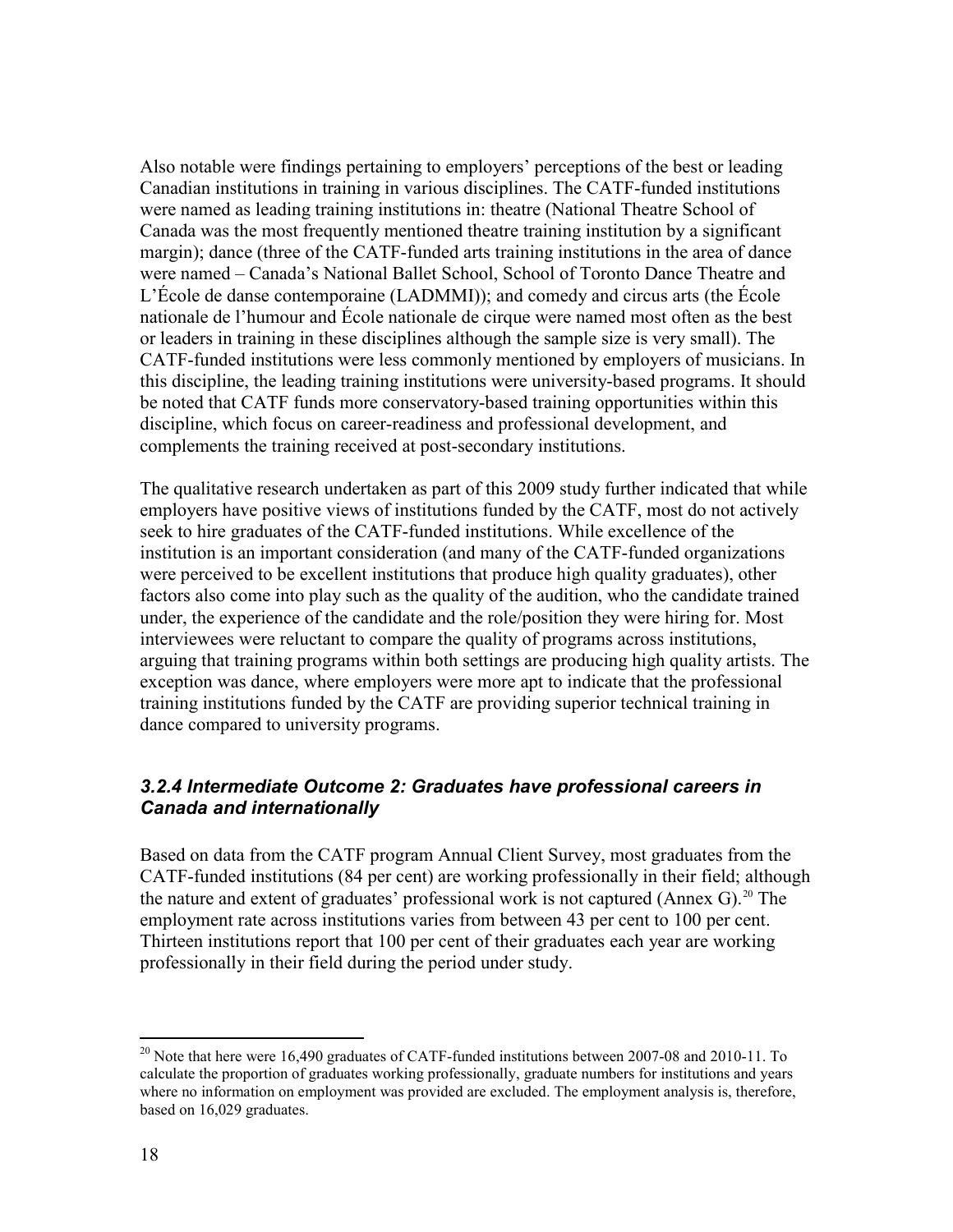<span id="page-29-1"></span>The employment rate or percentage of graduates working professionally in their field remained remarkably stable during the study period. Annual graduate employment rates are between 82 and 84 per cent, and 84 per cent over the study period as a whole. This rate is slightly higher than the 2007 NATCP evaluation which reported the employment rate to be 81 per cent.

Roughly one-third of graduates are working professionally internationally and based in Canada, while one in five permanently reside outside of Canada. When graduates from the Banff Centre are excluded from the calculation<sup>21</sup>, the graduate employment rate does not significantly change; 83 per cent. However, the proportion of graduates that are based in Canada with an international career decreases from 35 to 16 per cent when the Banff Centre is excluded. Similarly, the percentage of graduates who permanently reside outside of Canada decreases from 22 to six per cent when the Banff Centre is excluded.

Considering the employment rate of graduates of the CATF-funded institutions by subgroups of region, discipline and type, graduates' employment rate is relatively stable across regions (slightly higher in the Prairie and Northern Region at 90 per cent). Employment rates are somewhat more variable by discipline, with graduates of theatre/circus and humour arts being most likely to be employed following their training (92 per cent employment rate), and those in visual and media arts less likely to be employed (58 per cent). By type of artistic form, graduates from arts training institutions in the Aboriginal arts have a somewhat lower rate of employment following graduation (63 per cent) compared to graduates of arts training that are European-based or culturally diverse (84 and 83 per cent respectively).

#### <span id="page-29-0"></span>**3.2.5 Long-Term Outcome: Canadians and the world benefit from highquality artistic achievements by Canadian artists trained in Canada**

#### *Number of Graduates*

According to the CATF program Annual Client Survey, the CATF-funded institutions graduated 16,492 students during the evaluation period (Annex G). A significant proportion of graduates are from the Banff Centre (about 80 per cent) which offers shorter term, workshop style training in a variety of disciplines. When the Banff Centre is excluded, there were 3,004 graduates of the CATF-funded institutions during the study period.

<span id="page-29-2"></span><sup>&</sup>lt;sup>21</sup> The Banff Centre is excluded from some of the calculations in the report due to the unique nature of the Banff Centre programming compared to other institutions. The Banff Centre offers shorter-term (as short as one-week), workshop style training in a variety of disciplines. Given the shorter-term nature of the programming, the number of graduates from these courses is high and participants may have a different profile compared to graduates of other schools (mix of emerging and established artists, from Canada and abroad).  $\overline{a}$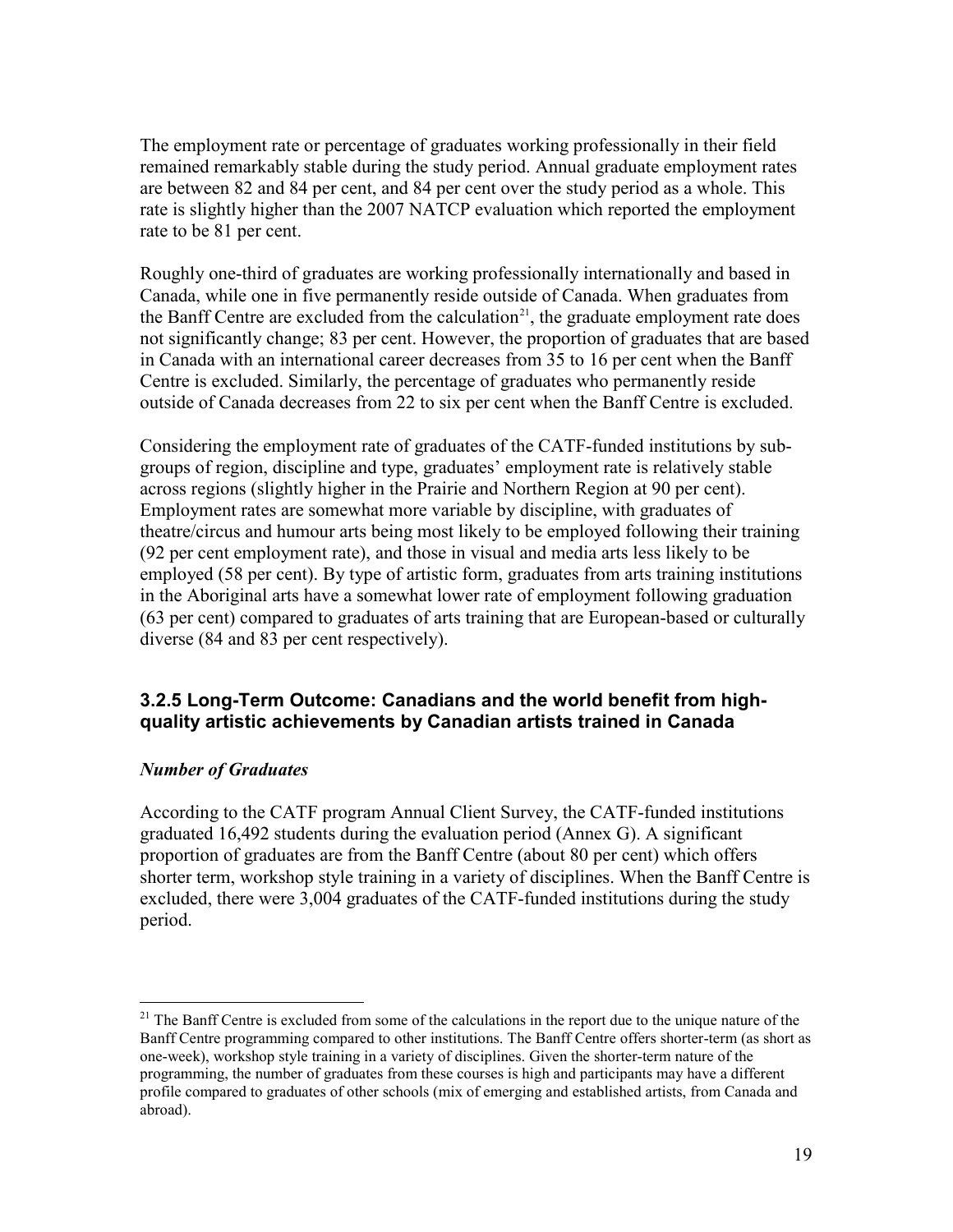Due to the large number of graduates from the Banff Centre, multi-disciplinary arts are also overrepresented among total program graduates (83 per cent). When the Banff Centre is removed, this proportion decreases to just nine per cent. Graduates from music and dance disciplines represent the highest proportion of graduates – 36 and 30 per cent respectively. This is followed by theatre/circus/humour arts (18 per cent) and visual arts (seven per cent).

Similarly, by type of art form, graduates from European-based arts training institutions dominate at 97 per cent of all program graduates. Even when the Banff Centre is removed, 84 per cent of graduates are from European-based arts training institutions. While the program funds a number of Aboriginal institutions (nine) and non-European or culturally diverse institutions (11), the programs are quite small, with comparatively few graduates each year.

The review of program files captured numerous examples of performances, events and exhibits in which the students and graduates of the CATF-funded institutions participate. These examples included opportunities to showcase their training with the institutions' affiliated performance company, participation in international collaborative events sponsored by the institution and performances at various festivals, competitions or community events.

#### *Access and Availability*

According to public opinion research commissioned by PCH in  $2012^{22}$ , a significant proportion of Canadians take a personal interest in arts and cultural events (66 per cent of Canadians feel that arts and cultural events are important in terms of their quality of life). Most Canadians had attended at least one type of arts or cultural event or activity in the past year, with 83 percent of Canadians attending a live performance or arts event.

Supporting the need and relevance of the program, Canadians were found to hold very positive perceptions of arts and culture: nine in ten Canadians or more agree that arts and culture are a great way to bring people of different backgrounds together, that arts and culture make a community a better place to live, that Canadian artists are among the best in the world, and that artists need more opportunities to bring their work to the public. Nine in ten Canadians think that governments should place at least a moderate amount of importance on supporting arts and culture in Canada.

### <span id="page-30-0"></span>*3.2.6 Impacts of Canada's Economic Action Plan (CEAP)*

As noted previously, in 2009-10, an increase in funding for the CATF was allocated from the CEAP, which is ongoing. The majority of funded institutions received at least some increase; only four of 40 funded institutions did not receive an increase, with increases

<span id="page-30-1"></span> $22$  Phoenix Strategic Perspectives Inc., Arts and Heritage in Canada: Access and Availability, November 2012.  $\overline{a}$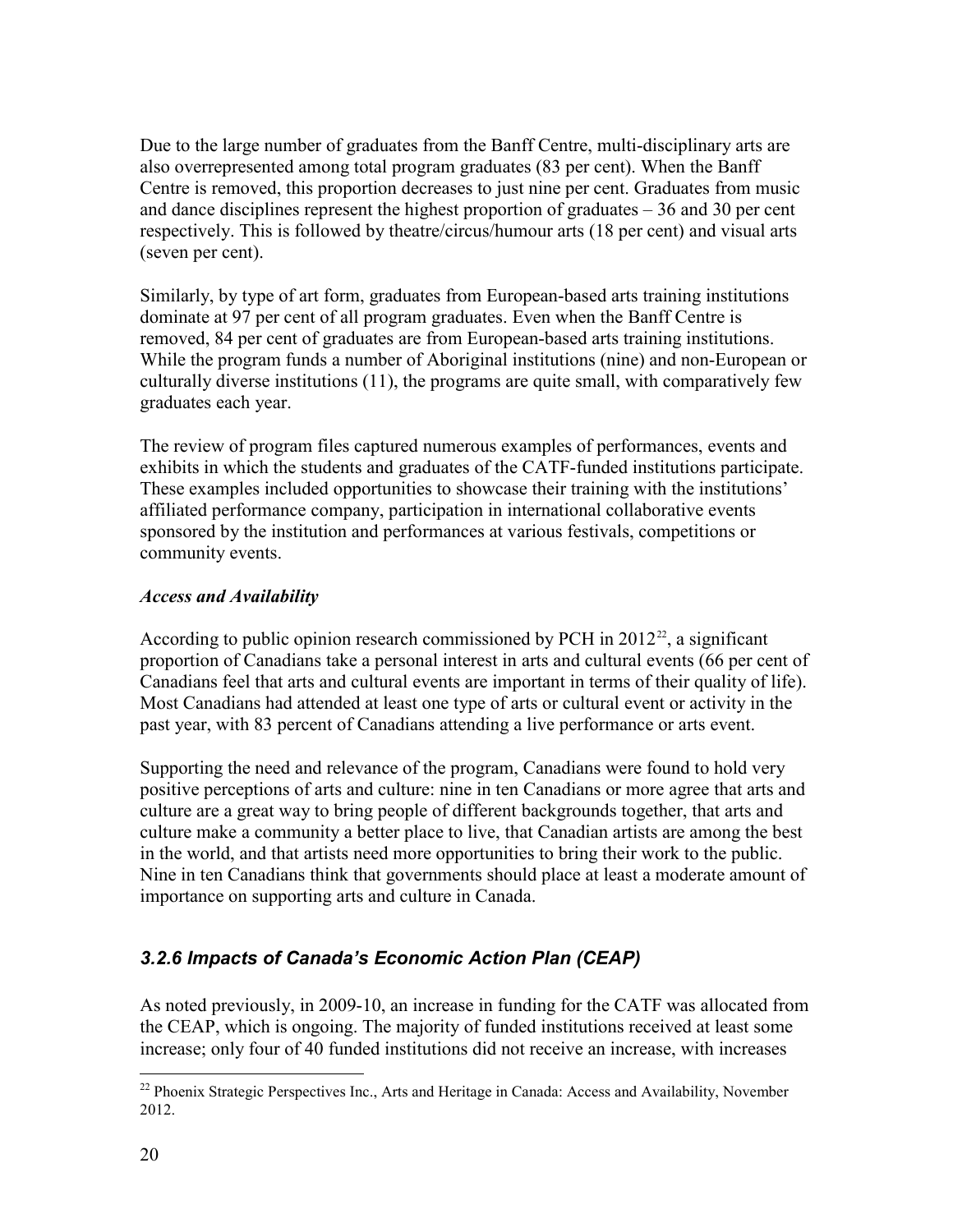ranging from four per cent to a doubling of funding. The specific supplementary assessment criteria used to determine the allocation of incremental funds were:

- $\cdot \cdot$  Increased operating costs related to expanded infrastructure;
- Demonstrated challenges in remaining competitive in the national/international context;
- High ratings against published assessment criteria, as part of the program's assessment process; and
- A demonstrated significant impact in the arts milieu in Canada and abroad.

A review of files and the CEAP reports submitted by the institutions indicated that CEAP funds had two dominant impacts in terms of institutions' ability to: 1) cover increased operating funds such as due to new or modernized facilities or infrastructure; and 2) undertake investments in faculty/staff to preserve or increase capacity (e.g., for new facility requirements, increased registration) or to ensure that the institution is able to recruit and retain top talent (e.g., improving wages, benefits, professional development). Other impacts of the CEAP funding mentioned in a few of the files and CEAP reports included: improved support to students; expanded programming; increased production budgets for some student performance projects; expanded fundraising; support for a new training program; and new website/communications materials.

These findings were confirmed in the reports of key informants. Most representatives of funded institutions that received a CEAP increase indicated that the additional funding was important to their institution, increasing the quality/calibre of their training curriculum, increasing the number/quality of faculty or visiting artists, increasing accessibility by providing additional supports or audition opportunities for students, and increasing collaborations to enhance the national and international exposure of the school.

### <span id="page-31-0"></span>*3.2.7 Impacts of Annual Targeted Funding for Developmental Support*

The development funding stream of the CATF – Annual Targeted Funding for Developmental Support to Arts Training Institutions – has been in place since 2009-10. Institutions under this stream are judged to meet two of three assessment criteria (e.g., are a nationally significant, high calibre arts training institution that lacks administrative capacity). To date, institutions that are funded under this stream have typically been regionally-based Aboriginal or culturally diverse arts training institutions. Eight institutions have been funded under this stream (five of which had been funded by the CATF prior to the creation of this stream). Like the CEAP increase, the funding through the development program has been used in a variety of ways, depending on the needs of the institution: e.g., according to program managers, for student financial assistance, faculty salaries, and improvements to infrastructure.

Since its inception, three of the eight institutions have been moved to the regular funding stream and funding for two institutions has been withdrawn. While it is early to assess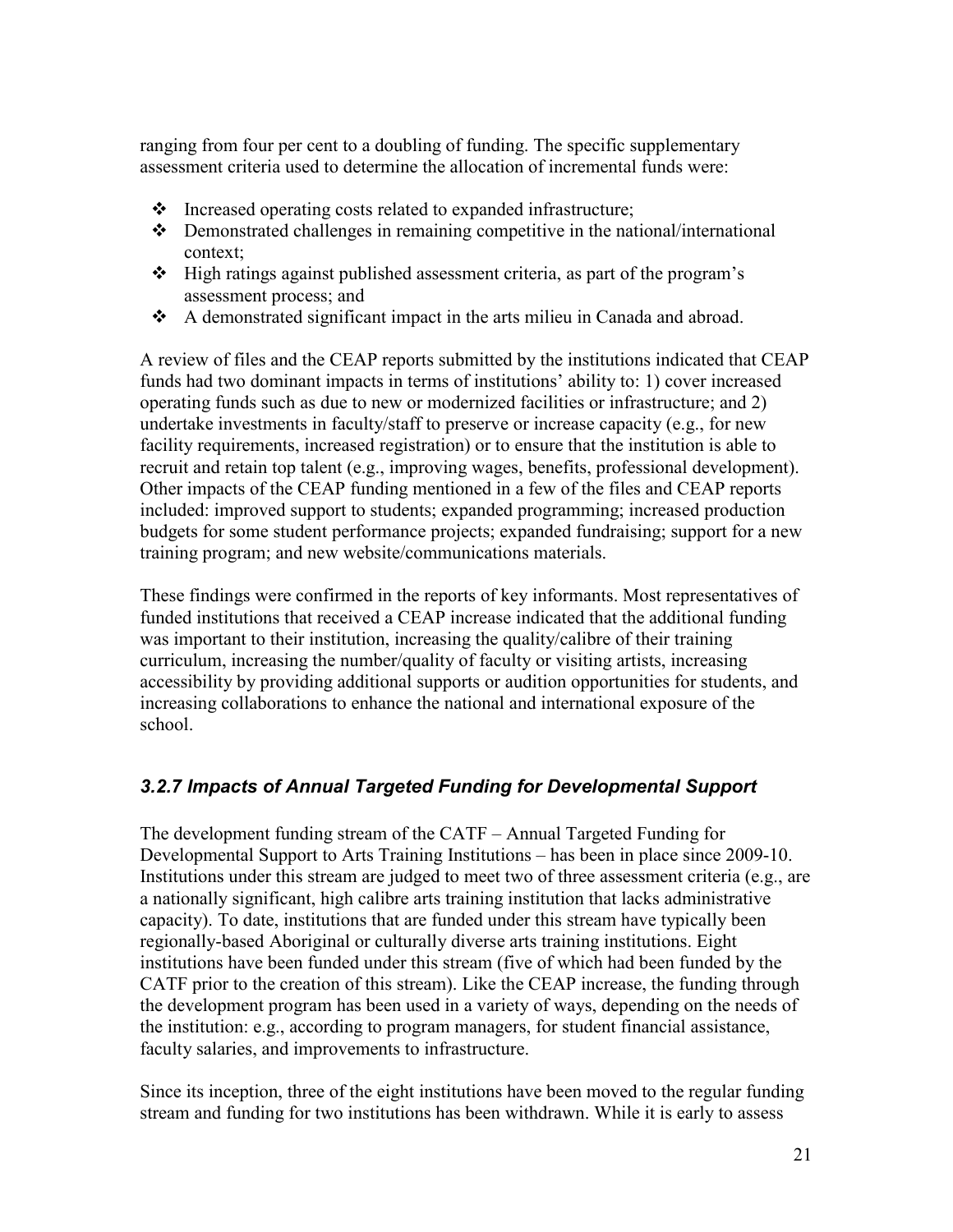outcomes for this funding stream, two institutions under the development stream were interviewed for the evaluation. Both respondents indicated positive impacts on the administrative capacity of the training program attributable to the CATF (e.g., increasing salaries of staff). In terms of national recognition, both organizations are Quebec-based and had origins as primarily regional arts training institutions in culturally diverse forms. Respondents confirmed that exposure of their institution was beginning to increase outside of the province.

### <span id="page-32-0"></span>*3.2.8 Unintended Impacts*

Few key informants note unintended outcomes of the program. Of those who did, the impacts were mostly positive and relate to:

- $\bullet$  The program requirement for financial accountability and reporting improves internal accountability of arts training organizations and helps attract funding from other organizations and foster a connection to alumni;
- $\triangle$  The communities where arts training institutions are located directly benefit by attending performances and benefit economically by having students living in these communities; and
- There are positive impacts on Aboriginal communities and Aboriginal youth by increasing expressions of identity and culture.

## <span id="page-32-1"></span>**3.3 Performance – Efficiency and Economy**

#### <span id="page-32-2"></span>**3.3.1 Program Efficiency**

#### **Administrative efficiency**

During the period under study, total costs of the CATF program were \$106M, of which \$6.2M were salary, operations and maintenance and accommodation costs. Delivery costs, including adjustments, represent about six per cent of the overall costs of the program.

An internal audit of the CATF program's activities completed in 2009 indicated that the program is well-managed and management controls are effective and sufficient to ensure provision of funding for the highest calibre arts training institutions. In addition to some recommendations about greater clarity in the application guidelines and database access, the audit recommended that service standards be established to improve service to recipients. In response, service standards were developed by CATF for response times for acknowledgement of receipt of application, issuance of official written notification of the funding decision, and issuance of payments. The program has met all standards since they were established, with the exception of a one week delay in 2011-12 in issuing the funding decision, which will be validated in future audits.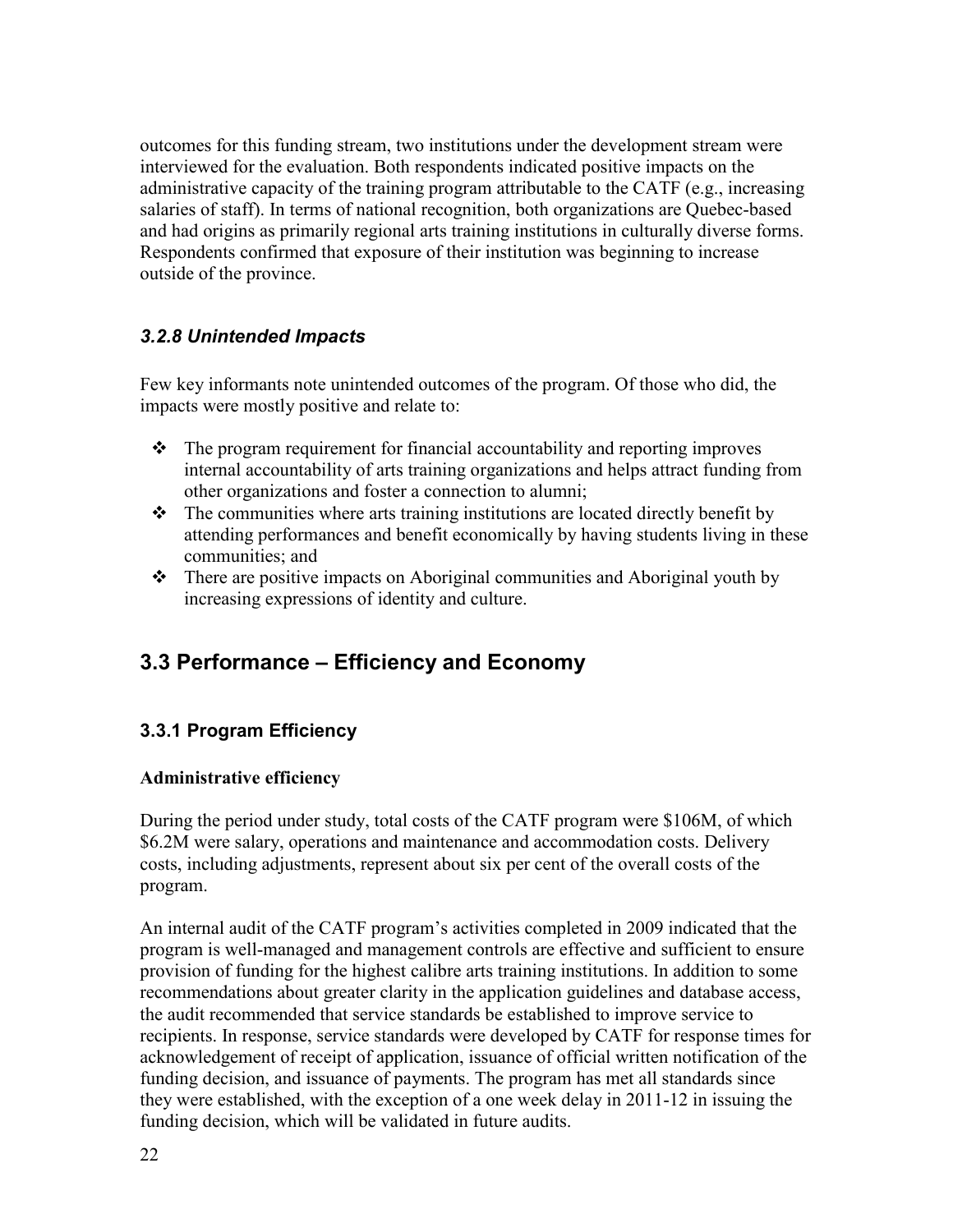#### *Cost per Student and Cost per Graduate*

The cost per student is an indicator of the costs to the program to train a student for one year. The cost per graduate provides a proxy measure for cost per 'outcome' achieved by the CATF. [23](#page-33-1) Based on the program documents, during the period under study, the cost per student to the CATF was \$3,400, on average (Annex G). This figure varies somewhat year to year – from a low of \$2,700 in 2008-09 to a high of \$3,850 in 2007-08. During the period under study, the cost per graduate to the CATF was \$4,950, on average.

The Banff Centre has an important impact on the cost per student and per graduate as the Centre offers programs of short duration (generally between a week and a few months) and the number of students and graduates who take part in these programs is significant. The average cost per student is \$9,200 and \$25,200 per graduate when the Banff Centre is removed.

Considering artistic discipline, costs per student and per graduate vary widely. The CATF-funded institutions focused on theatre training had the highest cost per student to the program during the study period (\$14,800). Multidisciplinary arts programs (i.e., those offered by the Banff Centre and the Canadian College of Performing Arts) had the lowest cost per student (\$440).

In terms of cost per graduate, graduating professionals in theatre and dance is much more expensive to the program compared to other disciplines (\$47,500 and \$37,250 per graduate respectively). This is followed by music and visual arts disciplines: costs per graduates being \$12,590 and \$9,100. Multi-disciplinary programs – dominated by the Banff Centre – have significantly lower costs per graduate at \$520. The cost per graduate is related to the length of training programs offered by the institutions in the various disciplines. For example, in dance, training programs are much longer (half of the funded dance institutions offer programs that are five years or longer). Theatre training programs are typically one to three years in duration. Conversely, many training programs in music and visual arts are less than one year.

#### <span id="page-33-0"></span>*3.3.2 Economy: Potential Program Alternatives*

 $\overline{a}$ 

Based on the findings from the literature review, there are limited options for transfer of the federal roles and responsibilities under the CATF to other players. Although provinces/territories allocate funding for arts training, this funding is available unevenly across regions, and is largely targeted to individual artists or regional arts training institutions. The funding that is available is also typically very limited and/or projectbased. Across all respondent groups, no key informants expressed a desire or perceived a

<span id="page-33-1"></span><sup>&</sup>lt;sup>23</sup> Note that figures represent the cost per student and per graduate *to the Program* as opposed to the total cost per graduate (i.e., does not include contributions to training programs from other sources). In addition, cost is calculated on the basis of program contribution amounts (delivery costs for the program are excluded from the calculation).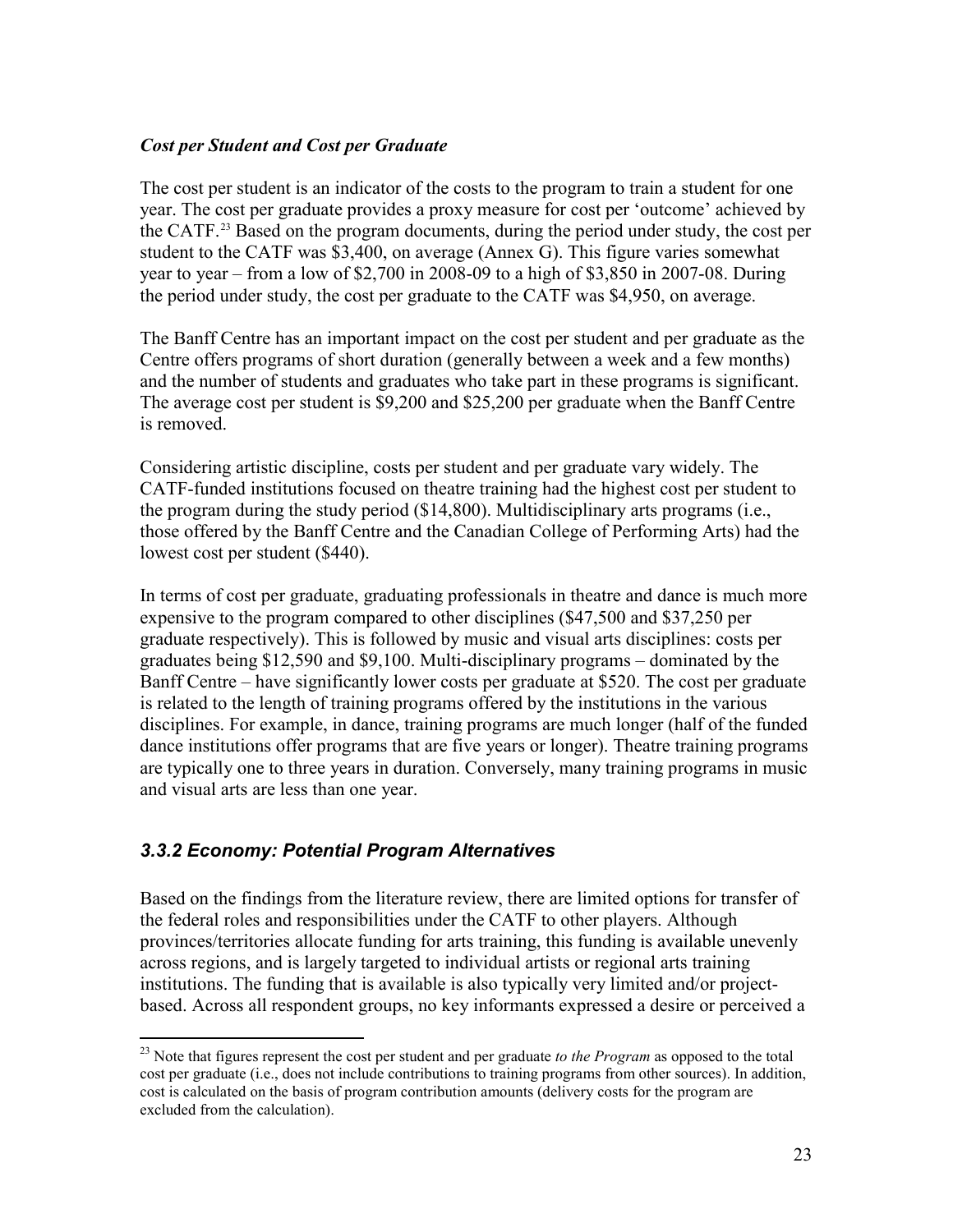need to transfer the federal role to other players, nor was an alternative, more costeffective model to achieve the CATF program outcomes proposed. A few interviewees representing program managers noted that an arm's length national level organization could potentially deliver the CATF program, however, no advantages of this model were noted. Still, internationally, there are several examples of countries where arts training funding is decentralized to arm's length organizations dedicated specifically to the arts. In the UK for example, 'sponsored bodies' that are funded by the Department for Culture, Media and Sports distribute funds to individual artists and arts organizations.

There are few comparators to the CATF program internationally. A review of the international literature with respect to arts training funding provided some examples of arts training initiatives in other countries, although differences in the governance or arts funding mechanisms in these jurisdictions make it difficult to compare directly to the Canadian model. Interestingly, the literature review uncovered two countries - Australia and England – that have adopted a 'centres of excellence' approach to arts training funding. Similar to the objectives of the CATF, the Arts Council of England supports organizations of excellence that play a leading role in talent development. As part of its strategic framework for the arts, as a priority for 2011-15, the Council identifies "establishing a coherent, nationwide approach to the development of artistic talent, particularly for emerging and mid-career artists".<sup>[24](#page-34-0)</sup>

In Australia, in recognition of the importance of supporting new and emerging artists, the Australian Government's Cultural Development Program provides financial assistance to "national centres of excellence that are pre-eminent in their artistic fields, including several national performing arts training institutions".<sup>25</sup> The Australian program is somewhat smaller than the CATF. The annual budget of \$17.2M Cdn is used to fund eight schools in disciplines similar to those funded by the CATF, which have about 1,200 students or participants each year.

Other countries have a more decentralized approach to funding the development of artists, often providing a mix of support to individuals and organizations in the form of scholarships, residencies and mentorships for individual artists and short-term funding for collaborations or projects for organizations. Other observed trends across international jurisdictions which differ from the CATF include: the use of sectoral-led training and professional development programs; and targeted discipline-specific funding initiatives for artists and organizations (i.e. visual arts, music, indigenous artists, artists with disabilities).

<span id="page-34-0"></span><sup>&</sup>lt;sup>24</sup> Source: http://www.artscouncil.org.uk/media/uploads/achieving\_great\_art\_for\_everyone.pdf pg. 43, Retrieved: July 2012

<span id="page-34-1"></span><sup>25</sup> Source: http://arts.gov.au/about/who-we-support/training-bodies Retrieved: July 2012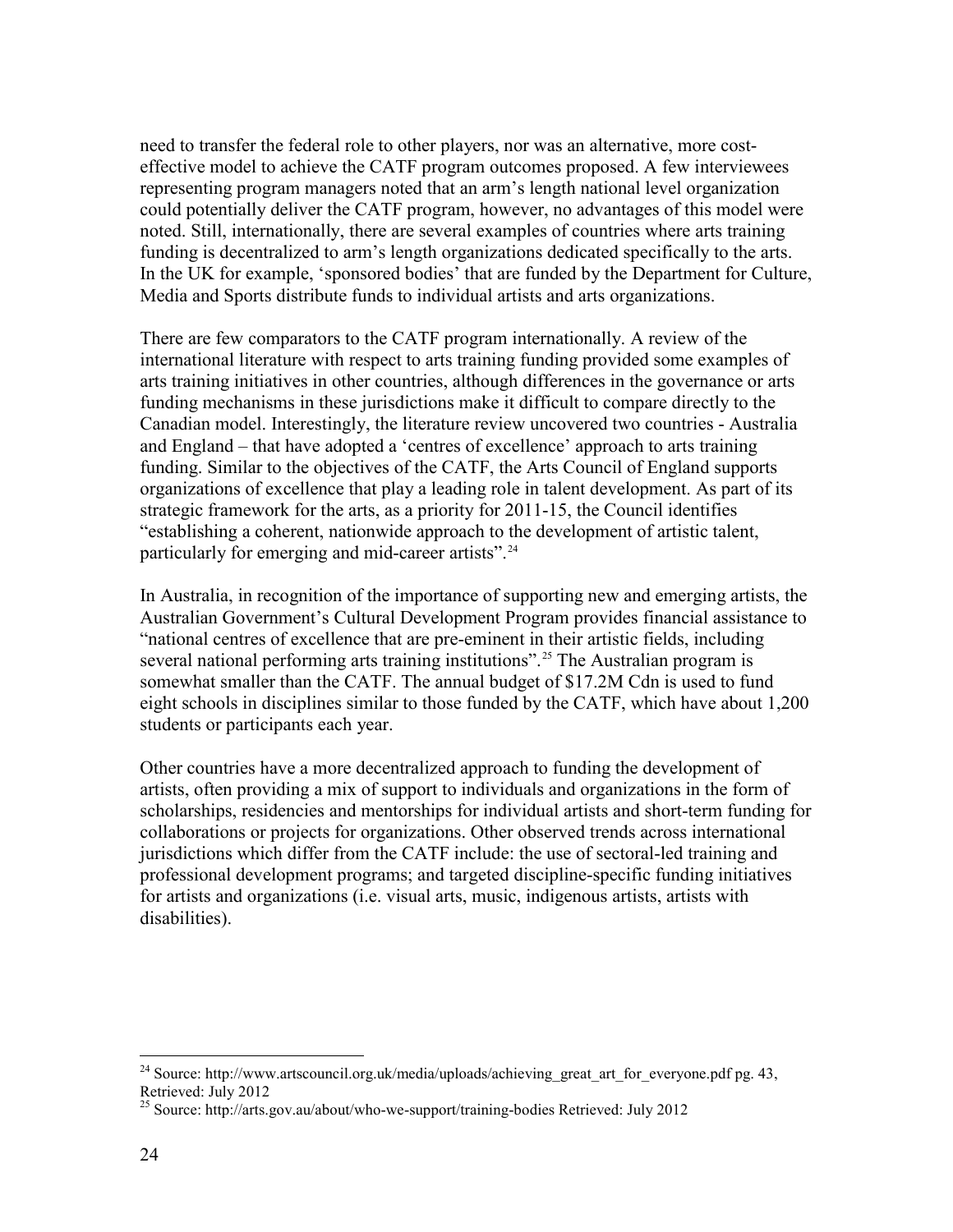### <span id="page-35-0"></span>**3.4 Other Questions**

#### <span id="page-35-1"></span>*3.4.1 Addressing the Needs of Official Language Minority Communities (OLMCs)*

#### *Arts training for OLMCs*

According to the document review, a partnership between the National Theatre School, the Association des théâtres francophones du Canada (ATFC), and the Banff Centre to offer French language theatre training outside of Quebec, funded in part by the CATF, is the key effort of the program to meet the federal government's commitment to OLMCs. To address a deficit in both basic and ongoing training of French language theatre artists in Canada, a three-week French theatre intensive training was offered to15 to 20 professional francophone theatre artists annually at the Banff Centre, initiated in 2011. Artists are drawn from official language minority communities from across Canada. The CATF played a collaborative role to organize the partnership, and contributed financially to the project with an increase of \$75,000 to its annual contribution to the Banff Centre for the initiative. The training was offered again in 2012.

#### *Access for OLMCs*

 $\overline{a}$ 

Since 2010-2011, the CATF has required of funding recipients that "Unless otherwise specified in this agreement, the Recipient must offer information on its programming in English and French on its website and also in printed documents that are available to the public. As well, this programming must be accessible to Canadians through a national competitive admission process that is available in both of Canada's official languages". This updated wording addresses a need for information on the recipients' programs to be available to interested Canadians in either official language; and the new wording is reflective of the CATF's practice of exempting some institutions from the bilingual requirements. Exceptions are allowed in the case of institutions offering culturallydiverse forms of training, Aboriginal arts training, or language-specific training (e.g., the Stratford Festival, which focuses on training performers in Shakespearean performance). Some funded organizations (19 of 39) have been exempted from the official languages requirement.<sup>[26](#page-35-2)</sup>

Compliance with the bilingual requirement is verified by program management through actions such as ensuring that funded institutions' websites are in both official languages and that auditions are accessible in both official languages. A recent assessment of websites found that seven organizations were non-compliant due to having a unilingual website or an unacceptable level of bilingualism. The CATF articulated that this lapse would be dealt with by sending a letter to the non-compliant clients with a reminder of

<span id="page-35-2"></span> $26$  PCH, Memorandum: CATF funded organizations and compliance with official languages legislation, March 10, 2011.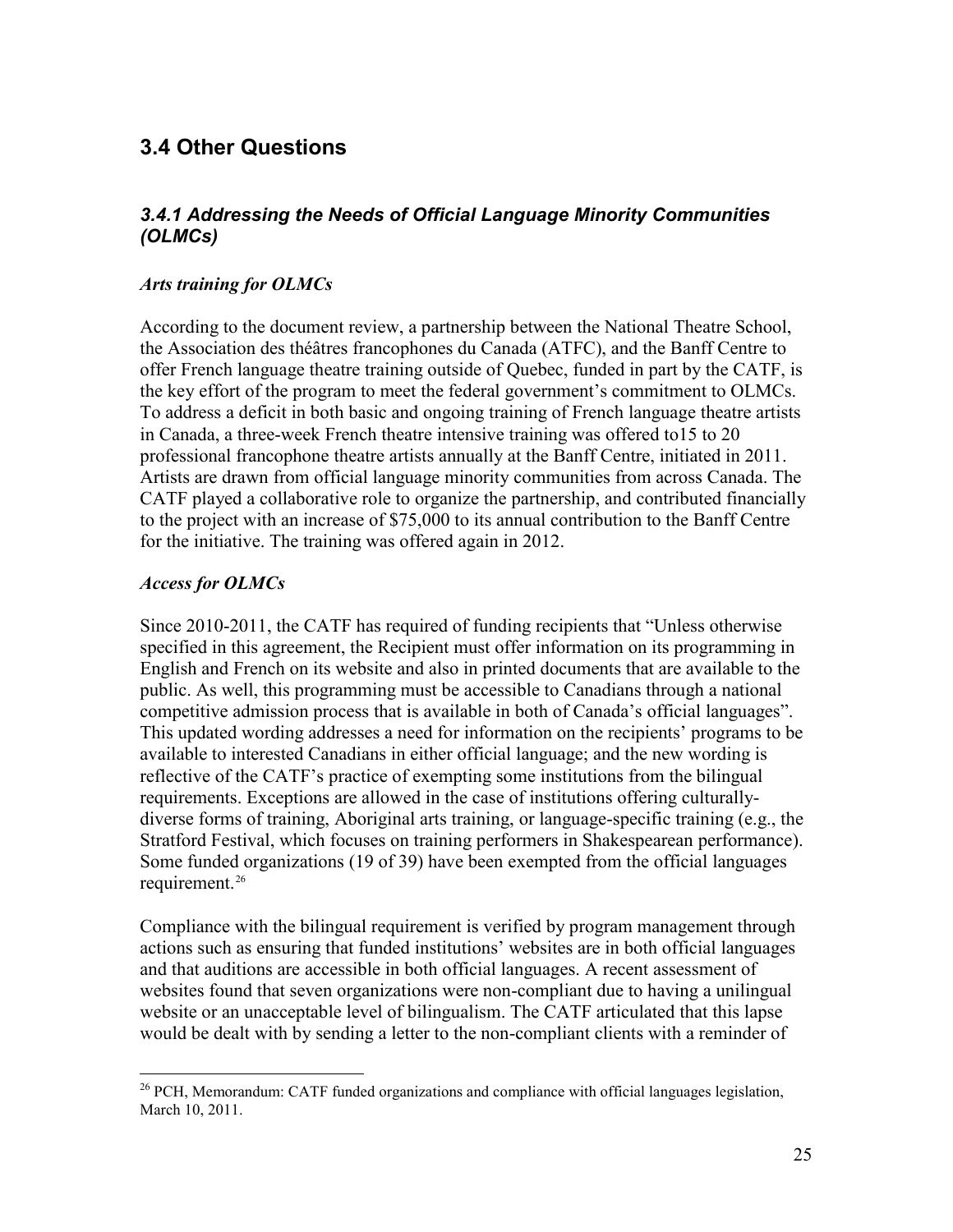<span id="page-36-1"></span>the official languages clause, and notice that their website needed improvements, and other specific suggestions to help them reach compliance.<sup>[27](#page-36-2)</sup>

#### <span id="page-36-0"></span>*3.4.2Selection Criteria (Eligibility and Assessment)*

As described in Section 1.1, once eligibility of an applicant institution has been confirmed by program staff, applications to the program are assessed by a National Review Committee based on their demonstration of artistic excellence, national significance and impact, and institutional capacity.

In general, key informants agreed that the eligibility criteria for being considered a national arts training institution under the CATF program guidelines are appropriate. The focus of the program on funding of arts training institutions that are national in scope (open to all Canadians) was noted as a key distinguishing feature of the program and the perceived rigour in the selection process was praised by some. The positive role of the external domain expert assessors was mentioned by a few interviewees across the respondent groups as supporting a rigorous selection process.

As is often the case, views on the program assessment criteria were more mixed among unfunded applicants. Some unfunded applicants felt the criteria themselves were appropriate. However, generally, many unfunded institutions desire more interaction with the program during the application process, and greater clarity in the review process and application of the assessment criteria. Many unfunded applicants indicated that they do not have a clear understanding of the reasons why their application was not funded, and are frustrated by repeated attempts to access funding from the program. These interviewees would welcome more detailed feedback on their application and the reasons they were not selected for funding.

The review of program documents and files found that the review process and the application of assessment criteria may not be sufficiently clear or adequately communicated to applicants. As an example, in 2011-12 three institutions did not receive funding due to: lack of a national competition process/lack of sufficient numbers of students from outside the region or province of the institution; lack of need for the CATF funding; poor fit with priorities for the CATF funding (e.g., shorter-term workshop/residency theatre training); and an inability to demonstrate that the quality of training meets the highest standards of the Program.<sup>[28](#page-36-3)</sup> The review of program files indicates, however, that there are several, often long-term funded institutions that appear on the surface to be regional in scope and have few students from outside the province, offer shorter-term workshop training or have a mandate that is not focused on arts training, suggesting that other, more subjective or program-based considerations are at play in making a determination of funding (for example, program-wide priorities that

<span id="page-36-3"></span><span id="page-36-2"></span><sup>&</sup>lt;sup>27</sup> PCH, Memorandum: CATF funded organizations and compliance with official languages legislation, March 10, 2011; PCH, Sample letter to be sent to clients re: official languages compliance, March, 2011. <sup>[28](#page-37-1)</sup> CATF Program, Notes to meeting of the NRC 2011.  $\overline{a}$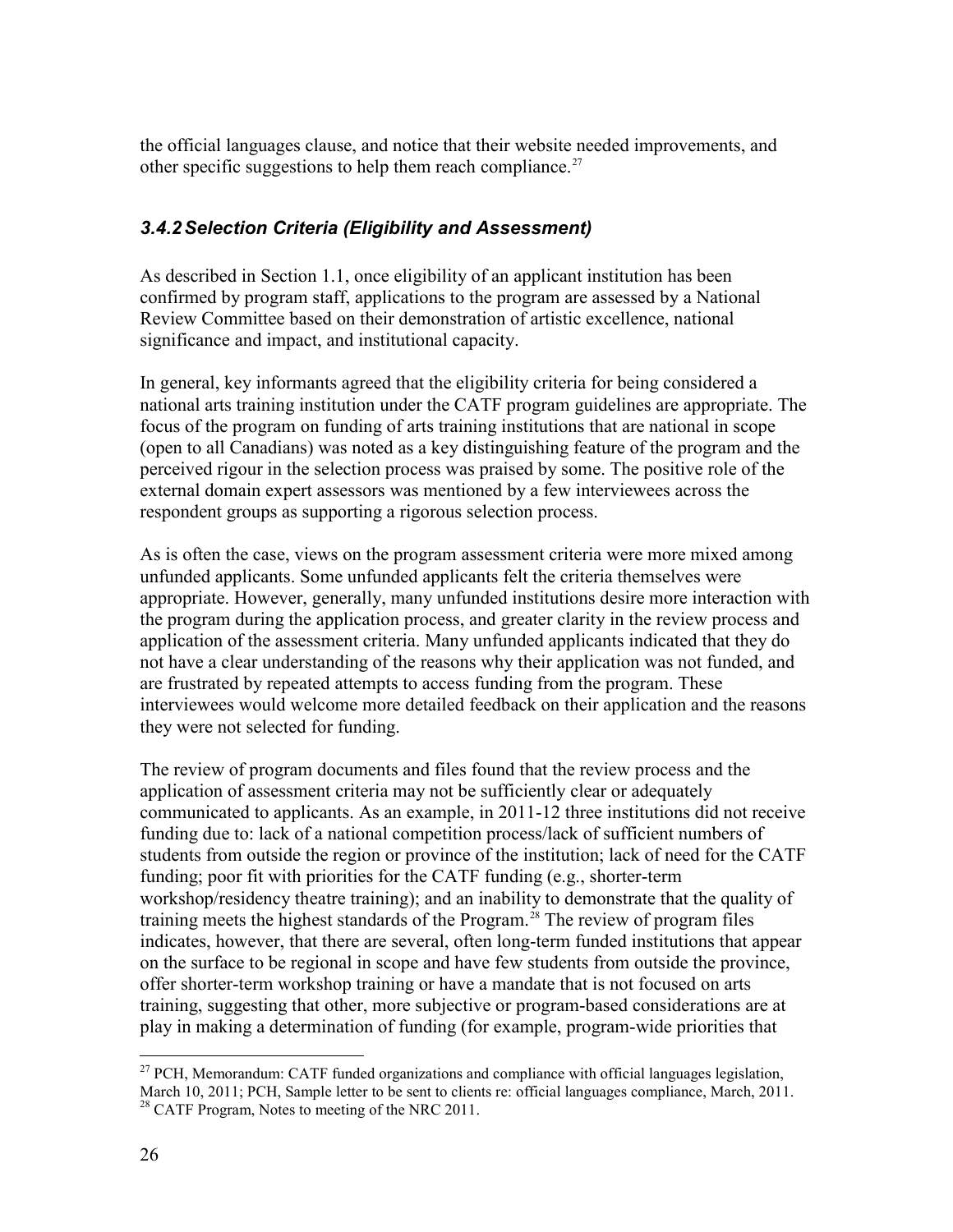<span id="page-37-1"></span>strive to achieve a balance in the funding of institutions across disciplines, artistic forms or language).

An influence analysis that was conducted compared two funded and one unfunded institution<sup>[29](#page-37-2)</sup> on a variety of criteria such as application score (awarded by the NRC), external domain expert assessor reports, and calibre of the institution (e.g., quality of faculty, excellence of graduates). Based on the stated assessment criteria of the program, there was found to be little to distinguish the three institutions and, in fact, the unfunded institution was found to rank above one of the funded institutions on several aspects in some funding years. The program explains that, despite its relatively good scores on a number of assessment criteria, the unfunded applicant did not demonstrate, unlike funded institutions, that it plays an essential role in fulfilling the specific training needs of its artistic discipline. Since this is a key consideration in the assessment process, the program agrees that it has to be communicated effectively to applicants.

Respondents were asked to provide suggestions for improvement to the program assessment criteria and/or the CATF program overall. Suggestions for improvement were varied and mentioned by a few respondents each: maintain core focus on national arts training, including avoiding funding professional development and ensuring merit is the primary criteria for funding; introduce greater proportionality in funding to allow for a place for smaller and mid-sized, or non-traditional institutions that are not currently being funded; facilitate ongoing contact between institutions and expert assessors as a resource for the organization; and encourage greater geographic representation of funded institutions within the program.

# <span id="page-37-0"></span>**4. Conclusions**

Findings from the evaluation led to the following conclusions about the CATF Program:

#### **Relevance:**

- The evaluation found that the CATF program is relevant. The federal government role is appropriate, with support for arts training grounded in both economic and socio-cultural rationales.
- The CATF is well-aligned with current and recent federal government priorities and departmental objectives and priorities.
- $\cdot \cdot$  The evaluation evidence confirms that there is a continued need for the CATF to provide operational support to institutions to deliver high calibre arts training.
- $\div$  The CATF program complements the objectives and resources of other funding partners, with no funding overlap or duplication.
- Training delivered by CATF-funded institutions is well-regarded, though there are university programs in some disciplines (e.g. music) that are also leaders in their

<span id="page-37-2"></span> $2<sup>29</sup>$  The influence analysis was conducted to measure and contrast influence of comparable arts training institution applicants in the dance discipline.  $\overline{a}$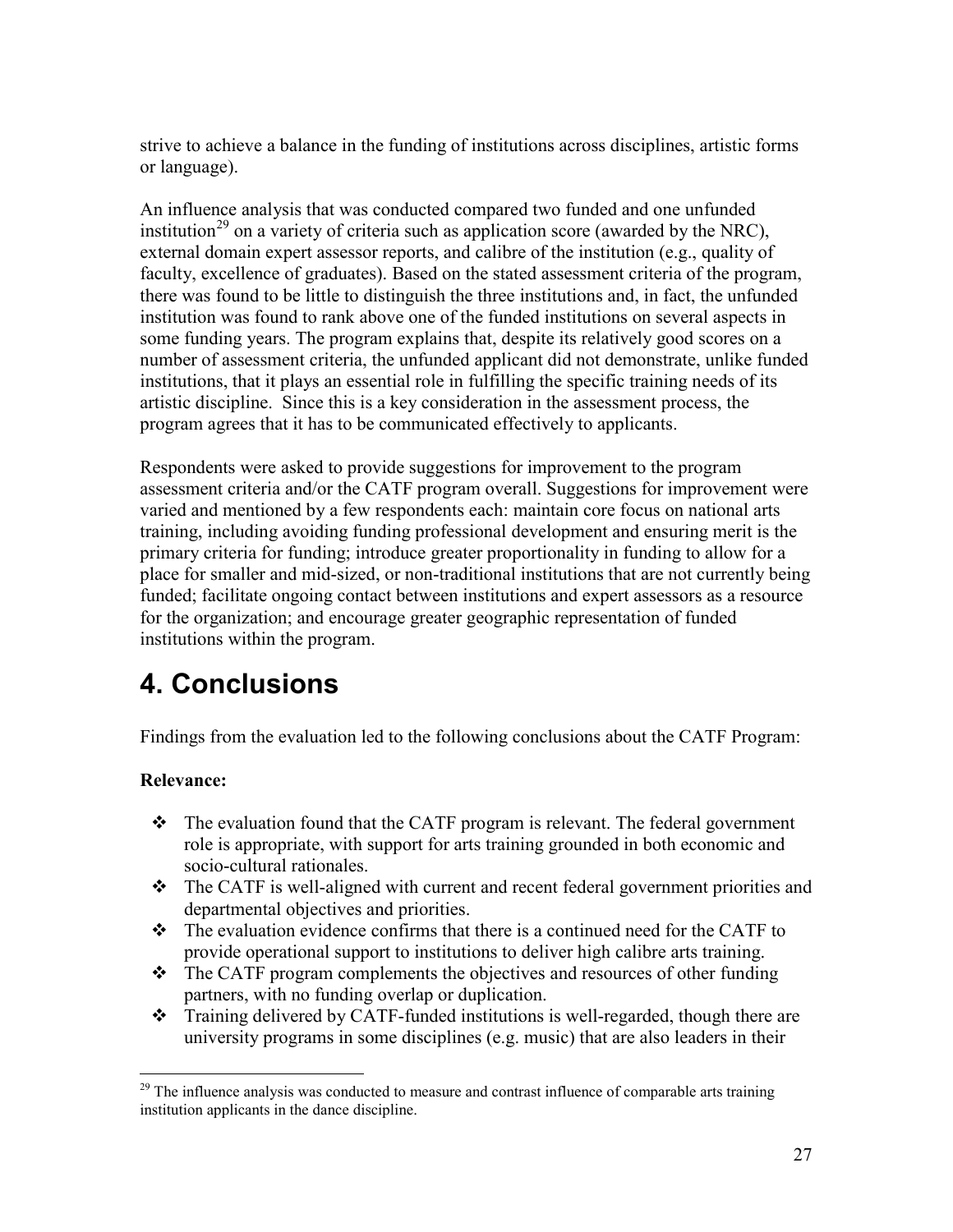field. The evaluators understand that CATF periodically monitors the arts training funding landscape to ensure it funds niche professional arts training areas that are not addressed comprehensively by universities and colleges.

#### **Performance:**

- The CATF is achieving or making progress toward achieving intended immediate, intermediate and ultimate outcomes without negative unintended impacts.
- $\triangle$  The CATF funding has contributed to the financial and administrative stability of funded institutions, with CEAP funds and multi-year agreements providing additional capacity and stability.
- Nationally significant, high quality training is being delivered by funded institutions by qualified faculty and visiting artists.
- Graduates of the CATF-funded institutions are recognized for excellence and most are working professionally in their field, and engaging in performances and events in all regions of Canada.
- While unfunded institutions report financial pressures, there is evidence of distinctions garnered by their faculty and graduates also.
- $\triangle$  Delivery costs for the program are appropriate and no alternative models were proposed that would achieve program intended outcomes in a more economical manner.
- $\triangle$  The eligibility criteria for being considered a national arts training institution under the CATF program guidelines are appropriate; although there are some challenges in the clarity of the definition and application of the assessment criteria that seem to be at play, such as program-wide priorities that strive to achieve a balance in the funding of institutions across disciplines, artistic forms or language.
- CATF monitors the financial risk of funded institutions which may sometimes be high due to increased operational costs of new or modernized facilities; mitigation of this risk could be realized by strengthening information sharing and coordination between federal funding initiatives to ensure that capital projects will not have negative repercussions on the financial situation of training institutions or create financial pressures on CATF that cannot be accommodated.

# <span id="page-38-0"></span>**5. Recommendation**

1. The CATF objective is the funding of arts training institutions that provide high calibre training with national importance and impact. As a long-standing program, a large proportion of the CATF funds are allocated to arts training institutions that have been funded for many years, leaving limited flexibility in the funding envelope to accommodate other institutions that demonstrate excellence, and national significance and impact. The eligibility criteria for the program to support its mandate were found to be appropriate and processes such as the expert assessor reports were praised. However, analysis of the files suggests that the definition and application of the assessment criteria in funding decisions lack sufficient clarity.

i) PCH should review the CATF program application guidelines to ensure all criteria (e.g. balance amongst disciplines) and program priorities used in assessments of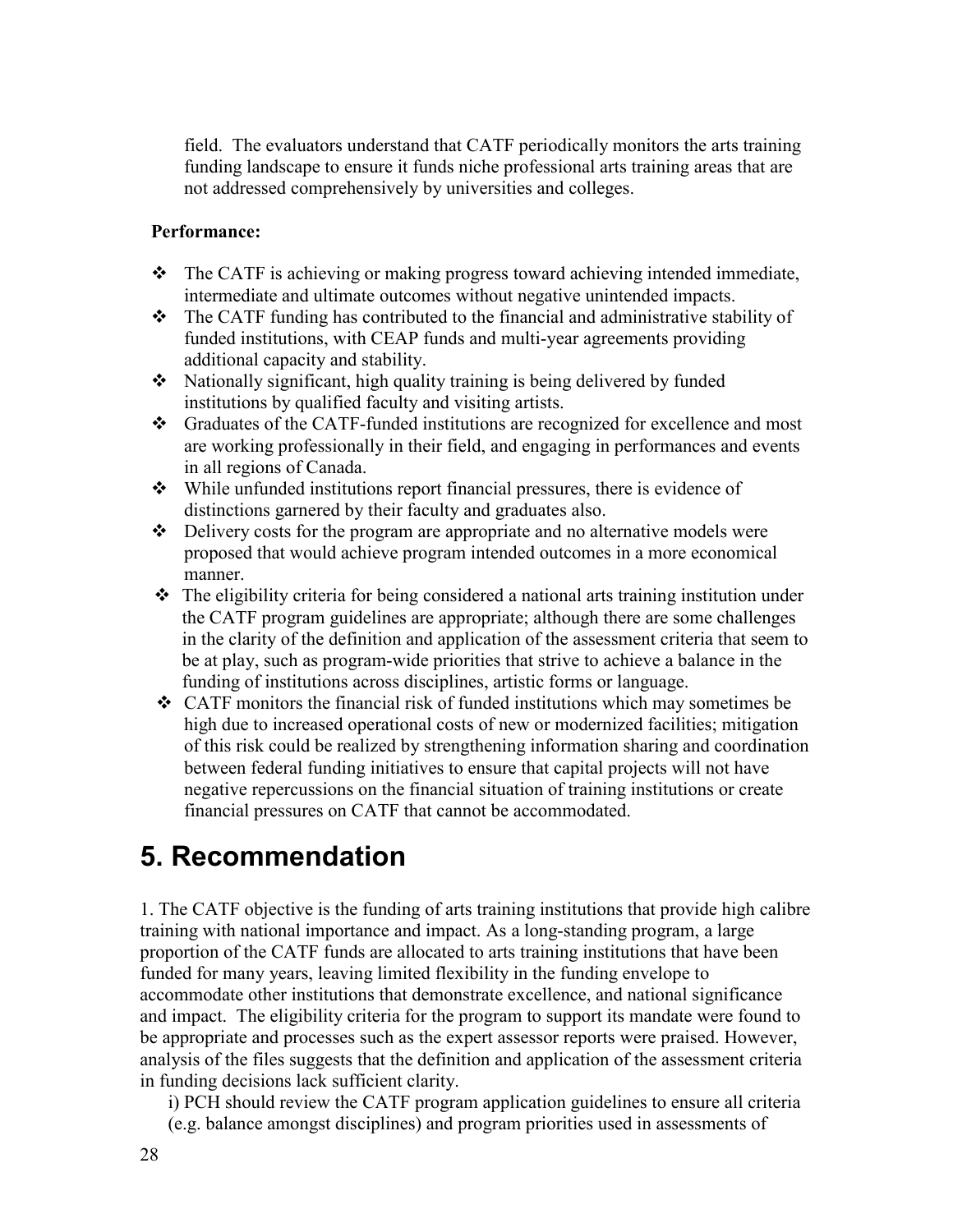applications are clearly articulated. Factors influencing the selection process of the National Review Committee (NRC) should be more specifically articulated within the application guidelines so that potential applicants and/or unfunded applicants may more clearly understand the basis of funding decisions.

ii) This review should include articulation of how the needs of long-funded institutions can be met while ensuring that emerging institutions demonstrating excellence could be recognized within the program, in a national context and considering the needs of the disciplines.

# <span id="page-39-0"></span>**6. Management Response and Action Plan**

**Recommendation #1 -** i) PCH should review the CATF program application guidelines to ensure all criteria (e.g. balance amongst disciplines) and program priorities used in assessments of applications are clearly articulated. Factors influencing the selection process of the National Review Committee (NRC) should be more specifically articulated within the application guidelines so that potential applicants and/or unfunded applicants may more clearly understand the basis of funding decisions.

ii) This review should include articulation of how the needs of long-funded institutions can be met while ensuring that emerging institutions demonstrating excellence could be recognized within the program, in a national context and considering the needs of the disciplines.

#### **Management Response** Accepted

i) The program will review the application guidelines to improve their clarity prior to the next application deadline of June 30, 2014.

ii) The revised guidelines will articulate how the program selects between eligible applicants, both well-established and emerging institutions, in order to fund those that are national in scope, are of the highest caliber, and play a unique role in fulfilling the training needs of a given artistic discipline.

**Implementation Schedule** Complete by January 2014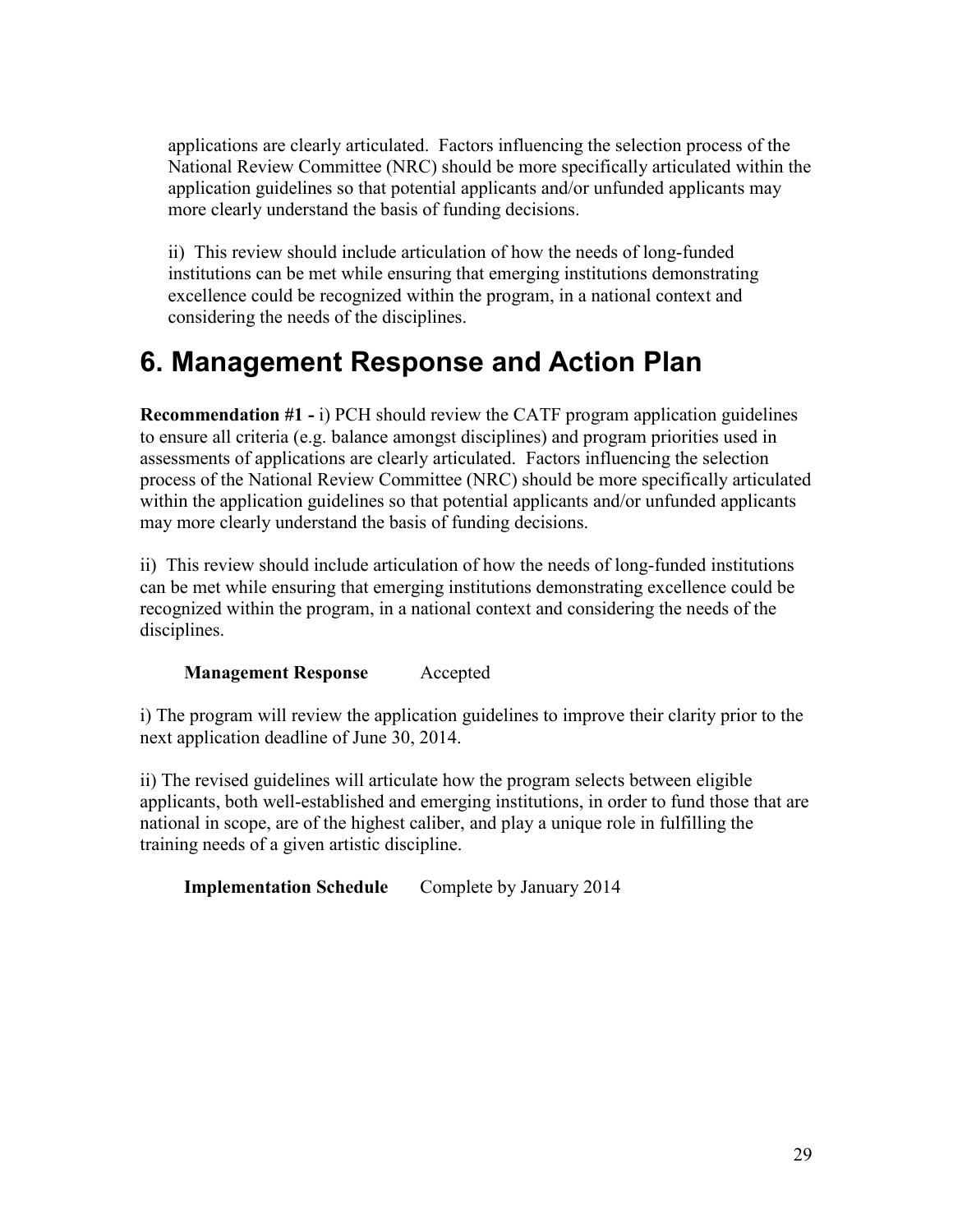# <span id="page-40-0"></span>**Annex A – CATF Program Logic Model**

| <b>Mandate</b>           | The Canada Arts Training Fund (CATF) supports independent,<br>incorporated, non-profit Canadian organizations that train Canadian<br>artists for professional national and/or international artistic careers.                              |                                                                                                                     |  |  |
|--------------------------|--------------------------------------------------------------------------------------------------------------------------------------------------------------------------------------------------------------------------------------------|---------------------------------------------------------------------------------------------------------------------|--|--|
| <b>CATF</b><br>Objective | Contribute to the development of Canadian creators and future cultural leaders<br>of the Canadian arts sector by supporting the training of artists with high<br>potential through institutions that offer training of the highest calibre |                                                                                                                     |  |  |
| <b>Activity</b>          | Provide financial assistance to Canadian institutions that offer arts<br>training of the highest calibre to Canadians                                                                                                                      |                                                                                                                     |  |  |
| Output                   | Funding allocation                                                                                                                                                                                                                         | Monitoring and assessment<br>measures and products                                                                  |  |  |
| <b>Immediate</b>         | Arts training institutions of<br>the highest calibre are<br>financially and<br>administratively stable                                                                                                                                     | Nationally significant arts<br>training of the highest quality is<br>delivered by Canadian<br>institutions          |  |  |
| <b>Intermediate</b>      | Graduates are recognized for<br>excellence in Canada and<br>internationally                                                                                                                                                                | Graduates have professional<br>careers in Canada and<br>internationally                                             |  |  |
| Long-term                |                                                                                                                                                                                                                                            | Canadians and the world benefit from high-quality artistic<br>achievements by<br>Canadian artists trained in Canada |  |  |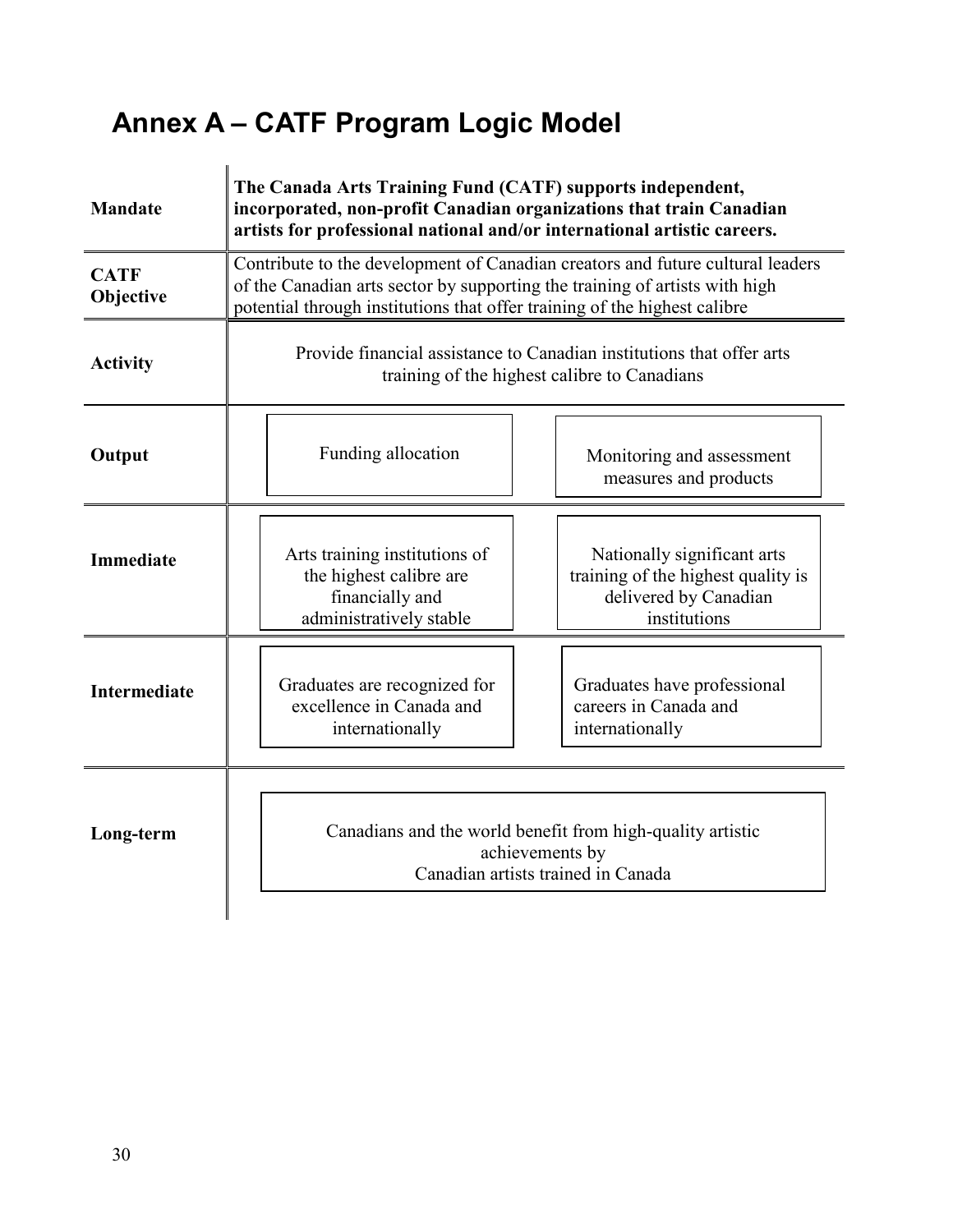# <span id="page-41-0"></span>**Annex B – CATF Program Funding Eligibility and Assessment Criteria**

## **Eligibility Criteria**

An applicant to the CATF must be an arts training organization that meets the following eligibility criteria. [30](#page-41-1)

- \* is incorporated in Canada as a non-profit organization;
- $\cdot$  has demonstrated that the activity for which funding is requested is not funded as a provincial post-secondary education activity $31$ , and that the activity does not result in the granting in that province of a post-secondary qualification, such as a diploma, certificate or degree;
- $\cdot \cdot$  receives support for at least 30 per cent of costs related to training work from sources other than this program, e.g. tuition, other levels of government, and fundraising. Total support from all levels of government cannot exceed 90 per cent of the activity costs;
- $\div$  is directed by recognized professionals;
- $\cdot \cdot$  has an administrative infrastructure to support its organizational objectives;
- has maintained a full-time operation in support of the professional training program for a minimum of three years;
- $\cdot$  is accessible to Canadians through a national competitive admission process available in both of Canada's official languages; More specifically, it is expected that an organization that is national in scope would have at least 20% of its student body from regions outside the training area. An exception to this would be made for training programs involving students 10-18 years of age, where the academic education accompanying the training program is offered only in French. In addition, the national significance of an organization should be demonstrated in the context of the artistic discipline(s), with graduates having an impact, and achieving wide recognition in their field.

### **Assessment Criteria**

The assessment criteria, as outlined in the CATF application guidelines, specify that in order to receive annual or multi-year financial support under the CATF, organizations must demonstrate that they:

- $\div$  Offer the highest level of artistic excellence, in teaching, training, and coaching in their artistic field as demonstrated by the success of their graduates and independent assessments prepared by professionals;
- Are pre-eminent institutions of proven national significance, i.e. recognized as such throughout Canada by those familiar with, or working in, the artistic discipline;

<sup>30</sup> CATF http://www.pch.gc.ca/eng/1267717898385#a6 (Accessed October 2012)  $\overline{a}$ 

<span id="page-41-2"></span><span id="page-41-1"></span><sup>&</sup>lt;sup>31</sup> The CATF defines post-secondary education as education which follows twelve years of primary and secondary education.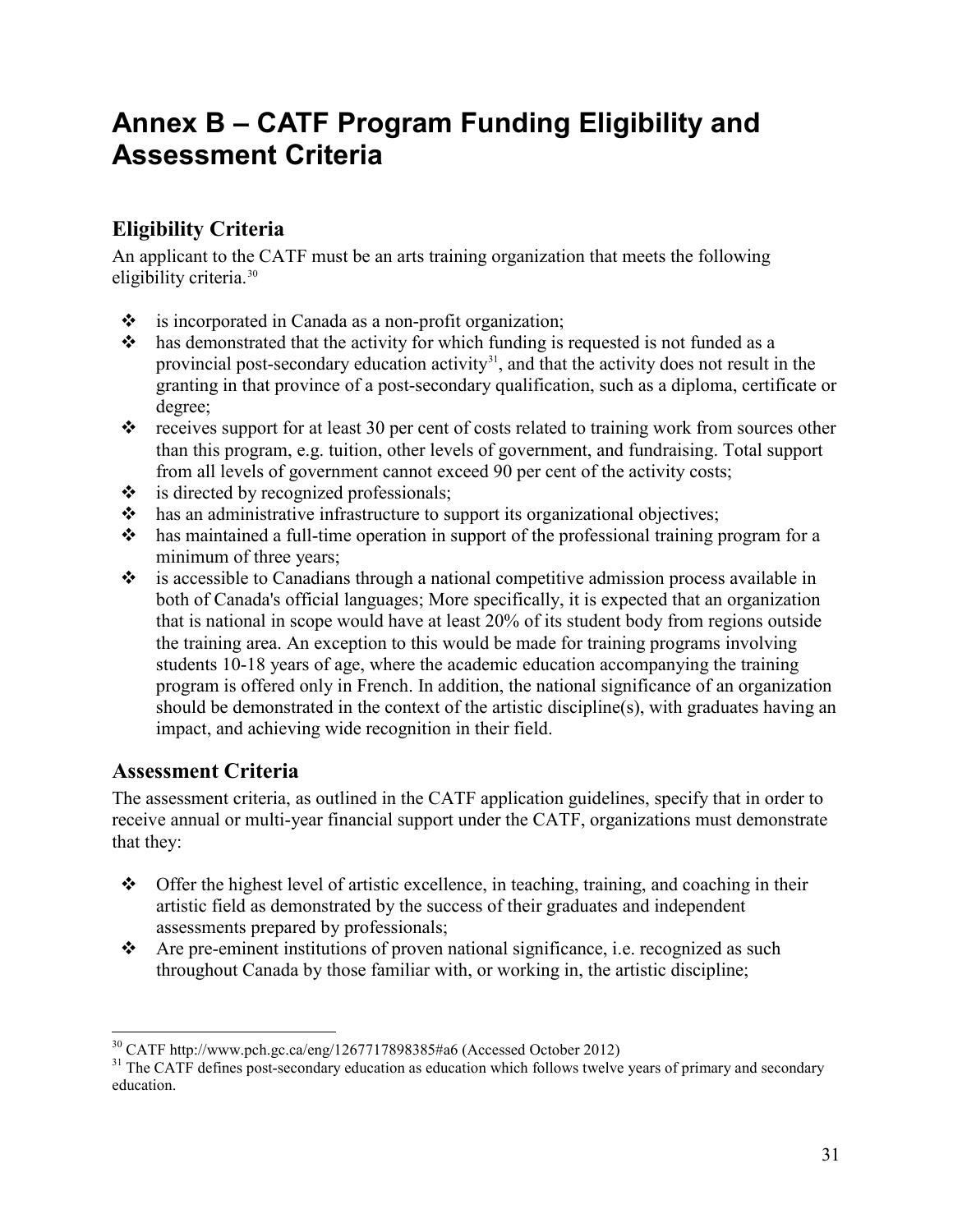$\div$  Have robust and proven institutional capacity as demonstrated by their financial and governance practices.

All applications are assessed according to the following:

#### Artistic Merit

- $\cdot \cdot$  Is the training essential to the health and development of the discipline/art form?
- $\bullet$  Does the training exhibit the highest standards of excellence?<br> $\bullet$  Is there a quality and vitality to the artistic vision?
- Is there a quality and vitality to the artistic vision?
- $\bullet$  How well the audition/entry process is able to identify the best available students in Canada, and how accessible it is in both official languages.
- The quality/experience of teachers/mentors/elders for delivery of this particular training.
- $\cdot \cdot$  The quality and relevance of curriculum/training work. Links between the curriculum/training work and the needs of artistic discipline/art form.
- $\div$  The quality of career counselling.
- $\cdot \cdot$  The quality and appropriateness of the facilities and equipment.

#### Impact

- $\bullet$  Does the training contribute to the development of individual participants into artists who will have meaningful professional careers?
- $\triangle$  Are graduates recognized for their excellence in Canada and internationally?
- $\bullet$  Does the training meet fundamental needs of the artistic profession while providing flexibility to students to cover a wide range of artistic practices?
- $\bullet$  Does the training contribute to and encourage the expression of the diversity of Canadian society?

#### Institutional Stability

- $\bullet$  Is the organization financially stable?
- Does it have an adequate administrative structure for the training?
- $\bullet$  Is there a quality planning process for the training?
- $\bullet$  Is there a diversification in revenue for the training?
- Does the organization have an appropriate governance structure?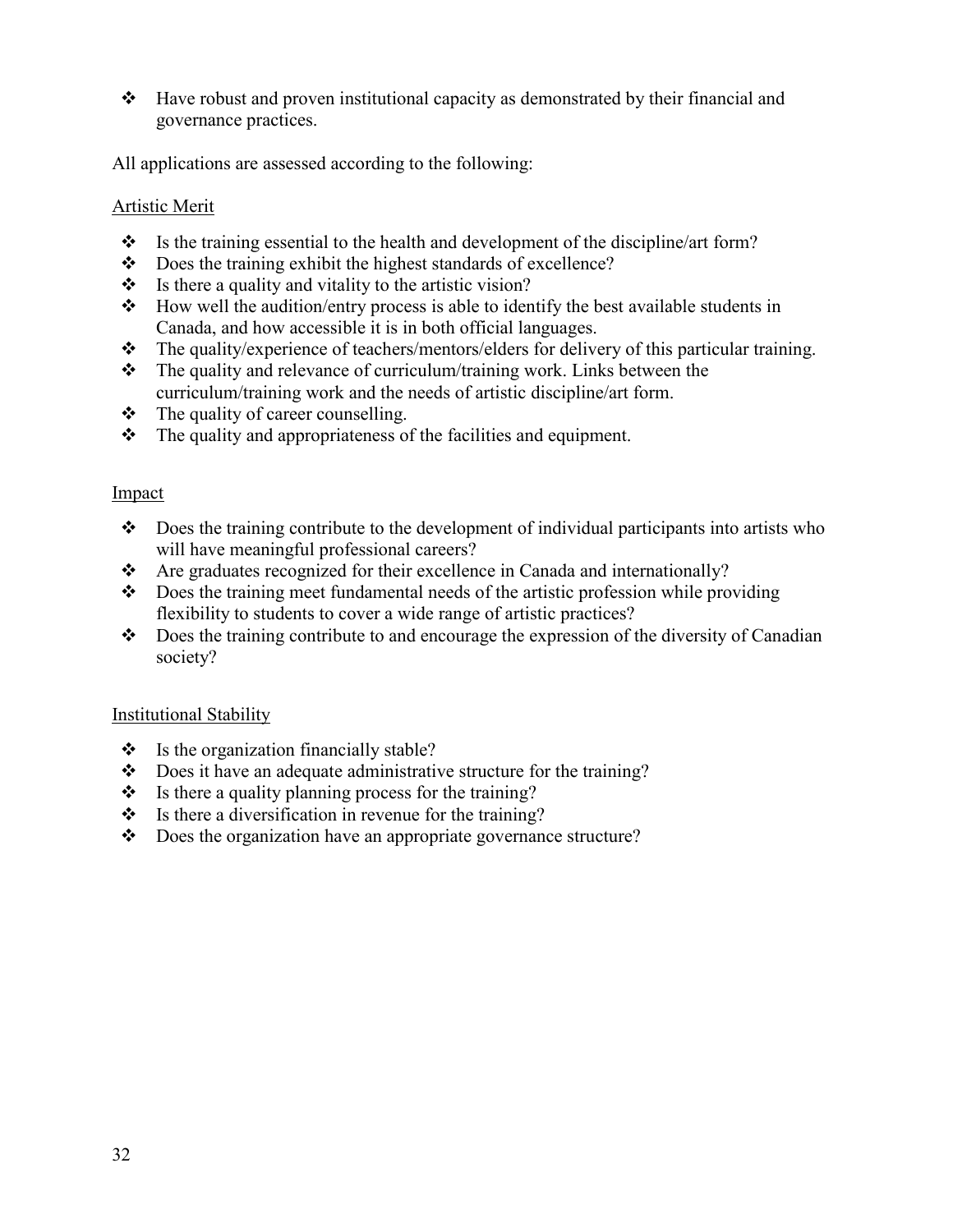# <span id="page-43-0"></span>**Annex C – List and Summary Profile of CATF-Funded Institutions (2011-12)**

### **Table C.1: Funded Institutions 2011-12**

|                         | Name of Institution                                                   | <b>Funding Level</b> |
|-------------------------|-----------------------------------------------------------------------|----------------------|
| $\overline{1}$          | Atelier lyrique de l'Opéra de Montréal                                | \$225,000            |
| $\sqrt{2}$              | <b>Ballet Creole</b>                                                  | \$40,000             |
| $\overline{\mathbf{3}}$ | <b>Banff Centre</b>                                                   | \$1,950,000          |
| $\overline{4}$          | Black Theatre Workshop / Théâtre B.T.W. Inc.                          | \$40,000             |
| 5                       | Canadian College of Performing Arts                                   | \$210,000            |
| 6                       | Canadian Opera Company: Ensemble Studio                               | \$300,000            |
| $\overline{7}$          | Centre for Indigenous Theatre                                         | \$515,000            |
| $\sqrt{8}$              | Cercle d'expression artistique Nyata Nyata                            | \$75,000             |
| $\boldsymbol{9}$        | COBA (Collective of Black Artists) Inc.                               | \$55,000             |
| 10                      | <b>Dancer Transition Resource Centre</b>                              | \$625,000            |
| 11                      | De-ba-jeh-mu-jig Theatre Group                                        | \$275,000            |
| 12                      | National Circus School                                                | \$840,000            |
| 13                      | École nationale de l'humour                                           | \$210,000            |
| 14                      | École supérieure de ballet du Québec                                  | \$125,000            |
| 15                      | En'owkin Centre                                                       | \$240,000            |
| $\overline{16}$         | <b>Full Circle: First Nations Performance</b>                         | \$155,000            |
| 17                      | Harbourfront Centre's Craft Studio Residencies                        | \$50,000             |
| 18                      | Kaha: Wi Dance Theatre                                                | \$40,000             |
| 19                      | Kangirqlinq Centre for Arts and Learning                              | \$50,000             |
| $20\,$                  | Korean Dance Studies Society of Canada                                | \$30,000             |
| $\overline{21}$         | LADMMI - L'École de danse contemporaine                               | \$200,000            |
| 22                      | Makivik Corporation (Inuit Visual Arts Workshops)                     | \$125,000            |
| 23                      | Mandala Arts and Culture Society                                      | \$40,000             |
| 24                      | Mount Royal University Conservatory                                   | \$100,000            |
| $\overline{25}$         | National Academy Orchestra (Brott Music Festival)                     | \$500,000            |
| 26                      | Canada's National Ballet School                                       | \$6,000,000          |
| 27                      | National Theatre School of Canada                                     | \$4,600,000          |
| 28                      | National Youth Orchestra of Canada                                    | \$800,000            |
| 29                      | Nrtyakala - Indian Classical Dance Academy                            | \$140,000            |
| $\overline{30}$         | <b>Obsidian Theatre Company</b>                                       | \$60,000             |
| 31                      | Royal Conservatory of Music: Glenn Gould School                       | \$1,750,000          |
| 32                      | Royal Winnipeg Ballet School                                          | \$725,000            |
| $\overline{33}$         | Sampradaya Dance Academy                                              | \$120,000            |
| $\overline{34}$         | School of Contemporary Dancers                                        | \$260,000            |
| 35                      | Stratford Shakespeare Festival: Birmingham and Langham Conservatories | \$300,000            |
| 36                      | School of Toronto Dance Theatre                                       | \$300,000            |
| 37                      | bcurrent Performing Arts Co.                                          | \$50,000             |
| $38\,$                  | Calgary Opera's Emerging Artist Program                               | \$125,000            |
| $\overline{39}$         | Native Earth Performing Arts                                          | \$50,000             |
| 40                      | Orchestre de la francophonie                                          | \$125,000            |
|                         | <b>TOTAL</b>                                                          | \$22,420,000         |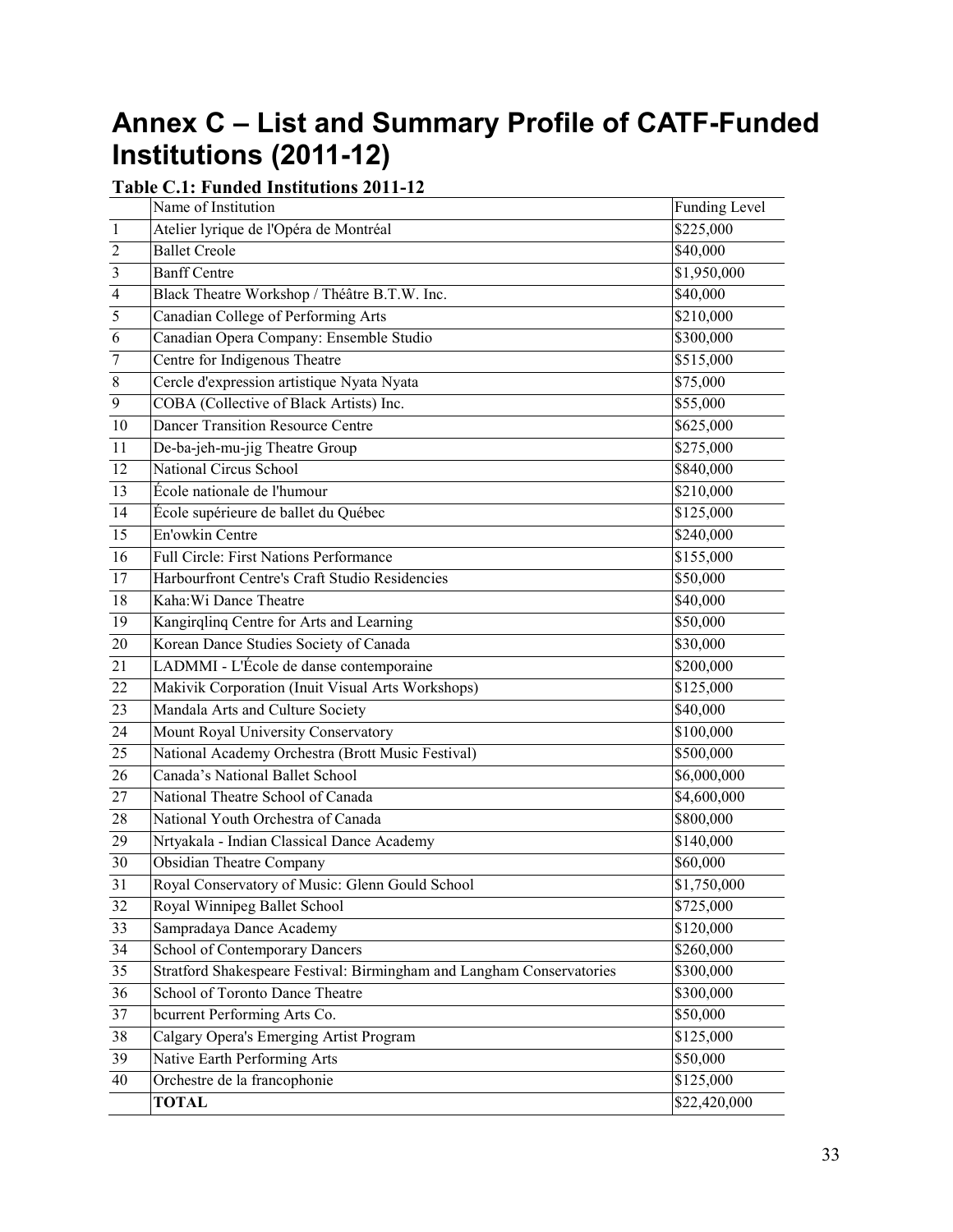|                                | 2007-08      | 2008-09      | 2009-10      | 2010-11      | 2011-12      | <b>Total</b>  | $\frac{0}{0}$ |
|--------------------------------|--------------|--------------|--------------|--------------|--------------|---------------|---------------|
| <b>Total</b>                   | \$19,420,000 | \$18,400,000 | \$21,825,000 | \$22,270,000 | \$22,420,000 | \$104,335,000 | 100           |
| Region                         |              |              |              |              |              |               |               |
| Atlantic                       | \$0          | \$0          | \$0          | \$0          | \$0          | \$0           | $0\%$         |
| Quebec                         | \$5,460,000  | \$5,190,000  | \$6,465,000  | \$6,415,000  | \$6,440,000  | \$29,970,000  | 29%           |
| Ontario                        | \$11,155,000 | \$10,405,000 | \$11,715,000 | \$12,075,000 | \$12,125,000 | \$57,475,000  | 55%           |
| <b>PNR</b>                     | \$835,000    | \$835,000    | \$1,035,000  | \$1,035,000  | \$1,035,000  | \$4,775,000   | 5%            |
| Western                        | \$1,970,000  | \$1,970,000  | \$2,610,000  | \$2,745,000  | \$2,820,000  | \$12,115,000  | 12%           |
| Discipline                     |              |              |              |              |              |               |               |
| Dance                          | \$8,150,000  | \$8,150,000  | \$8,705,000  | \$8,710,000  | \$8,775,000  | \$42,490,000  | 41%           |
| Theatre/Circus/<br>Humour Arts | \$5,935,000  | \$5,665,000  | \$6,985,000  | \$7,085,000  | \$7,095,000  | \$32,765,000  | 31%           |
| Music                          | \$3,420,000  | \$2,670,000  | \$3,595,000  | \$3,925,000  | \$3,925,000  | \$17,535,000  | 17%           |
| Multi-disciplinary             | \$1,470,000  | \$1,470,000  | \$2,075,000  | \$2,085,000  | \$2,160,000  | \$9,260,000   | 9%            |
| Visual and Media Arts          | \$445,000    | \$445,000    | \$465,000    | \$465,000    | \$465,000    | \$2,285,000   | 2%            |
| Type of Art Form               |              |              |              |              |              |               |               |
| European-based                 | \$17,580,000 | \$16,560,000 | \$19,880,000 | \$20,220,000 | \$20,320,000 | \$94,560,000  | 91%           |
| Aboriginal                     | \$1,400,000  | \$1,400,000  | \$1,350,000  | \$1,405,000  | \$1,450,000  | \$7,005,000   | $7\%$         |
| Culturally diverse             | \$440,000    | \$440,000    | \$595,000    | \$645,000    | \$650,000    | \$2,770,000   | 3%            |

# **Table C.2: Profile of CATF Funding by Year and Institution Characteristics**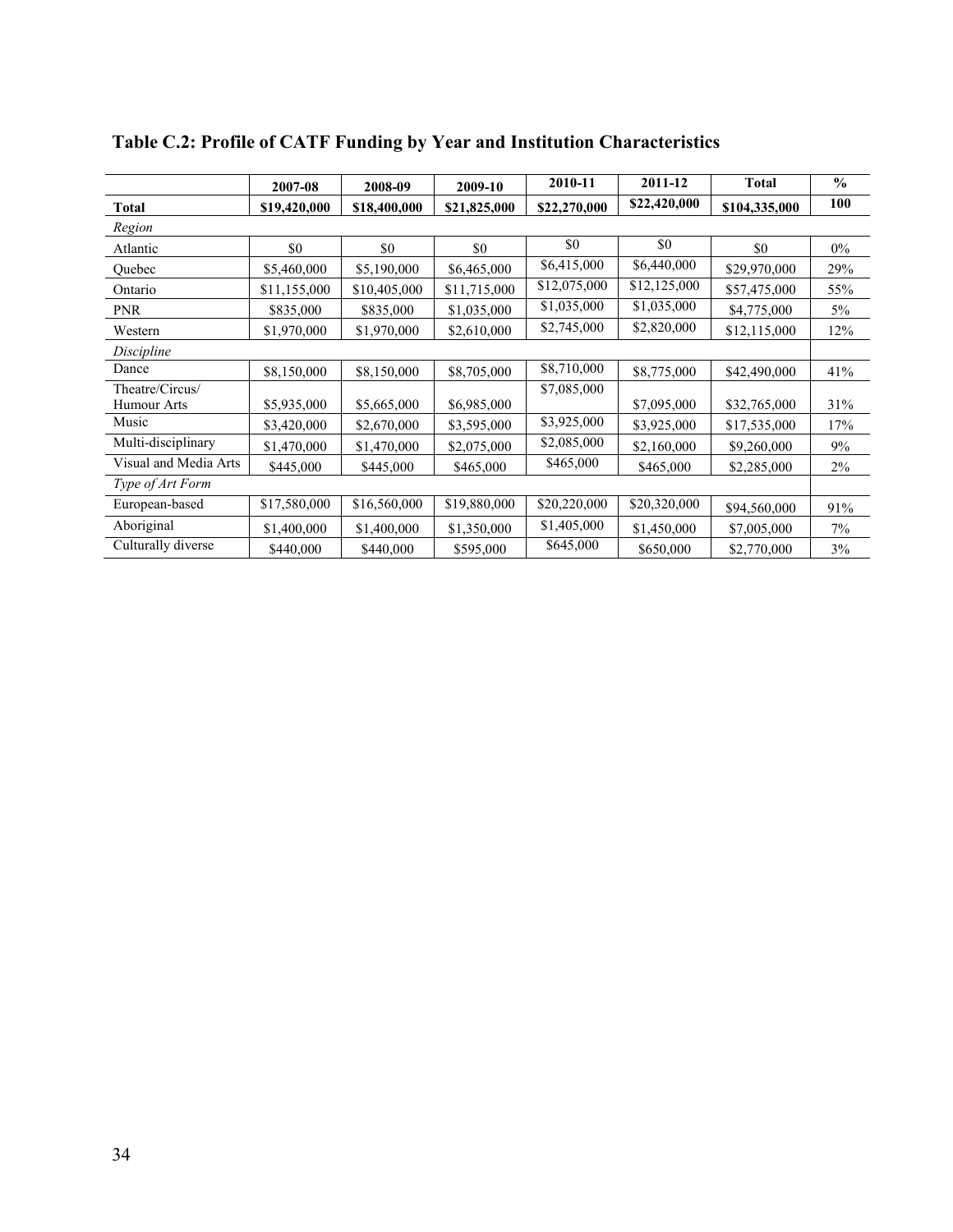# <span id="page-45-0"></span>**Annex D – Core TBS Evaluation Issues**

Core TBS Evaluation Issues

Relevance

- $\cdot$  Issue #1: Continued Need for the Program;
- Issue #2: Alignment with Government Priorities;
- $\cdot$  Issue #3: Alignment with Federal Roles and Responsibilities;

Performance (effectiveness, efficiency and economy)

- Issue #4: Achievement of Expected Outcomes; and,
- Issue #5: Demonstration of Efficiency and Economy.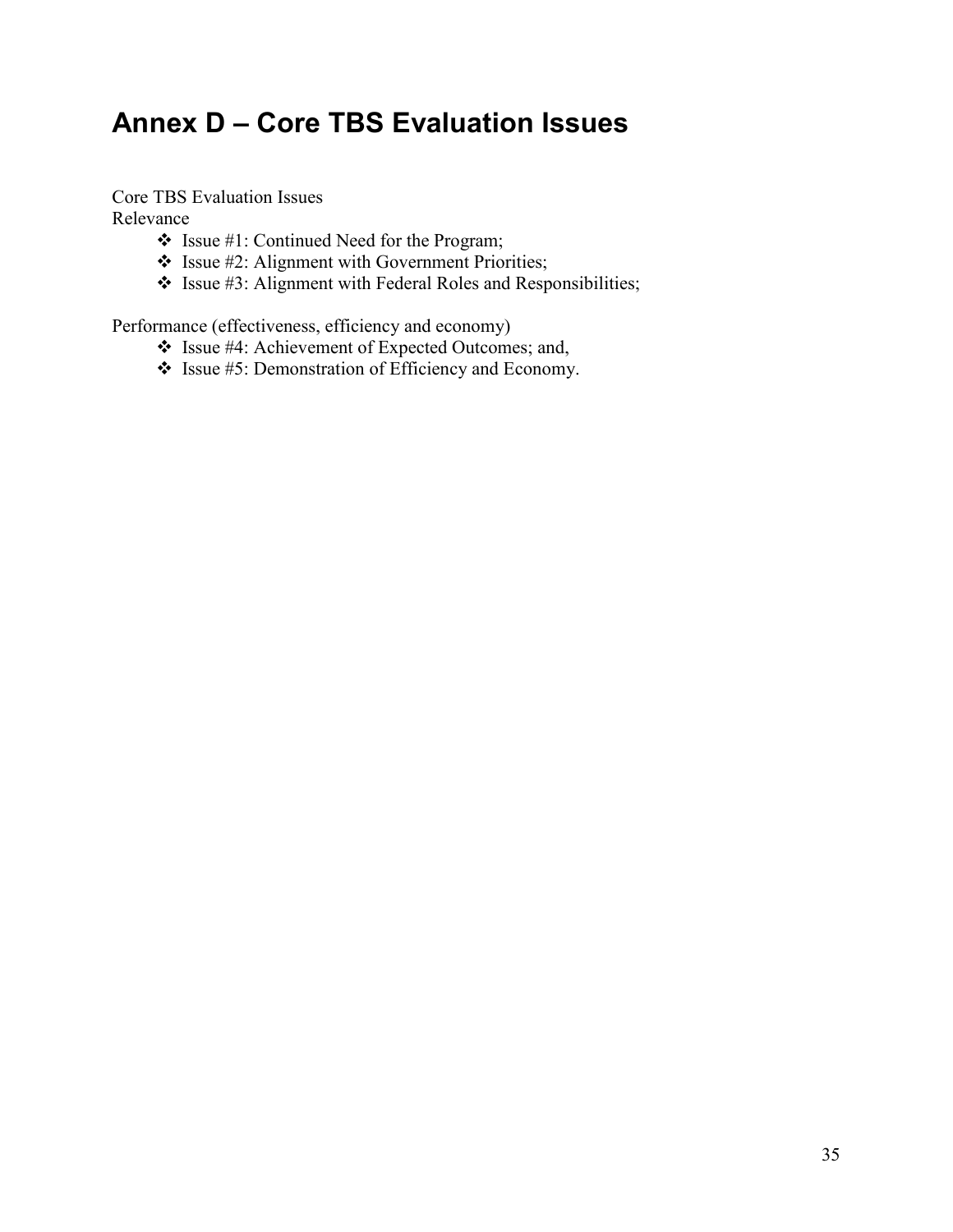# <span id="page-46-1"></span>**Annex E – Evaluation Matrix**

<span id="page-46-0"></span>

| <b>Questions</b>                         | <b>Indicators</b>                                                        | <b>Sources</b>               |
|------------------------------------------|--------------------------------------------------------------------------|------------------------------|
| <b>Relevance</b>                         |                                                                          |                              |
| 1. What are the current and              | Current and emerging training needs in the various artistic<br>a)        | • Review of documentation    |
| emerging high-calibre                    | disciplines, and more specifically in high-calibre training              | • Literature review          |
| training needs in the arts in<br>Canada? |                                                                          | • Key informant interviews   |
|                                          |                                                                          | • CATF Management            |
|                                          |                                                                          | • PCH Management             |
|                                          |                                                                          | • Funded Institutions        |
|                                          |                                                                          | • Unfunded Institutions      |
|                                          |                                                                          | • Provincial Reps            |
|                                          |                                                                          | • Artistic Leaders           |
|                                          |                                                                          | • Review of files, databases |
|                                          |                                                                          | and other information        |
|                                          |                                                                          | systems (incl. surveys)      |
|                                          |                                                                          | • Interviews with experts    |
|                                          | Number <sup>32</sup> of arts training schools in Canada by type of<br>b) | • Review of documentation    |
|                                          | training provided, including high-calibre training                       | • Review of files, databases |
|                                          |                                                                          | and other information        |
|                                          |                                                                          | systems (incl. surveys)      |
|                                          |                                                                          | • Literature review          |

 $32$  Note that an inventory of this nature may be resource intensive to develop if it does not already exist, If this information is not readily available in the documentation and/or literature review, the evaluation will not attempt to compile such a list.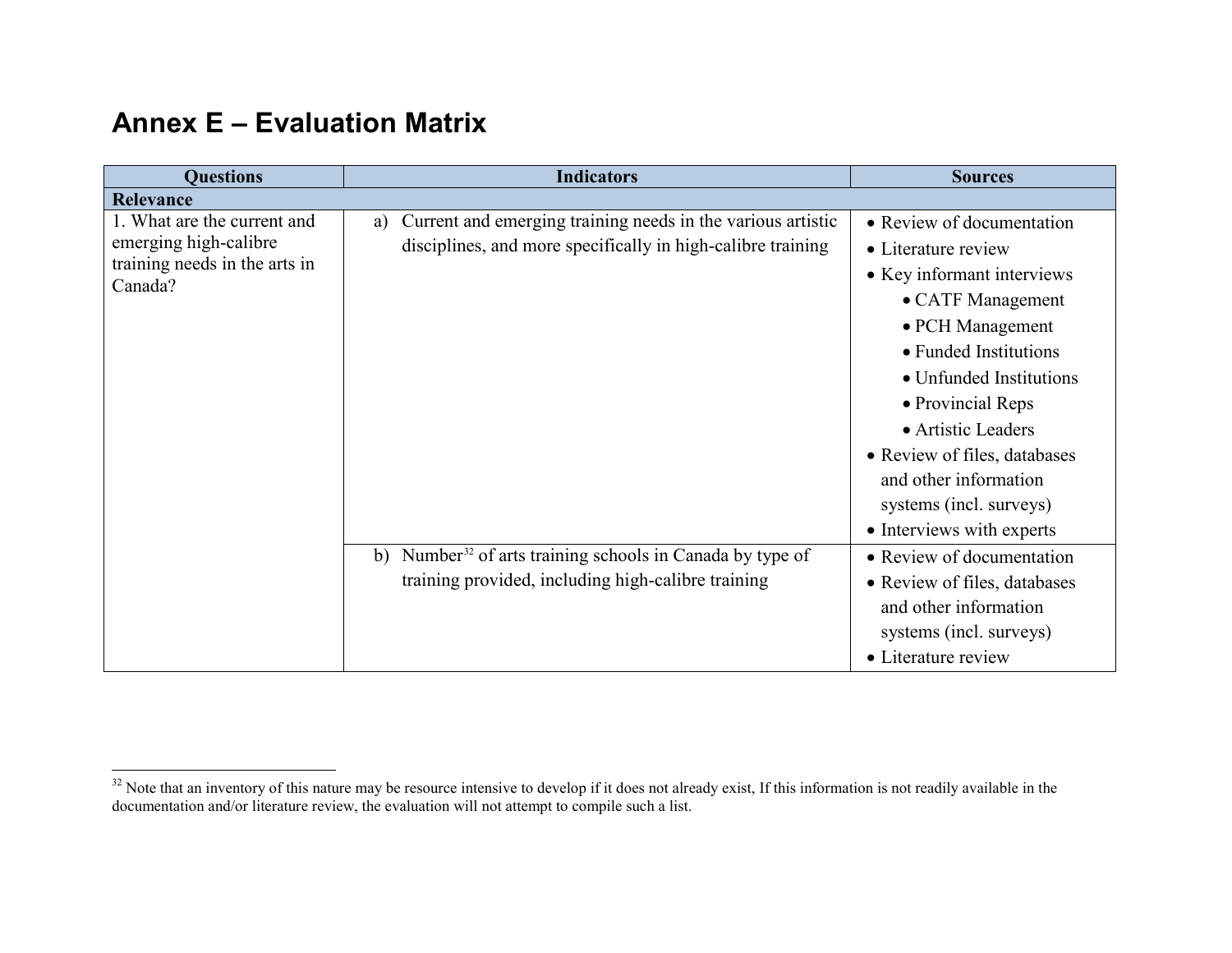<span id="page-47-0"></span>

| <b>Questions</b>                                      | <b>Indicators</b>                                                             | <b>Sources</b>             |
|-------------------------------------------------------|-------------------------------------------------------------------------------|----------------------------|
|                                                       | Gaps in arts training, and more specifically in high-calibre<br>$\mathbf{c})$ | • Literature review        |
|                                                       | training                                                                      | • Key informant interviews |
|                                                       |                                                                               | • CATF Management          |
|                                                       |                                                                               | • PCH Management           |
|                                                       |                                                                               | • Funded Institutions      |
|                                                       |                                                                               | • Unfunded Institutions    |
|                                                       |                                                                               | • Provincial Reps          |
|                                                       |                                                                               | • Artistic Leaders         |
|                                                       |                                                                               | • Interviews with experts  |
| 2. Does it remain the role of                         | Reason that led to the intervention of the federal<br>a)                      | • Review of documentation  |
| the federal government to                             | government in that sector                                                     |                            |
| fund national arts training<br>schools of the highest | Mandate, roles, activities and funding of other players in<br>$\mathbf{b}$    | • Review of documentation  |
| calibre?                                              | the field of arts training, e.g. governments, universities,                   | • Literature review        |
|                                                       | private sector, non-profit organizations, etc.                                | • Key informant interviews |
|                                                       |                                                                               | • CATF Management          |
|                                                       |                                                                               | • PCH Management           |
|                                                       |                                                                               | • Funded Institutions      |
|                                                       |                                                                               | • Unfunded Institutions    |
|                                                       |                                                                               |                            |
|                                                       |                                                                               | • Provincial Reps          |
|                                                       |                                                                               | • Artistic Leaders         |
|                                                       |                                                                               | • Interviews with experts  |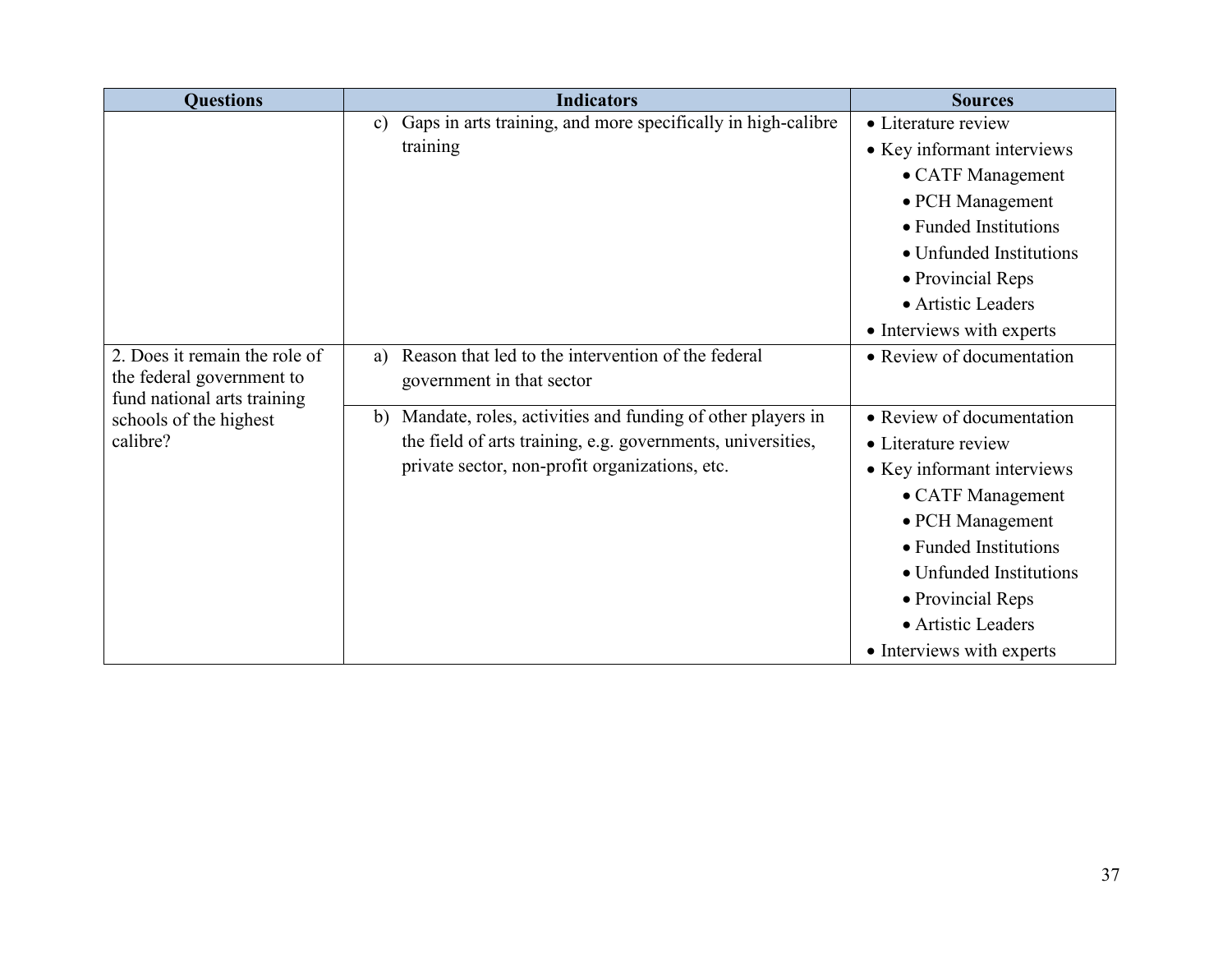| <b>Questions</b> | <b>Indicators</b>                                                          | <b>Sources</b>             |
|------------------|----------------------------------------------------------------------------|----------------------------|
|                  | Existence of overlap or duplication<br>$\mathbf{c})$                       | • Review of documentation  |
|                  |                                                                            | • Literature review        |
|                  |                                                                            | • Key informant interviews |
|                  |                                                                            | • CATF Management          |
|                  |                                                                            | • PCH Management           |
|                  |                                                                            | • Funded Institutions      |
|                  |                                                                            | • Unfunded Institutions    |
|                  |                                                                            | • Provincial Reps          |
|                  |                                                                            | • Artistic Leaders         |
|                  |                                                                            | • Interviews with experts  |
|                  | Advantages/disadvantages to the possible transfer of roles<br>$\mathbf{d}$ | • Review of documentation  |
|                  | and responsibilities to other players                                      | • Literature review        |
|                  |                                                                            | • Key informant interviews |
|                  |                                                                            | • CATF Management          |
|                  |                                                                            | • PCH Management           |
|                  |                                                                            | • Funded Institutions      |
|                  |                                                                            | • Unfunded Institutions    |
|                  |                                                                            | • Provincial Reps          |
|                  |                                                                            | • Artistic Leaders         |
|                  |                                                                            | • Interviews with experts  |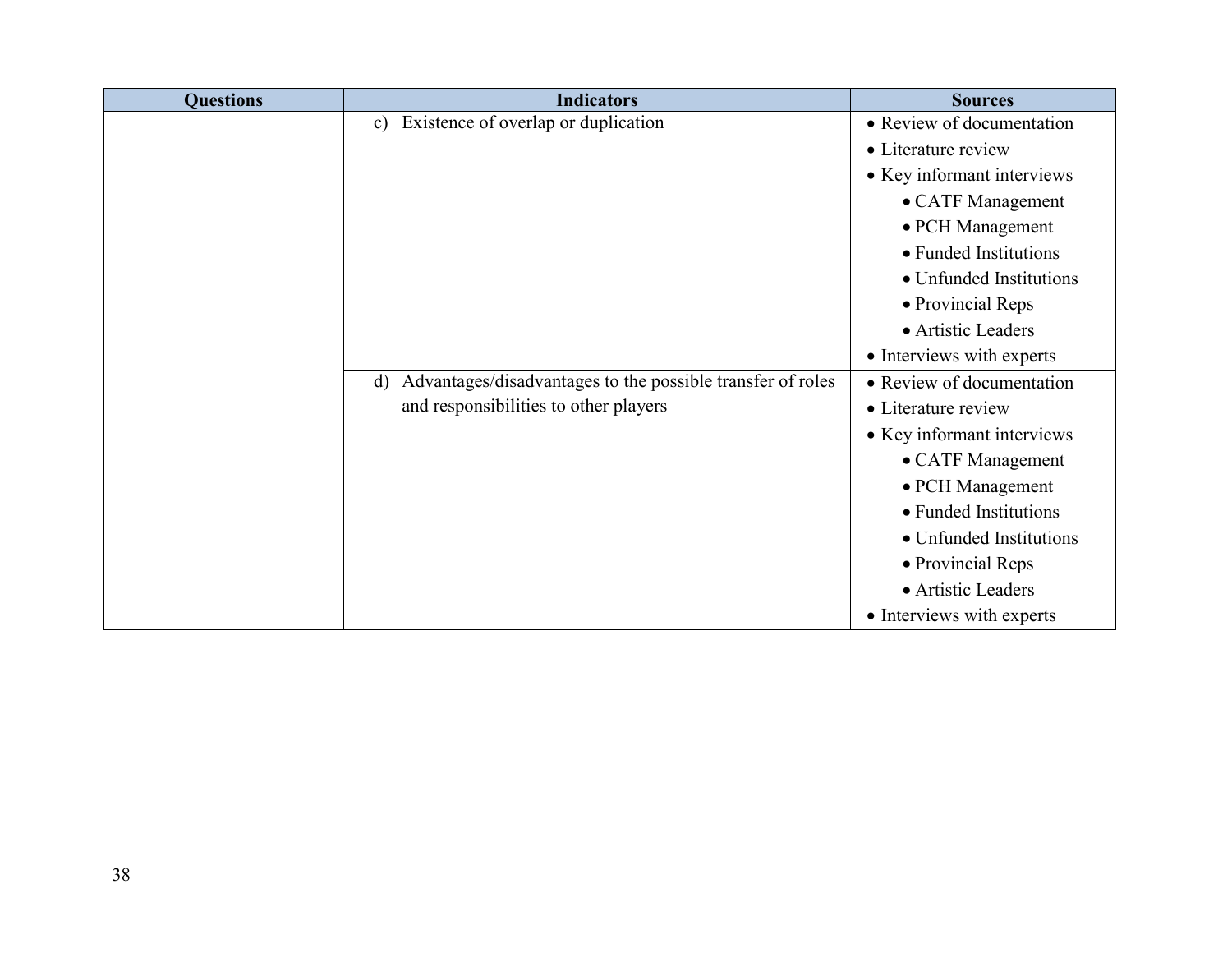| <b>Questions</b>                                   | <b>Indicators</b>                                             | <b>Sources</b>               |
|----------------------------------------------------|---------------------------------------------------------------|------------------------------|
| 3. In what manner and to                           | Extent to which CATF is consistent with current<br>a)         | • Review of documentation    |
| what extent does the program                       | government objectives and priorities and PCH strategic        | • Key informant interviews   |
| contribute to overall<br>government objectives and | objectives and outcomes                                       | • CATF Management            |
| priorities and PCH strategic                       |                                                               | • PCH Management             |
| objectives?                                        |                                                               | • Provincial Reps            |
|                                                    |                                                               | • Artistic Leaders           |
|                                                    |                                                               | • Interviews with experts    |
| Performance                                        |                                                               |                              |
| 4. To what extent has the                          | a) Financial situation of CATF-funded schools                 | • Review of documentation    |
| program contributed to the                         |                                                               | • Key informant interviews   |
| financial and<br>administrative stability of       |                                                               | • CATF Management            |
| arts training institutions of                      |                                                               | • PCH Management             |
| the highest calibre?                               |                                                               | • Funded Institutions        |
|                                                    |                                                               | • Unfunded Institutions      |
|                                                    |                                                               | • Provincial Reps            |
|                                                    |                                                               | • Artistic Leaders           |
|                                                    |                                                               | • Review of files, databases |
|                                                    |                                                               | and other information        |
|                                                    |                                                               | systems (incl. surveys)      |
|                                                    |                                                               | • Interviews with experts    |
|                                                    | b) Type and amount of additional sources of funding other     | • Key informant interviews   |
|                                                    | than the program per school, e.g. total tuition fees, tuition | • Unfunded Institutions      |
|                                                    | fees for foreign students, other federal government           | • Review of files, databases |
|                                                    | departments, other levels of government, private sector,      | and other information        |
|                                                    | fundraising                                                   | systems (incl. surveys)      |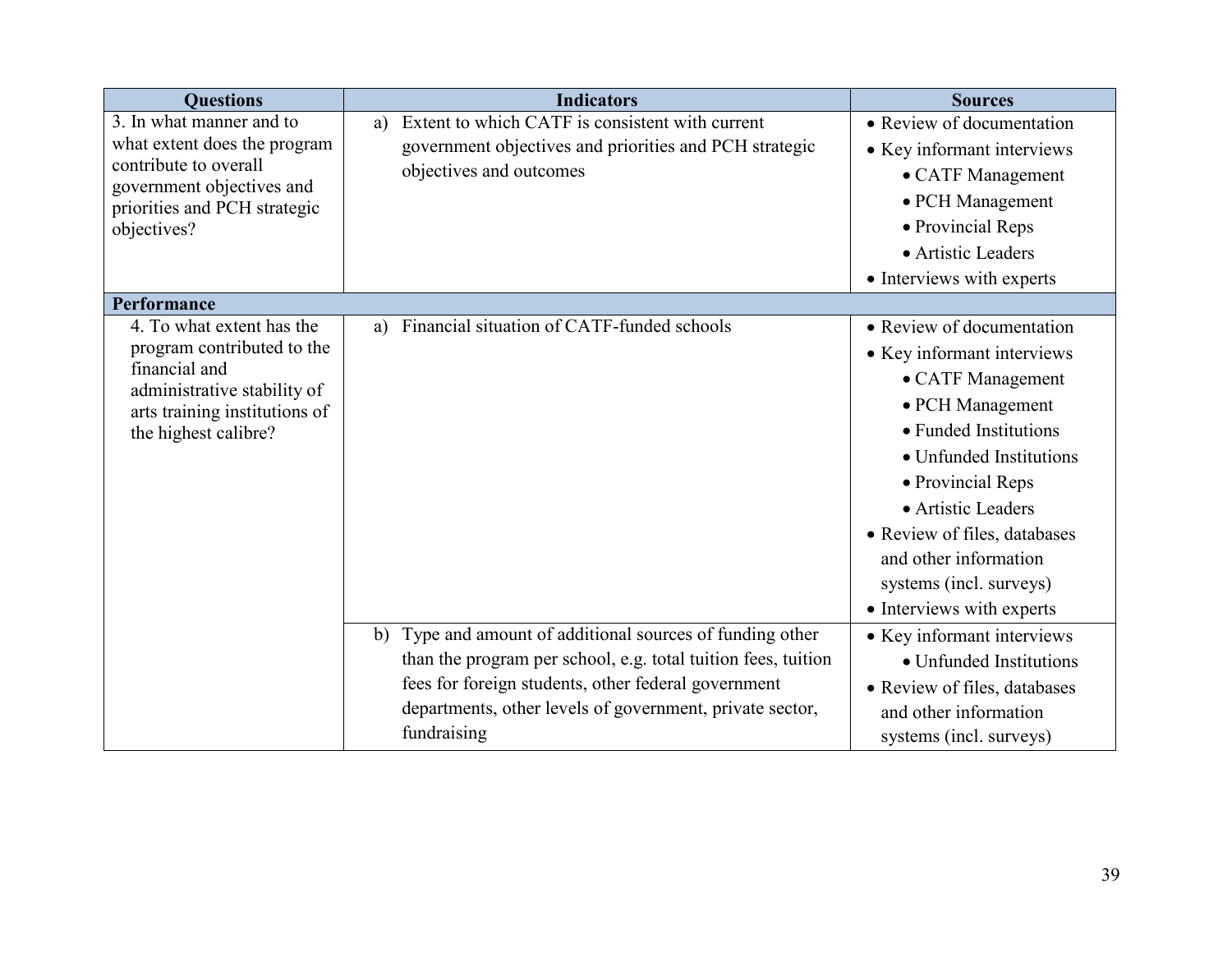<span id="page-50-0"></span>

| <b>Questions</b>                                     | <b>Indicators</b>                                                     | <b>Sources</b>               |
|------------------------------------------------------|-----------------------------------------------------------------------|------------------------------|
|                                                      | Student financial assistance available <sup>33</sup><br>$\mathbf{c})$ | • Key informant interviews   |
|                                                      |                                                                       | • Funded Institutions        |
|                                                      |                                                                       | • Unfunded Institutions      |
|                                                      |                                                                       | • Review of files, databases |
|                                                      |                                                                       | and other information        |
|                                                      |                                                                       | systems (incl. surveys)      |
|                                                      | Adequacy and stability of resources available and the<br>d)           | • Key informant interviews   |
|                                                      | governance structure (administrative support resources,               | • CATF Management            |
|                                                      | teachers, administrators, facilities, equipment, tools, board         | • PCH Management             |
|                                                      | of directors) to support the high-calibre training needs on           | • Funded Institutions        |
|                                                      | which each school focuses                                             | • Unfunded Institutions      |
|                                                      |                                                                       | • Provincial Reps            |
|                                                      |                                                                       | • Artistic Leaders           |
|                                                      |                                                                       | • Review of files, databases |
|                                                      |                                                                       | and other information        |
|                                                      |                                                                       | systems (incl. surveys)      |
|                                                      |                                                                       | • Interviews with experts    |
| 5. To what extent are the                            | Qualifications of faculty members, including visiting<br>a)           | • Key informant interviews   |
| <b>CATF-funded</b> institutions                      | artists/instructors                                                   | • CATF Management            |
| providing nationally<br>significant arts training of |                                                                       | • PCH Management             |
| the highest quality?                                 |                                                                       | • Funded Institutions        |
|                                                      |                                                                       | • Unfunded Institutions      |
|                                                      |                                                                       | • Provincial Reps            |
|                                                      |                                                                       | • Artistic Leaders           |
|                                                      |                                                                       | • Review of files, databases |

 $33$  This indicator refers to bursaries provided by institutions to attract highly-qualified students – this indicates to a certain extent a financial stability – and information is captured by a question on the Application for Funding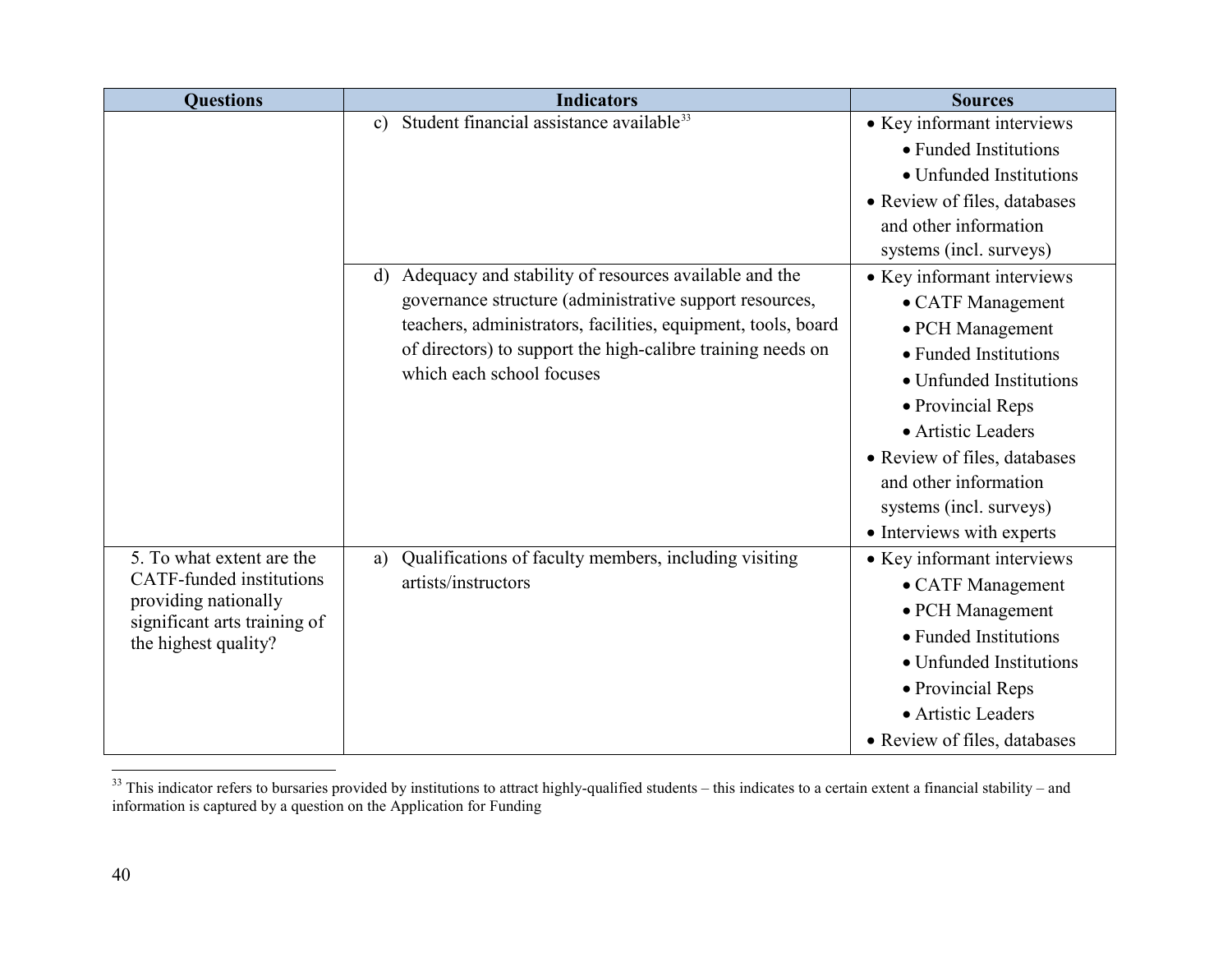| <b>Questions</b> | <b>Indicators</b>                                                       | <b>Sources</b>               |
|------------------|-------------------------------------------------------------------------|------------------------------|
|                  |                                                                         | and other information        |
|                  |                                                                         | systems (incl. surveys)      |
|                  |                                                                         | • Interviews with experts    |
|                  | Awards or other forms of recognition to instructors,<br>b)              | • Key informant interviews   |
|                  | including nominations                                                   | • CATF Management            |
|                  |                                                                         | • PCH Management             |
|                  |                                                                         | • Funded Institutions        |
|                  |                                                                         | • Provincial Reps            |
|                  |                                                                         | • Artistic Leaders           |
|                  |                                                                         | • Review of files, databases |
|                  |                                                                         | and other information        |
|                  |                                                                         | systems (incl. surveys)      |
|                  |                                                                         | • Interviews with experts    |
|                  | National or international industry recognition of CATF<br>$\mathbf{c})$ | • Key informant interviews   |
|                  | schools                                                                 | • CATF Management            |
|                  |                                                                         | • PCH Management             |
|                  |                                                                         | • Funded Institutions        |
|                  |                                                                         | • Unfunded Institutions      |
|                  |                                                                         | • Provincial Reps            |
|                  |                                                                         | • Artistic Leaders           |
|                  |                                                                         | • Review of files, databases |
|                  |                                                                         | and other information        |
|                  |                                                                         | systems (incl. surveys)      |
|                  |                                                                         | • Interviews with experts    |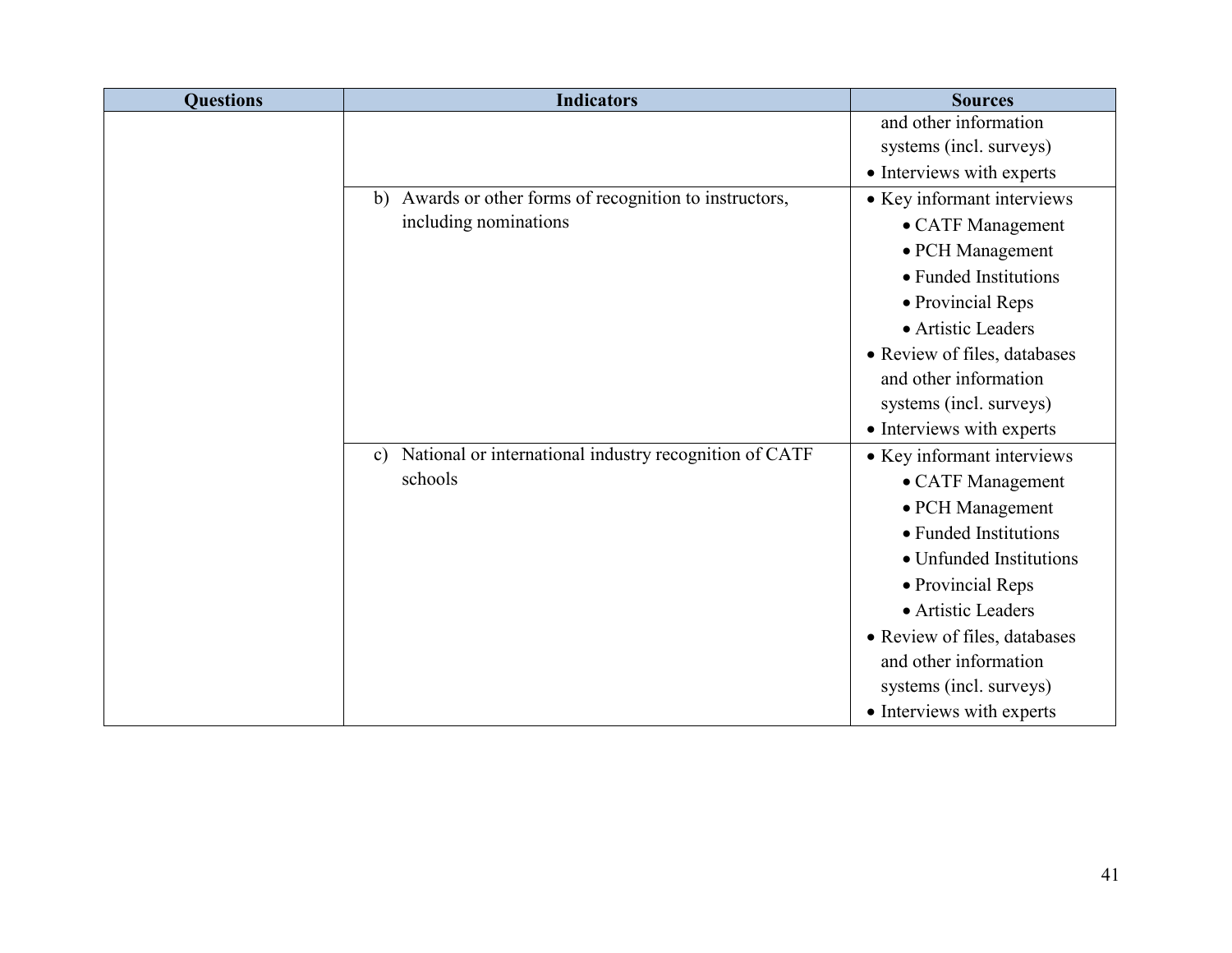<span id="page-52-0"></span>

| <b>Questions</b>                                          | <b>Indicators</b>                                                      | <b>Sources</b>               |  |
|-----------------------------------------------------------|------------------------------------------------------------------------|------------------------------|--|
|                                                           | Number of applications made to funded institutions versus<br>d)        | • Key informant interviews   |  |
|                                                           | the number of places available <sup>34</sup>                           | • Unfunded Institutions      |  |
|                                                           |                                                                        | • Review of files, databases |  |
|                                                           |                                                                        | and other information        |  |
|                                                           |                                                                        | systems (incl. surveys)      |  |
|                                                           | Satisfaction of students/ graduates with curricula offered<br>e)       | • Key informant interviews   |  |
|                                                           |                                                                        | • CATF Management            |  |
|                                                           |                                                                        | • Funded Institutions        |  |
|                                                           |                                                                        | • Unfunded Institutions      |  |
|                                                           |                                                                        | • Review of files, databases |  |
|                                                           |                                                                        | and other information        |  |
|                                                           |                                                                        | systems (incl. surveys)      |  |
| 6. To what extent are                                     | Type of distinctions, honours, awards, grants received<br>a)           | • Review of files, databases |  |
| graduates of CATF-funded                                  | from provincial arts councils or the Canada Council for                | and other information        |  |
| institutions recognized for<br>their excellence in Canada | the Arts, etc.                                                         | systems (incl. surveys)      |  |
| and internationally?                                      |                                                                        | • Key informant interviews   |  |
|                                                           |                                                                        | • CATF Management            |  |
|                                                           |                                                                        | • PCH Management             |  |
|                                                           |                                                                        | • Funded Institutions        |  |
|                                                           |                                                                        | • Unfunded Institutions      |  |
|                                                           |                                                                        | • Provincial Reps            |  |
|                                                           |                                                                        | • Artistic Leaders           |  |
|                                                           |                                                                        | • Interviews with experts    |  |
|                                                           | Roles played by graduates as peers, teachers, mentors,<br>$\mathbf{b}$ | • Review of files, databases |  |
|                                                           | leaders in community                                                   | and other information        |  |

 $34$  This indicator may also be used as a relevance indicator, to demonstrate program need.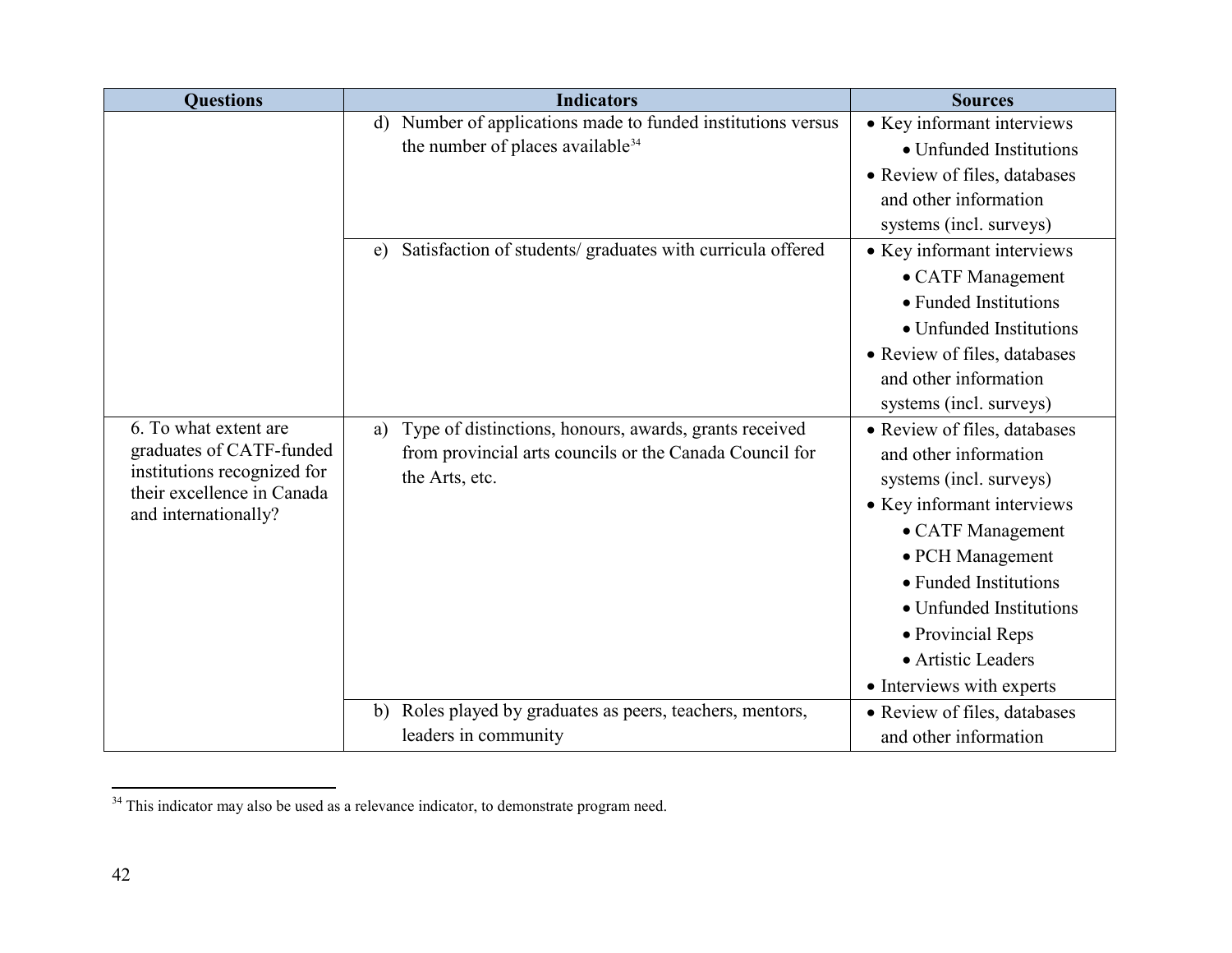<span id="page-53-0"></span>

| <b>Questions</b>                                                                                                 | <b>Indicators</b>                                                           | <b>Sources</b>               |
|------------------------------------------------------------------------------------------------------------------|-----------------------------------------------------------------------------|------------------------------|
|                                                                                                                  |                                                                             | systems (incl. surveys)      |
|                                                                                                                  |                                                                             | • Key informant interviews   |
|                                                                                                                  |                                                                             | • Funded Institutions        |
|                                                                                                                  |                                                                             | • Unfunded Institutions      |
|                                                                                                                  | Level of industry satisfaction with graduates' professional<br>$\mathbf{c}$ | • Review of files, databases |
|                                                                                                                  | training by discipline                                                      | and other information        |
|                                                                                                                  |                                                                             | systems (incl. surveys)      |
| 7. To what extent have                                                                                           | Number and proportion of graduates from CATF-funded<br>a)                   | • Review of files, databases |
| graduates of CATF-funded                                                                                         | schools employed professionally in their field in Canada                    | and other information        |
| institutions worked                                                                                              | or internationally, e.g. performing, showcasing,                            | systems (incl. surveys)      |
| professionally in their<br>respective fields in Canada                                                           | leadership, directing, etc. <sup>35</sup>                                   |                              |
| and/or internationally?                                                                                          |                                                                             |                              |
| 8. How does the CATF                                                                                             | Consultations and outreach activities undertaken and/or<br>a)               | • Review of documentation    |
| meet the federal<br>government's commitment<br>to official language<br>minority communities<br>(OLMC) in Canada? | research carried out to identify the needs of the OLMC in                   | • Key informant interviews   |
|                                                                                                                  | relation to the program                                                     | • CATF Management            |
|                                                                                                                  |                                                                             | • PCH Management             |
|                                                                                                                  | b) Extent to which the needs of the OLMC have been                          | • Review of documentation    |
|                                                                                                                  | incorporated into CATF policies, services, funding                          | • Key informant interviews   |
|                                                                                                                  | mechanisms, etc.                                                            | • CATF Management            |
|                                                                                                                  |                                                                             | • PCH Management             |
|                                                                                                                  | Promotion of the program in the OLMC<br>$\mathbf{c}$                        | • Review of documentation    |
|                                                                                                                  |                                                                             |                              |
|                                                                                                                  | d) Nature and extent of activities and services provided to the             | • Review of documentation    |
|                                                                                                                  | OLMC through the program, e.g. number of schools                            | • Key informant interviews   |
|                                                                                                                  | funded by type by region                                                    | • CATF Management            |

<sup>&</sup>lt;sup>35</sup> Some graduates may work in their field for a limited number of hours/days per year; others may have a full career in their field. Some might work in Canada only, others at the international level, and others might work at both the national and international levels.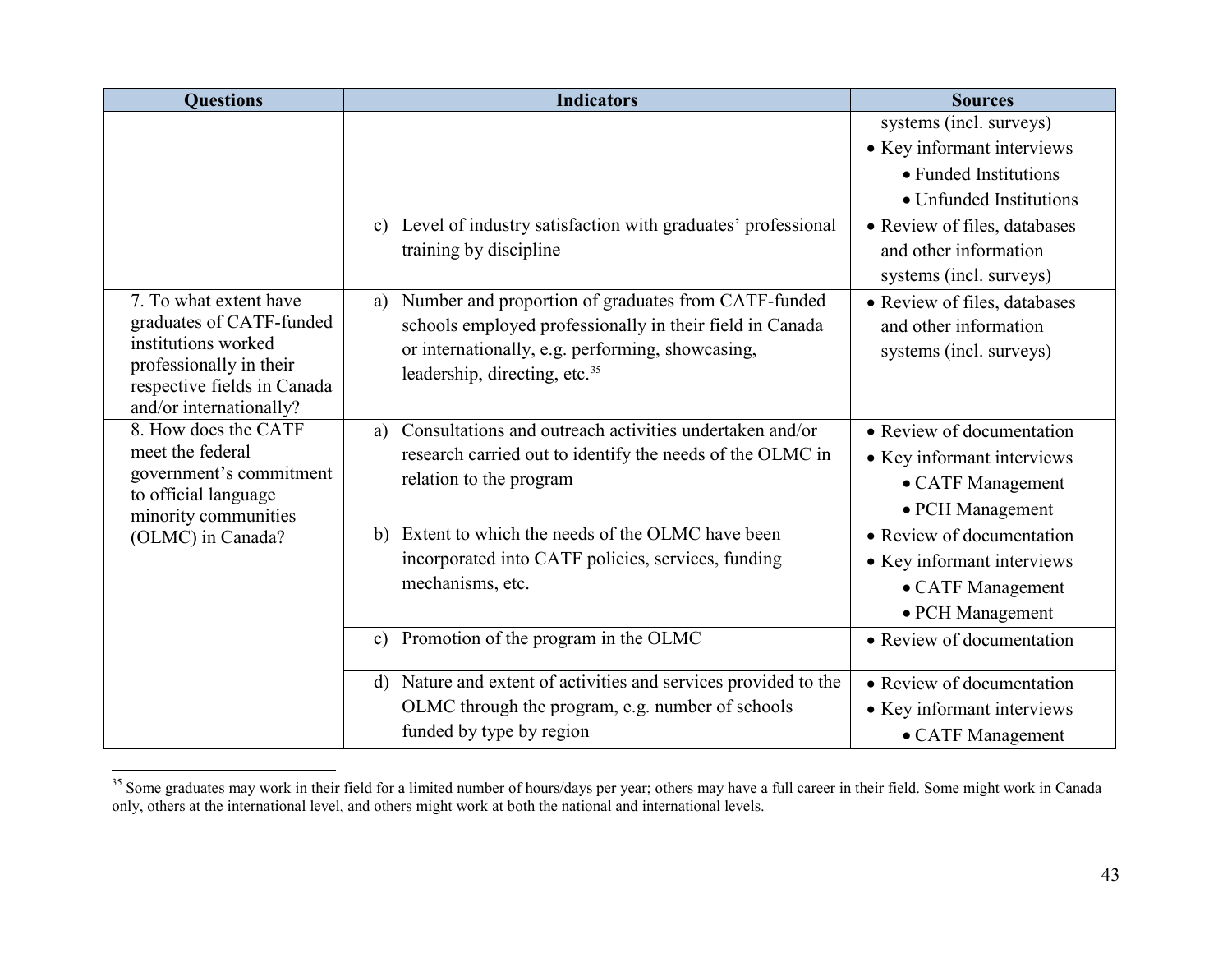| <b>Questions</b>                                        | <b>Indicators</b>                                                   | <b>Sources</b>               |  |  |
|---------------------------------------------------------|---------------------------------------------------------------------|------------------------------|--|--|
|                                                         |                                                                     | • PCH Management             |  |  |
|                                                         |                                                                     | • Review of files, databases |  |  |
|                                                         |                                                                     | and other information        |  |  |
|                                                         |                                                                     | systems (incl. surveys)      |  |  |
|                                                         | e) Number of graduates by official language spoken; by              | • Review of documentation    |  |  |
|                                                         | region                                                              | • Review of files, databases |  |  |
|                                                         |                                                                     | and other information        |  |  |
|                                                         |                                                                     | systems (incl. surveys)      |  |  |
|                                                         | Extent to which funded institutions in the OLMC are<br>$\mathbf{f}$ | • Review of documentation    |  |  |
|                                                         | having success in relation to the CATF objectives and in            | • Key informant interviews   |  |  |
|                                                         | terms of enhancing the vitality of the OLMC; if not, the            | • CATF Management            |  |  |
|                                                         | reasons for this                                                    | • PCH Management             |  |  |
|                                                         |                                                                     | • Funded institutions        |  |  |
|                                                         |                                                                     | • Review of files, databases |  |  |
|                                                         |                                                                     | and other information        |  |  |
|                                                         |                                                                     | systems (incl. surveys)      |  |  |
|                                                         | Satisfaction of the OLMC with the program, e.g. with the<br>g)      | • Review of documentation    |  |  |
|                                                         | activities of CATF, the services and tools provided                 |                              |  |  |
| 9. To what extent has the                               | Number of graduates from CATF-funded schools by type<br>a)          | • Review of files, databases |  |  |
| program contributed to the                              | of artistic disciplines                                             | and other information        |  |  |
| achievement of its long-<br>term outcome below as per   |                                                                     | systems (incl. surveys)      |  |  |
| the Treasury Board                                      | Achievements of excellence by graduates, e.g. awards,<br>b)         | • Review of documentation    |  |  |
| Submission of 2007:<br>Canadians and the world          | recognition, etc.                                                   | • Review of files, databases |  |  |
|                                                         |                                                                     | and other information        |  |  |
|                                                         |                                                                     | systems (incl. surveys)      |  |  |
| benefit from high-quality                               |                                                                     | • Key informant interviews   |  |  |
| artistic achievements by<br>Canadian artists trained in |                                                                     | • CATF Management            |  |  |
|                                                         |                                                                     | • PCH Management             |  |  |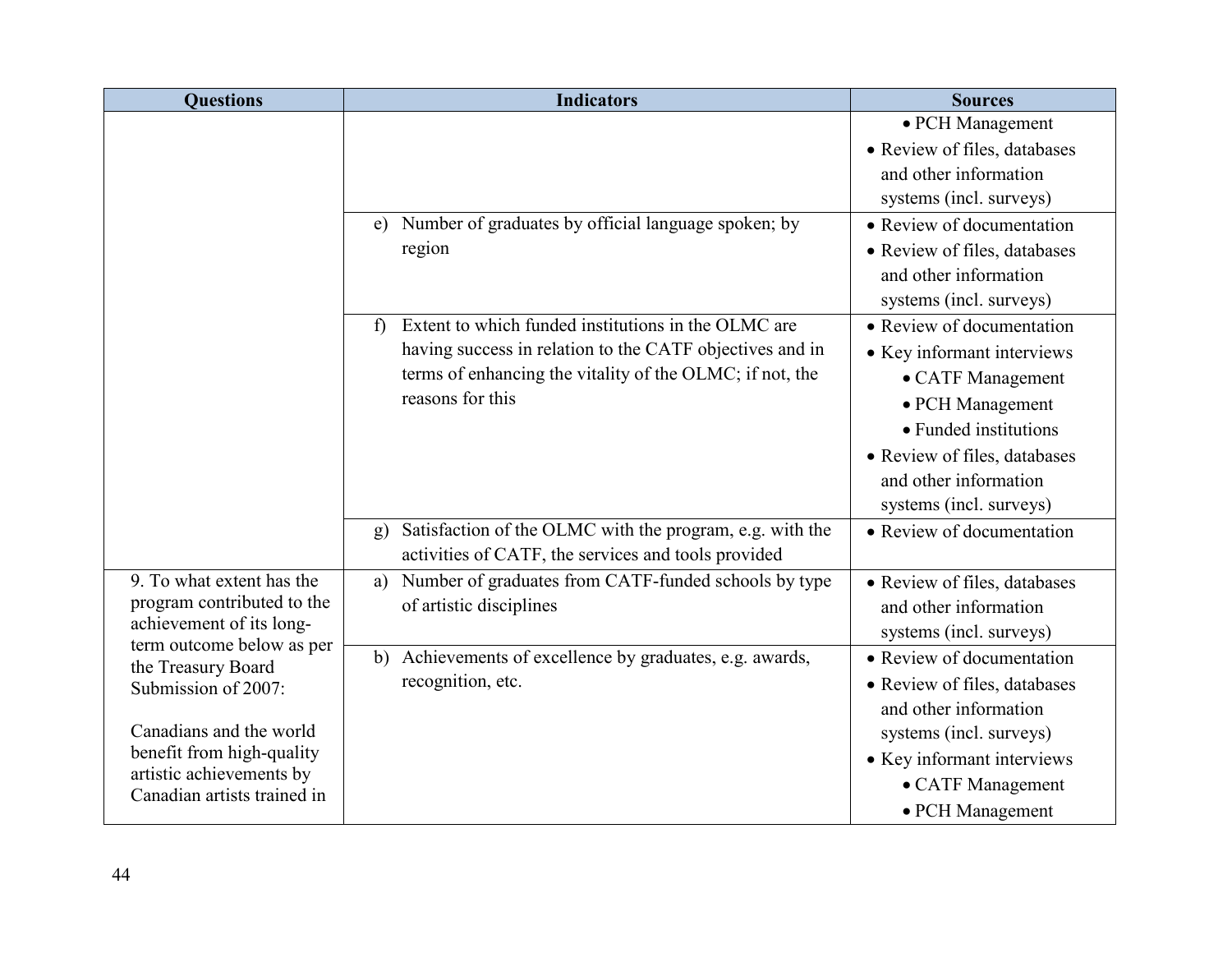| <b>Questions</b>                                | <b>Indicators</b>                                                       | <b>Sources</b>               |
|-------------------------------------------------|-------------------------------------------------------------------------|------------------------------|
| Canada                                          |                                                                         | · Funded Institutions        |
|                                                 |                                                                         | • Unfunded Institutions      |
|                                                 |                                                                         | • Provincial Reps            |
|                                                 |                                                                         | • Artistic Leaders           |
|                                                 |                                                                         | • Interviews with experts    |
|                                                 | Number and types of artistic/cultural events in which<br>$\mathbf{c}$   | • Review of documentation    |
|                                                 | graduates from CATF-funded schools have performed or                    | • Review of files, databases |
|                                                 | exhibited                                                               | and other information        |
|                                                 |                                                                         | systems (incl. surveys)      |
|                                                 | Level of appreciation and participation of Canadians in<br>$\mathbf{d}$ | • Review of documentation    |
|                                                 | artistic experiences in their communities and level of                  | • Review of files, databases |
|                                                 | industry satisfaction with graduates of funded institutions             | and other information        |
|                                                 |                                                                         | systems (incl. surveys)      |
|                                                 |                                                                         | • Literature review          |
| 10. Were there any                              | Perceptions/evidence of unintended impacts (positive or<br>a)           | • Key informant interviews   |
| unintended impacts<br>(positive or negative) of | negative)                                                               | • CATF Management            |
| the program activities?                         |                                                                         | • PCH Management             |
|                                                 |                                                                         | • Funded Institutions        |
|                                                 |                                                                         | • Unfunded Institutions      |
|                                                 |                                                                         | • Provincial Reps            |
|                                                 |                                                                         | • Artistic Leaders           |
|                                                 |                                                                         | • Interviews with experts    |
| 11. To what extent is the                       | Cost of the program i.e. O&M, grants and contributions,<br>a)           | • Review of documentation    |
| program a cost-effective                        | and total cost versus cost, i.e. O&M, grants and                        | • Review of files, databases |
| program?<br>Are results being<br>a)             | contributions, and total cost of other similar programs, e.g.           | and other information        |
|                                                 | municipal, provincial/territorial, international                        | systems (incl. surveys)      |
| achieved at a                                   |                                                                         | • Literature review          |
|                                                 |                                                                         | • Key informant interviews   |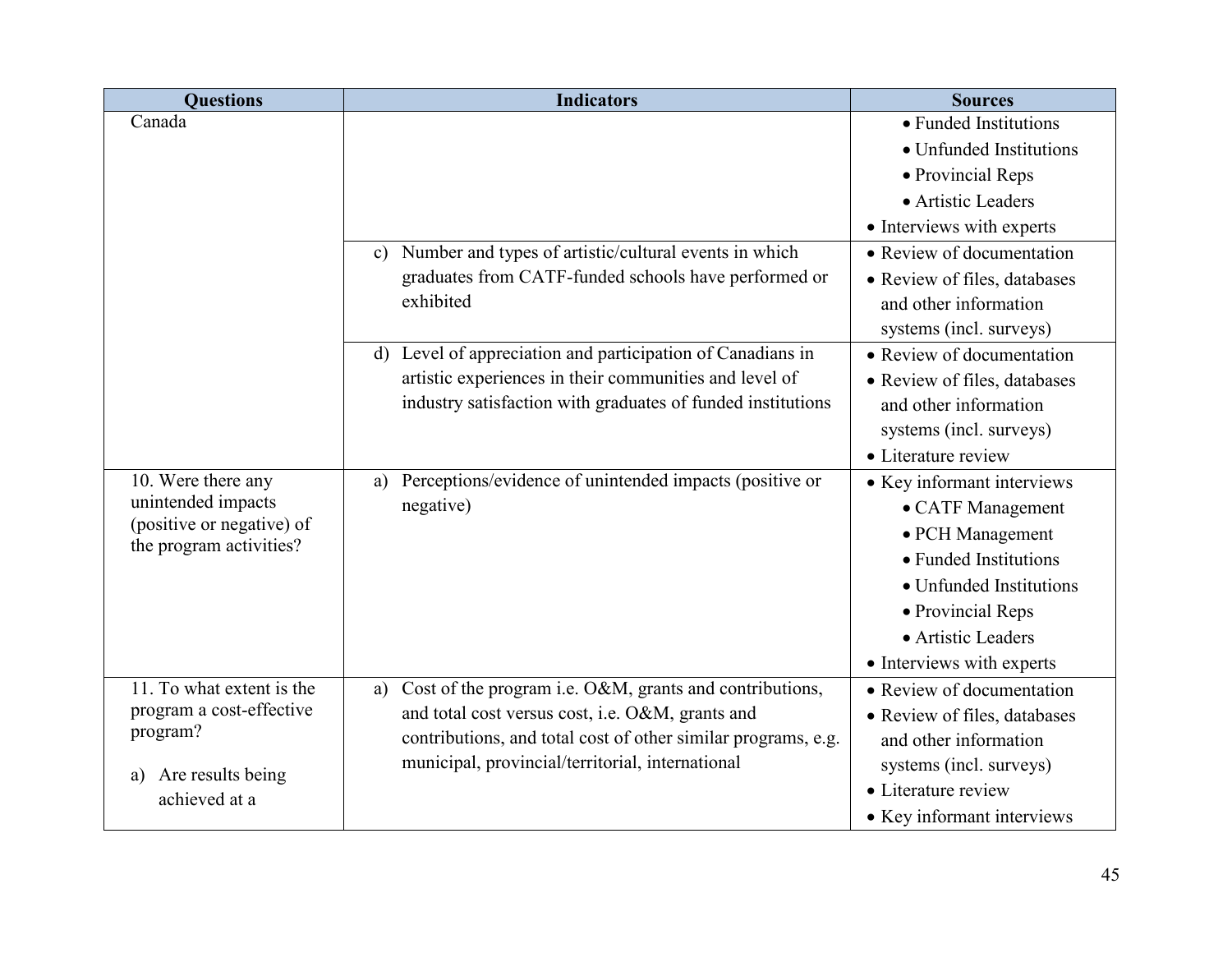| <b>Questions</b>                         | <b>Indicators</b>                                                            | <b>Sources</b>               |  |
|------------------------------------------|------------------------------------------------------------------------------|------------------------------|--|
| reasonable cost?                         |                                                                              | • CATF Management            |  |
|                                          |                                                                              | • PCH Management             |  |
|                                          | b) Cost per student/graduate by type of training, discipline                 | • Review of documentation    |  |
|                                          |                                                                              | • Review of files, databases |  |
|                                          |                                                                              | and other information        |  |
|                                          |                                                                              | systems (incl. surveys)      |  |
| Are there other more<br>b)               | Evidence of alternate approaches to meet CATF<br>$\mathbf{c}$ )              | • Review of documentation    |  |
| cost-effective ways of                   | objectives, i.e. other programs/mechanisms or funding                        | • Literature review          |  |
| achieving the same                       | models whether at the municipal, provincial/territorial,                     | • Key informant interviews   |  |
| results? If yes, what                    | national or international levels                                             | • CATF Management            |  |
| are they?                                |                                                                              | • PCH Management             |  |
|                                          |                                                                              | • Provincial Reps            |  |
|                                          |                                                                              | • Artistic Leaders           |  |
|                                          |                                                                              | • Interviews with experts    |  |
| Is the current approach<br>$\mathbf{c})$ | Increased capacity of institutions, i.e. funded institutions<br>$\mathbf{d}$ | • Literature review          |  |
| by Canada to funding                     | are showing signs of increased fundraising capacity,                         | • Key informant interviews   |  |
| high-calibre training                    | increased budget, more selectivity with regard to students,                  | • CATF Management            |  |
| needs in the arts                        | increased response to changing demographics, increased                       | • PCH Management             |  |
| sustainable?                             | length/quality of training provided)                                         | • Funded Institutions        |  |
|                                          |                                                                              | • Unfunded Institutions      |  |
|                                          |                                                                              | • Provincial Reps            |  |
|                                          |                                                                              | • Artistic Leaders           |  |
|                                          |                                                                              | • Interviews with experts    |  |
|                                          |                                                                              | • Review of documentation    |  |
|                                          |                                                                              | • Review of files, databases |  |
|                                          |                                                                              | and other information        |  |
|                                          |                                                                              | systems (incl. surveys)      |  |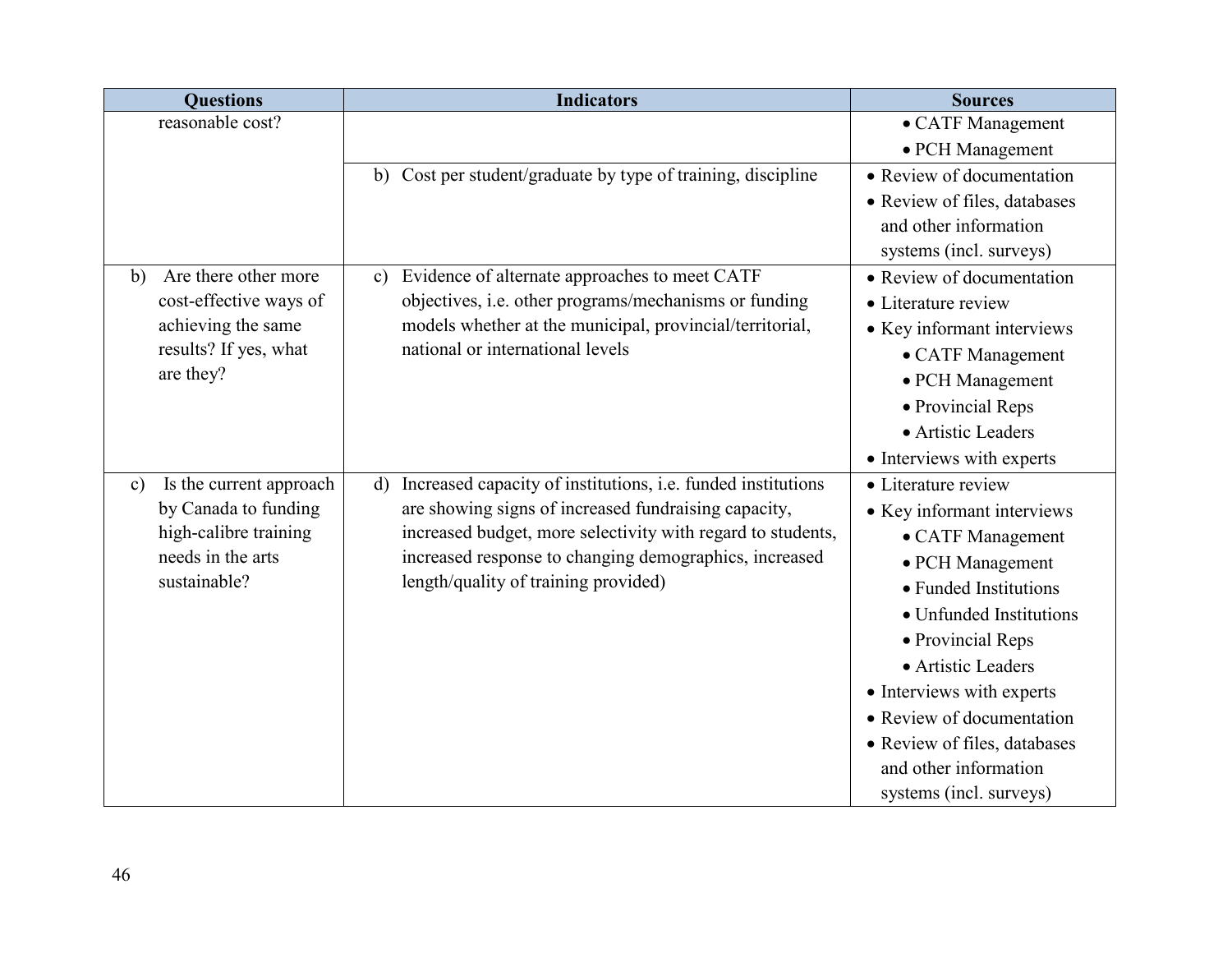| <b>Questions</b> | <b>Indicators</b>                                                 | <b>Sources</b>               |
|------------------|-------------------------------------------------------------------|------------------------------|
|                  | Appropriateness of criteria for being considered a national<br>e) | • Key informant interviews   |
|                  | arts training school                                              | • CATF Management            |
|                  |                                                                   | • PCH Management             |
|                  |                                                                   | • Funded Institutions        |
|                  |                                                                   | • Unfunded Institutions      |
|                  |                                                                   | • Provincial Reps            |
|                  |                                                                   | • Artistic Leaders           |
|                  |                                                                   | • Interviews with experts    |
|                  | Diversification of sources of funding, e.g. total tuition<br>f)   | • Key informant interviews   |
|                  | fees, tuition fees of foreign students, funding from other        | • CATF Management            |
|                  | levels of government, private sector, etc.                        | • PCH Management             |
|                  |                                                                   | • Funded Institutions        |
|                  |                                                                   | • Unfunded Institutions      |
|                  |                                                                   | • Provincial Reps            |
|                  |                                                                   | • Artistic Leaders           |
|                  |                                                                   | • Interviews with experts    |
|                  |                                                                   | • Review of documentation    |
|                  |                                                                   | • Review of files, databases |
|                  |                                                                   | and other information        |
|                  |                                                                   | systems (incl. surveys)      |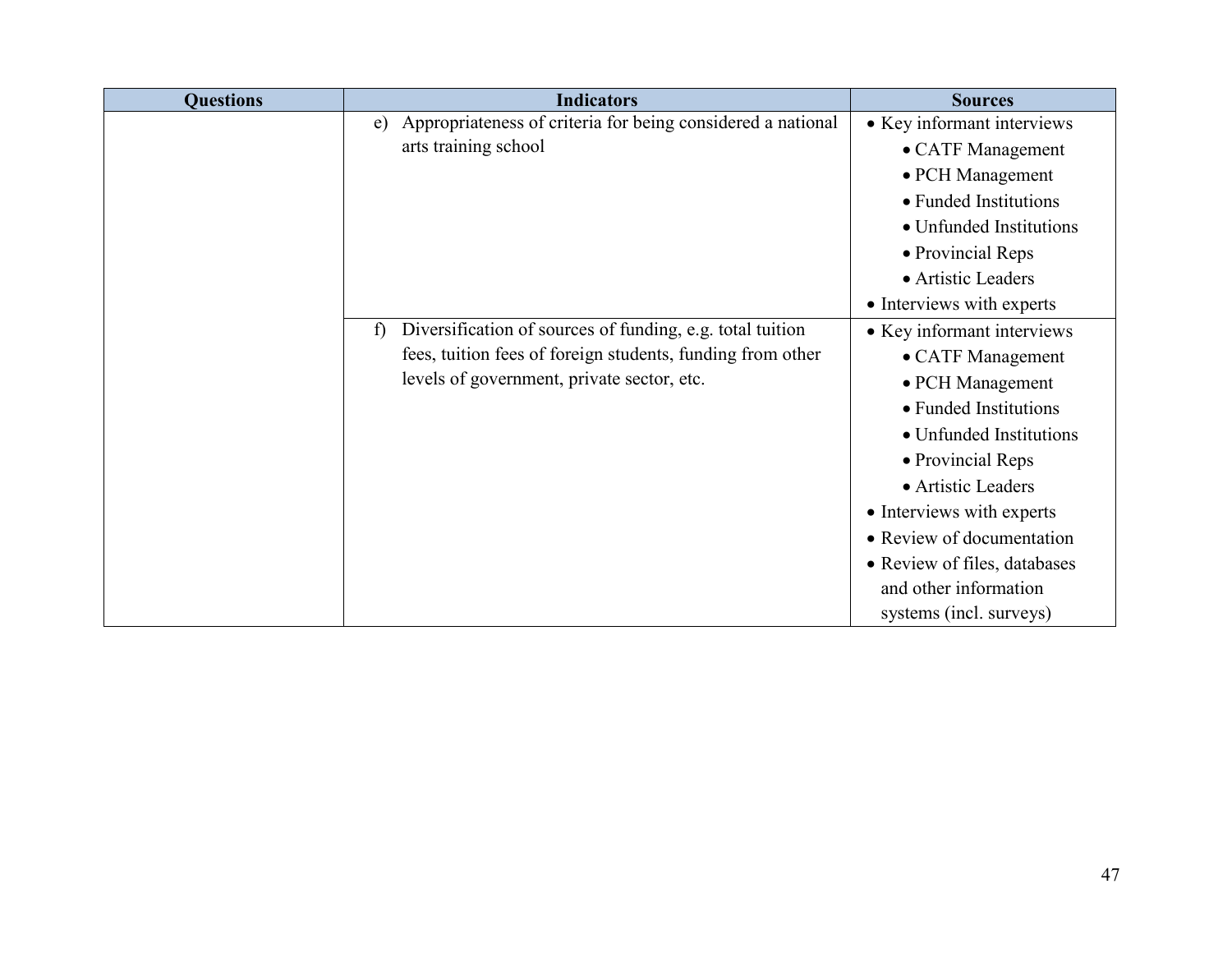# <span id="page-58-0"></span>**Annex F – Role of Other Players in Arts Training Funding**

#### *Funders of Professional Arts Training and Professional Development*

**Federal Government:** At the federal level, the Canada Council for the Arts offers a broad range of grants and services to professional Canadian artists and arts organizations in dance, integrated arts, media arts, music, theatre, visual arts, and writing and publishing.[36](#page-58-1) Some of its funding programs are focused on professional development for artists who must usually have a minimum amount of experience working professionally in their artistic career to qualify. $37$ 

**Provincial Governments:** Provinces play a role in arts training by funding postsecondary institutions (universities and colleges) which offer basic/core and graduate training to artists. Findings from the literature review indicate that some provinces also play a role in funding arts training organizations (BC, Alberta, Manitoba, Ontario, Quebec, Newfoundland and Labrador). However, the amount of provincial funding available for arts training organizations is limited. The literature review also indicates that provincial and territorial governments fund individual artists for training and/or professional development (for example, through scholarships).

**Municipalities:** Findings from the literature review indicate that some municipal governments – including Vancouver, Edmonton, Winnipeg, Toronto, Ottawa, Montréal and Québec City – provide funding to individual artists or for specific cultural or artistic events, and only rarely for high calibre arts training organizations.

**Private sector:** The private sector, including business and individuals, may provide financial support to arts training organizations through charitable donations, or through establishment of endowments for arts training institutions or scholarships for students.

**Non-profit sector:** The literature review identified a number of non-profit foundations that provide grants or other forms of funding for arts and culture (as well as other projects in communities) organizations and individual artists.

#### *Delivery of Professional Arts Training and Professional Development*

**Universities and Colleges**: Universities and colleges with fine arts or applied arts programs offer training in a variety of artistic disciplines. Post-secondary programs may be of an academic nature that includes historical or theoretical aspects of the discipline (e.g., leading to a teaching or other career beyond a professional performance career).

<span id="page-58-1"></span><sup>36</sup> Canada Council for the Arts. About Us. Online, http://canadacouncil.ca/en/council/about-the-council, Accessed October 2012

<span id="page-58-2"></span><sup>&</sup>lt;sup>37</sup> Robinson, Brenda. Bridging the Gaps: Exploring Apprenticeship-based Training in the Arts. PCH internal documentation. April 2008.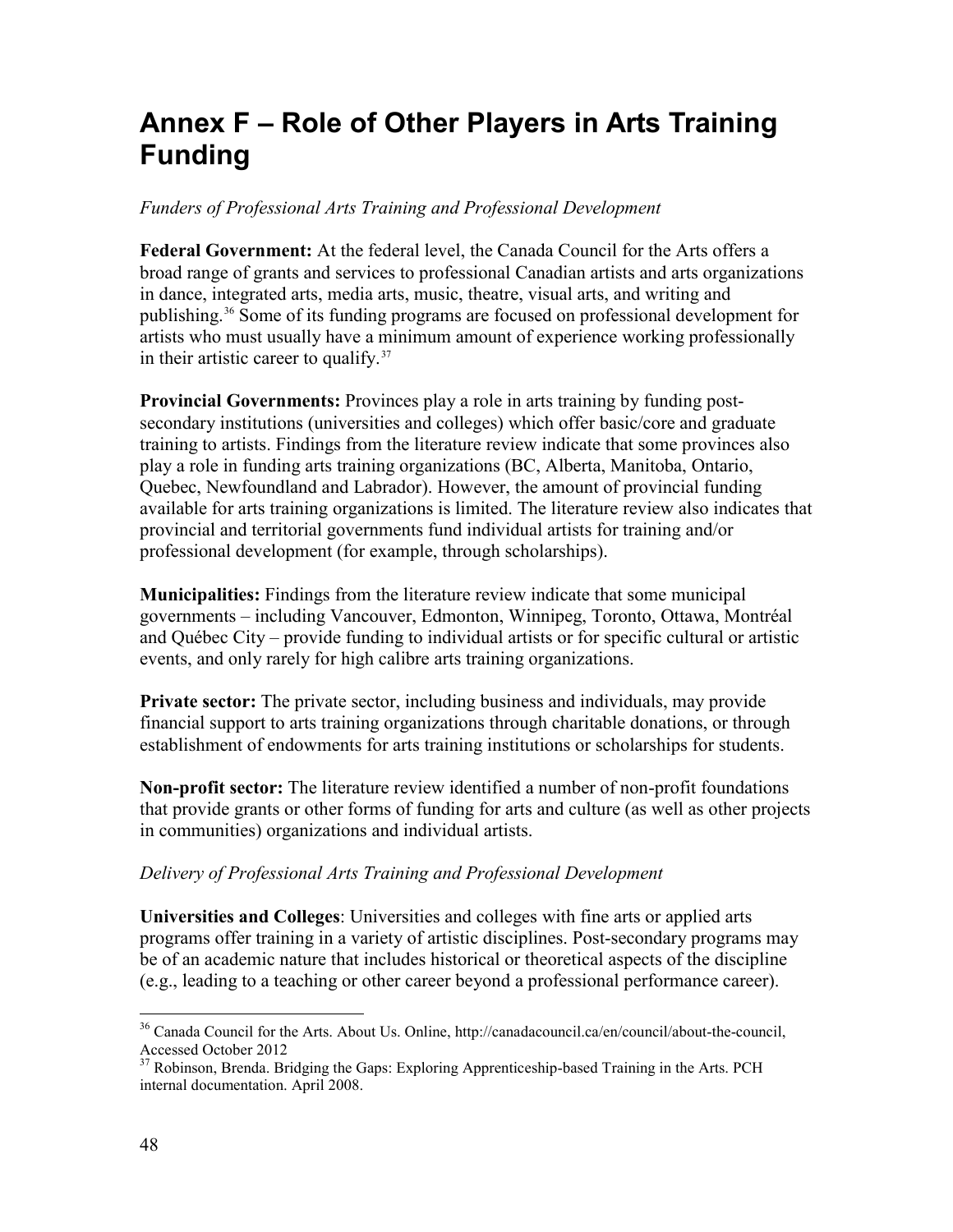University programs in some disciplines such as music may also lead to a professional performance career.

**Private Sector:** The private sector also plays a role with respect to the provision of some arts training via private training institutions.

**Not-for-Profit Sector:** Not-for-profit organizations (such as those funded by CATF) are providers of high calibre artistic training.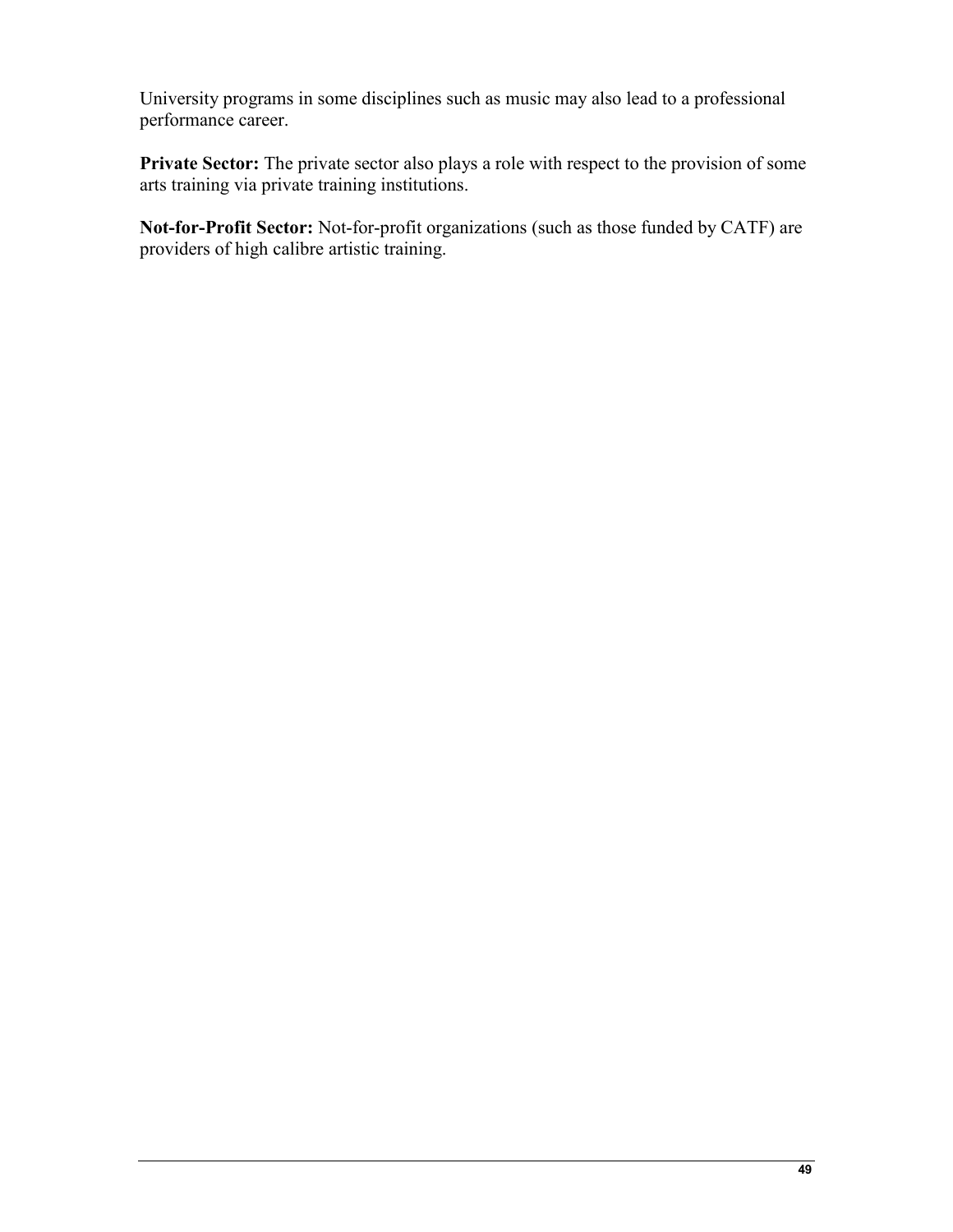# <span id="page-60-0"></span>**Annex G – Graduate/Student Data**

|                              | Number of      | <b>Total Number</b> |         | Employment |  |
|------------------------------|----------------|---------------------|---------|------------|--|
|                              | <b>Schools</b> | of Graduates        | Working | Rate       |  |
| Total                        | 42             | 16029               | 13445   | 83.9%      |  |
| <b>Region of Institution</b> |                |                     |         |            |  |
| Quebec                       | 10             | 666                 | 540     | 81.1%      |  |
| Ontario                      | 22             | 1418                | 1208    | 85.2%      |  |
| <b>PNR</b>                   | 3              | 93                  | 84      | 90.3%      |  |
| Western                      | 7              | 13852               | 11613   | 83.8%      |  |
| <b>Discipline</b>            |                |                     |         |            |  |
| Dance                        | 15             | 648                 | 544     | 84.0%      |  |
| Theatre/Circus/Humour Arts   | 13             | 553                 | 509     | 92.0%      |  |
| Music                        | 8              | 841                 | 729     | 86.7%      |  |
| Multi disciplinary           | $\overline{2}$ | 13766               | 11534   | 83.8%      |  |
| Visual and Media Arts        | 4              | 221                 | 129     | 58.4%      |  |
| <b>Type of Art Form</b>      |                |                     |         |            |  |
| European-based               | 22             | 15556               | 13117   | 84.3%      |  |
| Aboriginal                   | 10             | 322                 | 202     | 62.7%      |  |
| Culturally diverse           | 10             | 151                 | 126     | 83.4%      |  |
|                              |                |                     |         |            |  |

#### **Table G.1: Graduates and Employment 2007-08 to 2010-11**

Source: CATF Annual Client Survey, 2007-08 to 2010-11

Note: To calculate the proportion of graduates working professionally, graduate numbers for institutions and years where no information on employment was provided are excluded. The employment analysis is, therefore, based on 16,029 graduates.

#### **Table G.2: Number of Graduates by Artistic Discipline and Form 2007-08 to 2010- 11**

|                            |         |         |         |         |        |      | % Without<br><b>Banff</b> |
|----------------------------|---------|---------|---------|---------|--------|------|---------------------------|
|                            | 2007-08 | 2008-09 | 2009-10 | 2010-11 | Total  | $\%$ | <b>Centre</b>             |
| <b>Discipline</b>          |         |         |         |         |        |      |                           |
| Dance                      | 256     | 241     | 229     | 179     | 905    | 5%   | 30%                       |
| Theatre/Circus/Humour Arts | 124     | 139     | 138     | 139     | 540    | 3%   | 18%                       |
| Music                      | 229     | 241     | 313     | 298     | 1081   | 7%   | 36%                       |
| Multi-disciplinary         | 2693    | 4094    | 3368    | 3611    | 13766  | 83%  | 9%                        |
| Visual and Media Arts      | 54      | 46      | 42      | 58      | 200    | 1%   | 7%                        |
| <b>Type of Art Form</b>    |         |         |         |         |        |      |                           |
| European-based             | 3236    | 4656    | 3995    | 4132    | 16019  | 97%  | 84%                       |
| Aboriginal                 | 80      | 65      | 59      | 101     | 305    | 2%   | 10%                       |
| Culturally diverse         | 40      | 40      | 36      | 52      | 168    | 1%   | 6%                        |
| Total                      | 3356    | 4761    | 4090    | 4285    | 16,492 | 100% | 100%                      |

Source: CATF Annual Client Survey 2007-08 to 2010-11